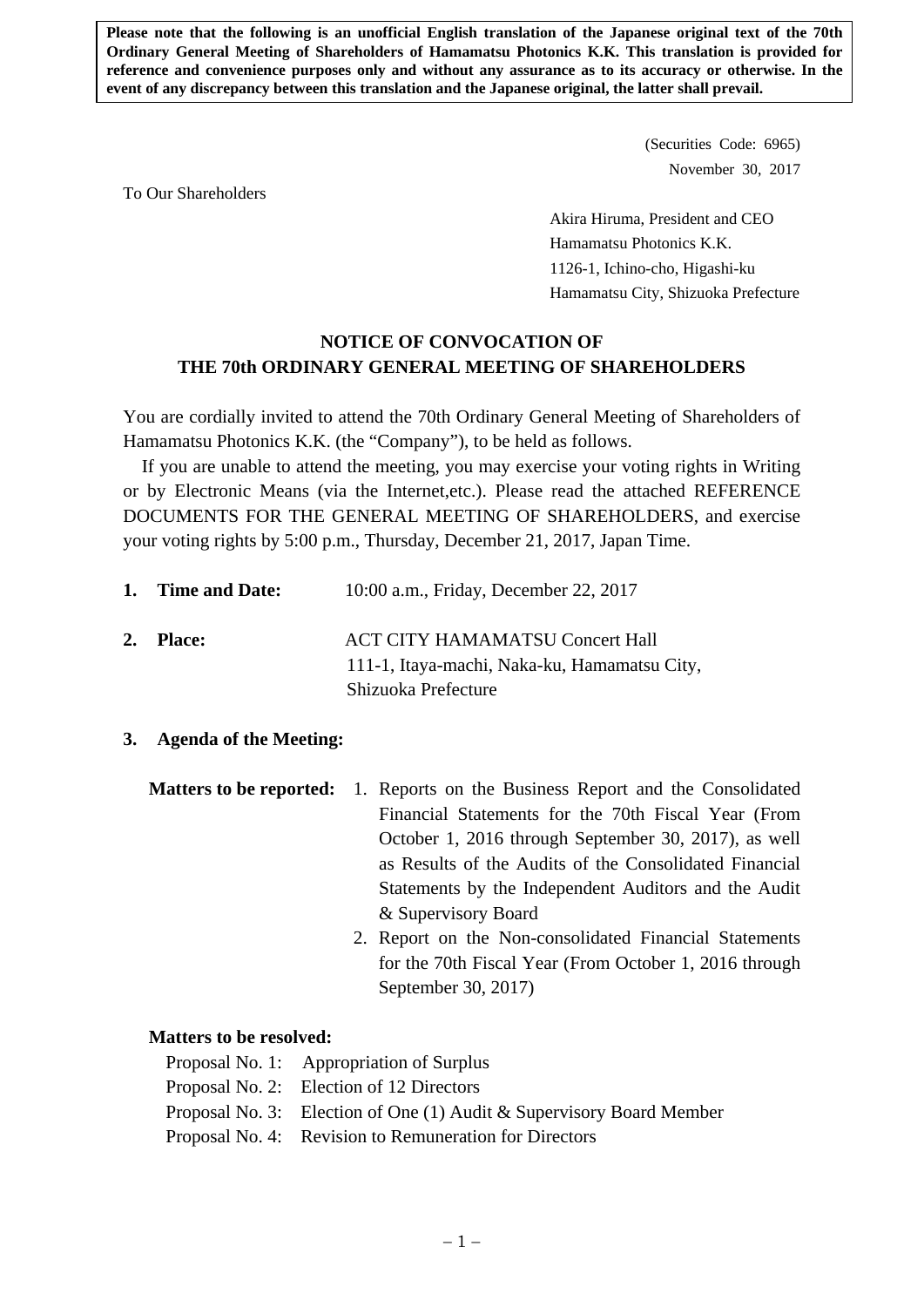- 1. Please note that "Consolidated Statements of Changes in Net Assets and Notes to the Consolidated Financial Statements" of the Consolidated Financial Statements and "Non-consolidated Statements of Changes in Net Assets and Notes to the Non-consolidated Financial Statements" of the Non-consolidated Financial Statements, which are generally provided with this Notice of Convocation of the Ordinary General Meeting of Shareholders, are not attached herein. Instead, these are published on our website (http://www.hamamatsu.com/ja/ir/index.html) in accordance with the applicable laws and regulations and Article 15 of the Articles of Incorporation (Japanese only).
- 2. If any amendment is made to the REFERENCE DOCUMENTS FOR THE GENERAL MEETING OF SHAREHOLDERS or any attachments, the amended information will be posted on the Company's Website (http://www.hamamatsu.com/ja/ir/index.html).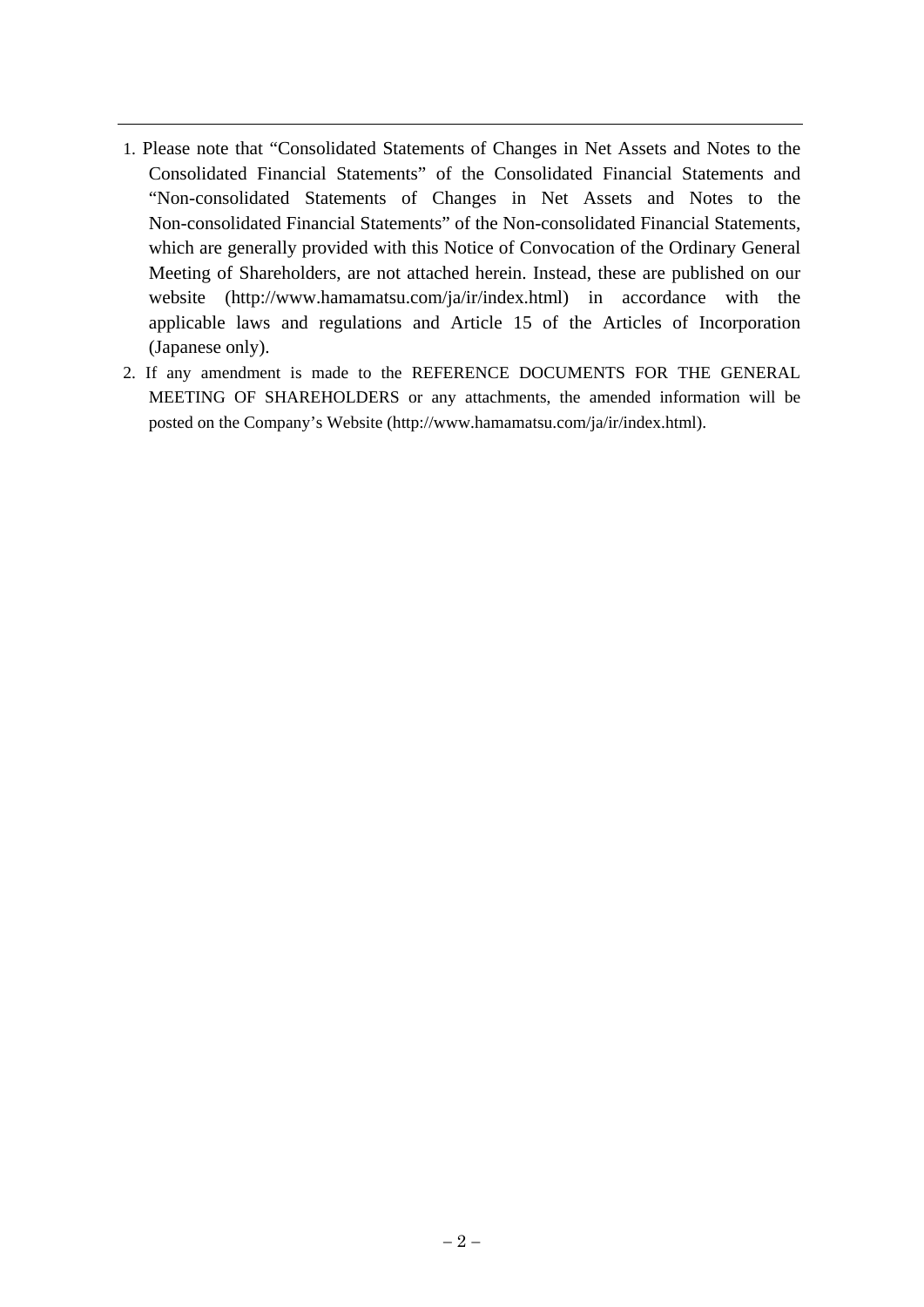### **Guide to the Exercise of Voting Rights**



#### **For those attending the meeting in person**

**Please present the enclosed Voting Rights Exercise Form at the reception desk upon arrival at the meeting. (Reception starts at 9:00 a.m.)**  For the purpose of resource-saving, please bring this notice with you.



**For those exercising voting rights in writing Please indicate your approval or disapproval on the enclosed Voting Rights Exercise Form, and return it.**  If there is no indication of approval or disapproval of the proposal, the

Company shall deem that you have indicated your approval of the proposal. **[Voting Rights Exercise Form must reach us by 5:00 p.m., Thursday, December 21, 2017, Japan Time]** 



**For those exercising voting rights via the Internet, etc. Please access the Website for the Exercise of Voting Rights (http://www.web54.net) and exercise voting rights.**  You will need the Voting Rights Exercise Code and Password, both of which are indicated on the Voting Rights Exercise Form, to indicate your approval or

disapproval by following the instructions displayed on the screen. **[Exercise your voting rights by 5:00 p.m., Thursday, December 21, 2017, Japan Time]** 

- 1. If you wish to exercise your voting rights by proxy on the day of the general meeting of shareholders, you may entrust its exercise to a single shareholder other than you who is also a shareholder of the Company with voting rights. In this case, a document certifying the relevant power of representation shall be presented together with your Voting Rights Exercise Form.
- 2. If you have exercised your voting rights more than once via the Internet, etc., only the final exercise of the voting rights shall be deemed effective.
- 3. If you have exercised your voting rights both in writing and via the Internet, etc., only the exercise of the voting rights via the Internet, etc. shall be deemed effective.

#### Notes on the exercise of voting rights via the Internet, etc.

- You may use a personal computer or smartphone. Please be aware that, depending on your Internet connection environment, you may not be able to use the voting website (e.g. if you connect to the Internet via a firewall, etc., have anti-virus software installed or use a proxy server, etc.).
- The website is inaccessible from mobile phones.
- You will need the Voting Rights Exercise Code and Password, both of which are indicated on the right-hand side of the enclosed Voting Rights Exercise Form, to exercise your voting rights via the Internet, etc. The code and password are applicable only for this General Meeting of Shareholders. Your password will be locked and rendered invalid after certain incorrect password attempts. If you wish to create a new one, please follow the guidance on the screen appearing on the Website for the Exercise of Voting Rights.
- Please be noted that any fees incurred by Internet access (access fees to Internet service providers, telecommunications fees, etc.) are the responsibility of shareholders.

#### **If you have any questions, please feel free to contact the Stock Transfer Agency Web Support. Sumitomo Mitsui Trust Bank, Limited Stock Transfer Agency Web Support Telephone: 0120-652-031 Business hours: 9:00 – 21:00 (toll free within Japan)**

#### **To Institutional Investors:**

With a preliminary application, you can use the platform for electronic exercise of voting rights for institutional investors managed by Investors Communications Japan, Inc.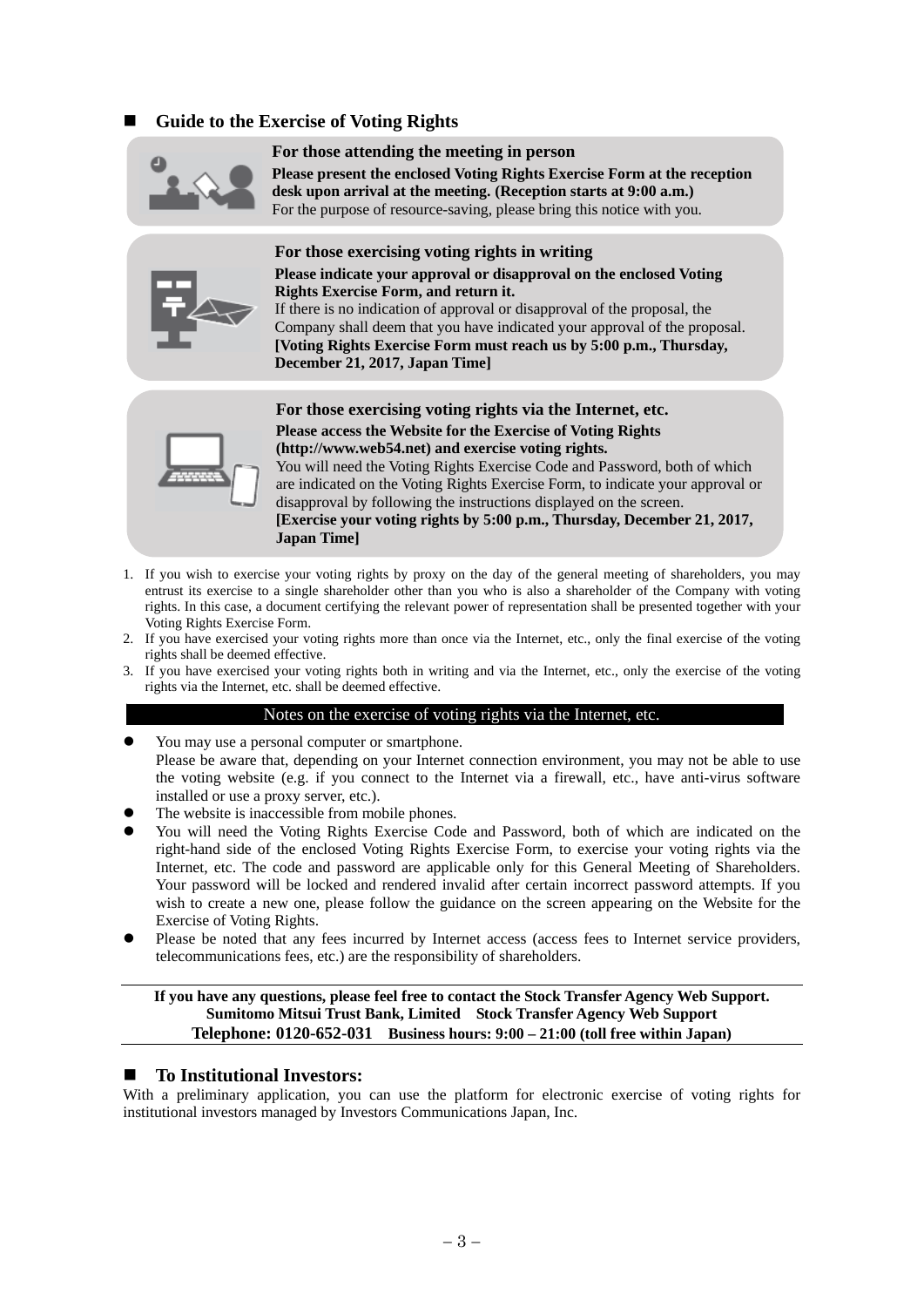# **REFERENCE DOCUMENTS FOR THE GENERAL MEETING OF SHAREHOLDERS**

### **Proposals and References**

### **Proposal No. 1: Appropriation of Surplus**

The Company hereby proposes to appropriate the surplus as described below.

1. Matters Regarding Fiscal Year-end Dividend

The Company places the highest priority on distribution of results through dividends as a measure of returning profits to shareholders. Our basic dividend strategy outlines steadily increasing dividends through continuous growth in earnings per share by enhancing and strengthening its corporate earning capacity based on a long-term perspective. Furthermore, its policy is to achieve the stable increase of dividends, with dividend payout ratio of around 30% of profit attributable to owners of parent.

On the other hand, to maintain its competitiveness based on advanced technical capabilities as the leading company in photonics, the Company believes long-term investment will be essential for the research and development necessary to achieve long-term growth of our corporate value and creation of the photon-based industries. To accomplish this, the Company also recognizes the importance of ensuring a certain level of funds on hand to provide for research and development investment and for capital investment. In addition, while the Company also regards funds on hand as a bulwark against earthquakes and other natural disasters and maintains a high level of retained earnings, it recognizes such funds contribute to the further enhancement of corporate value through business investment for the development of highly competitive future products.

Based on the above policy and a comprehensive review of various factors including its financial results, the Company proposes a year-end dividend of 17 yen per share. The amount of annual dividend will be 34 yen per share including an interim dividend of 17 yen we have already paid.

- (1) Type of property for dividends: Cash
- (2) Allotment of property for dividends and total amount thereof: 17 yen per share of common stock of the Company for a total of 2,678,939,679 yen
- (3) Effective date for distribution of dividends from surplus: December 25, 2017

2. Other Matters Regarding Appropriation of Surplus

To reinforce its management base to prepare for business developments in the future, the Company proposes to make an account transfer as follows.

- (1) Item of surplus to be increased and amount thereof: General reserve: 4,000,000,000 yen
- (2) Item of surplus to be decreased and amount thereof: Retained earnings brought forward: 4,000,000,000 yen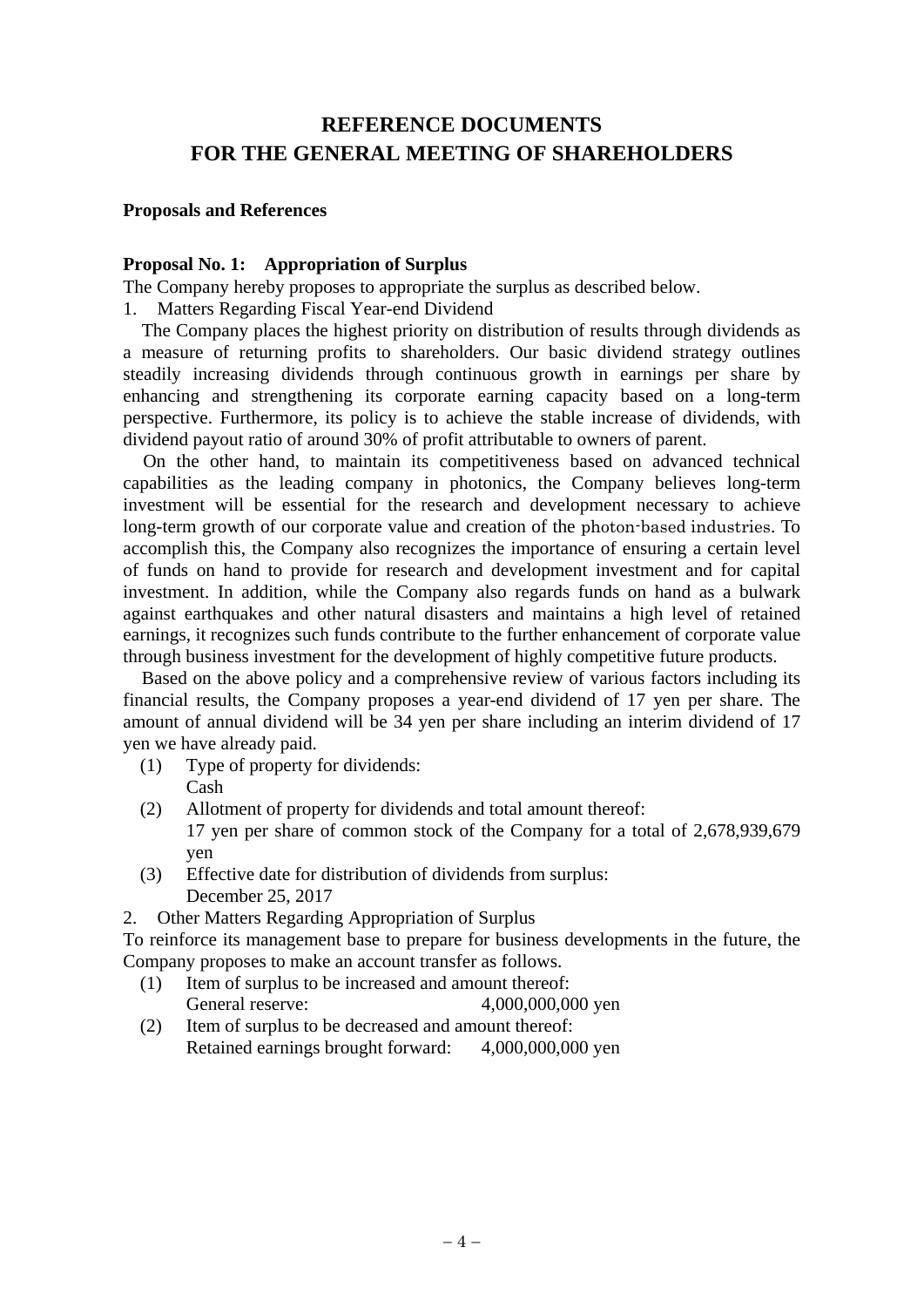# **Proposal No. 2: Election of 12 Directors**

The terms of office of all 14 current Directors will expire at the conclusion of this Meeting. Accordingly, it is proposed that 12 Directors be elected.

The candidates for Director are as follows.

| No.                                                                                                                                                                                                                                                                                                                                                                                                                                                                                                                                                                                                                                                                                                                                                                                                                                                                                                                                                                                                                                                                                                                                                                                                                                                                          | Name<br>(Date of Birth)                                                                                                                                                                                                                                                                                                                                                                                                                                                                                                                                                                                                                                                                                                                                | Brief History, Positions and Responsibilities in the Company<br>(Significant Positions Concurrently Held)                                                                                                                                                                                                                                                                                                                                                                                                                | Number of<br>Shares of the<br>Company<br>Held |  |  |  |
|------------------------------------------------------------------------------------------------------------------------------------------------------------------------------------------------------------------------------------------------------------------------------------------------------------------------------------------------------------------------------------------------------------------------------------------------------------------------------------------------------------------------------------------------------------------------------------------------------------------------------------------------------------------------------------------------------------------------------------------------------------------------------------------------------------------------------------------------------------------------------------------------------------------------------------------------------------------------------------------------------------------------------------------------------------------------------------------------------------------------------------------------------------------------------------------------------------------------------------------------------------------------------|--------------------------------------------------------------------------------------------------------------------------------------------------------------------------------------------------------------------------------------------------------------------------------------------------------------------------------------------------------------------------------------------------------------------------------------------------------------------------------------------------------------------------------------------------------------------------------------------------------------------------------------------------------------------------------------------------------------------------------------------------------|--------------------------------------------------------------------------------------------------------------------------------------------------------------------------------------------------------------------------------------------------------------------------------------------------------------------------------------------------------------------------------------------------------------------------------------------------------------------------------------------------------------------------|-----------------------------------------------|--|--|--|
|                                                                                                                                                                                                                                                                                                                                                                                                                                                                                                                                                                                                                                                                                                                                                                                                                                                                                                                                                                                                                                                                                                                                                                                                                                                                              | Akira Hiruma<br>(November 10, 1956)                                                                                                                                                                                                                                                                                                                                                                                                                                                                                                                                                                                                                                                                                                                    | 1984<br>Joined the Company<br>Oct.<br>2005<br>President, Hamamatsu Corporation<br>Oct.<br>Dec. 2009<br>Representative Director and President<br>(present)<br>(Significant Positions Concurrently Held)<br>Director and President, Photonics Management Corp.<br>Director, Hamamatsu Corporation<br>Director and President, Research Foundation for<br>Opto-Science and Technology<br>President, Hamamatsu Medical Photonics Foundation<br>President, The Graduate School for the Creation of New<br>Photonics Industries | 151,200                                       |  |  |  |
| [Reason for nomination as a candidate for Director]<br>The Company proposes the reelection of Akira Hiruma as a Director. He has accumulated extensive<br>business experience cultivated through operations in overseas subsidiaries over many years. In<br>$\mathbf{1}$<br>addition, he has appropriately made decisions on important matters in management, supervised<br>business execution and performed other roles as Representative Director and President since<br>December 2009, and he has been contributing to the stable and sustainable development of the<br>Group.<br>The Company is convinced he is a suitable candidate to carry out management trusted by<br>stakeholders that will contribute to improving our corporate value based on his experience and<br>knowledge.<br>[Special interest relationship between the Company and the candidate for Director]<br>Akira Hiruma concurrently serves as<br>1) Director and President, Research Foundation for Opto-Science and Technology, which has<br>transactional relationships with the Company such as monetary contributions.<br>2) President, Hamamatsu Medical Photonics Foundation, which has transactional relationships with<br>the Company such as monetary contributions and building rental. |                                                                                                                                                                                                                                                                                                                                                                                                                                                                                                                                                                                                                                                                                                                                                        |                                                                                                                                                                                                                                                                                                                                                                                                                                                                                                                          |                                               |  |  |  |
|                                                                                                                                                                                                                                                                                                                                                                                                                                                                                                                                                                                                                                                                                                                                                                                                                                                                                                                                                                                                                                                                                                                                                                                                                                                                              | 3) President, The Graduate School for the Creation of New Photonics Industries, which has<br>transactional relationships with the Company such as monetary contributions and sales of<br>electronic components.                                                                                                                                                                                                                                                                                                                                                                                                                                                                                                                                        |                                                                                                                                                                                                                                                                                                                                                                                                                                                                                                                          |                                               |  |  |  |
|                                                                                                                                                                                                                                                                                                                                                                                                                                                                                                                                                                                                                                                                                                                                                                                                                                                                                                                                                                                                                                                                                                                                                                                                                                                                              | Junichi Takeuchi<br>(September 12, 1942)                                                                                                                                                                                                                                                                                                                                                                                                                                                                                                                                                                                                                                                                                                               | Joined the Company<br>Apr. 1958<br>Dec. 1989<br>Director<br>Dec. 1993<br><b>Managing Director</b><br>Dec. 2003<br>Division Director, Electron Tube Division<br>(present)<br>Senior Managing Director<br>Dec. 2011<br>Dec. 2012<br>Representative Director and Senior Managing<br>Director (present)                                                                                                                                                                                                                      | 211,900                                       |  |  |  |
| $\overline{2}$                                                                                                                                                                                                                                                                                                                                                                                                                                                                                                                                                                                                                                                                                                                                                                                                                                                                                                                                                                                                                                                                                                                                                                                                                                                               | [Reason for nomination as a candidate for Director]<br>The Company proposes the reelection of Junichi Takeuchi as a Director. He has accumulated a<br>wealth of business experience and expertise mainly in the Electron Tube business. Currently, he is<br>responsible for management of the Group and oversees the Electron Tube business as Representative<br>Director and Senior Managing Director, and Division Director, Electron Tube Division.<br>The Company is convinced he is a suitable candidate to carry out management trusted by<br>stakeholders that will contribute to improving our corporate value based on his experience and<br>knowledge.<br>[Special interest relationship between the Company and the candidate for Director] |                                                                                                                                                                                                                                                                                                                                                                                                                                                                                                                          |                                               |  |  |  |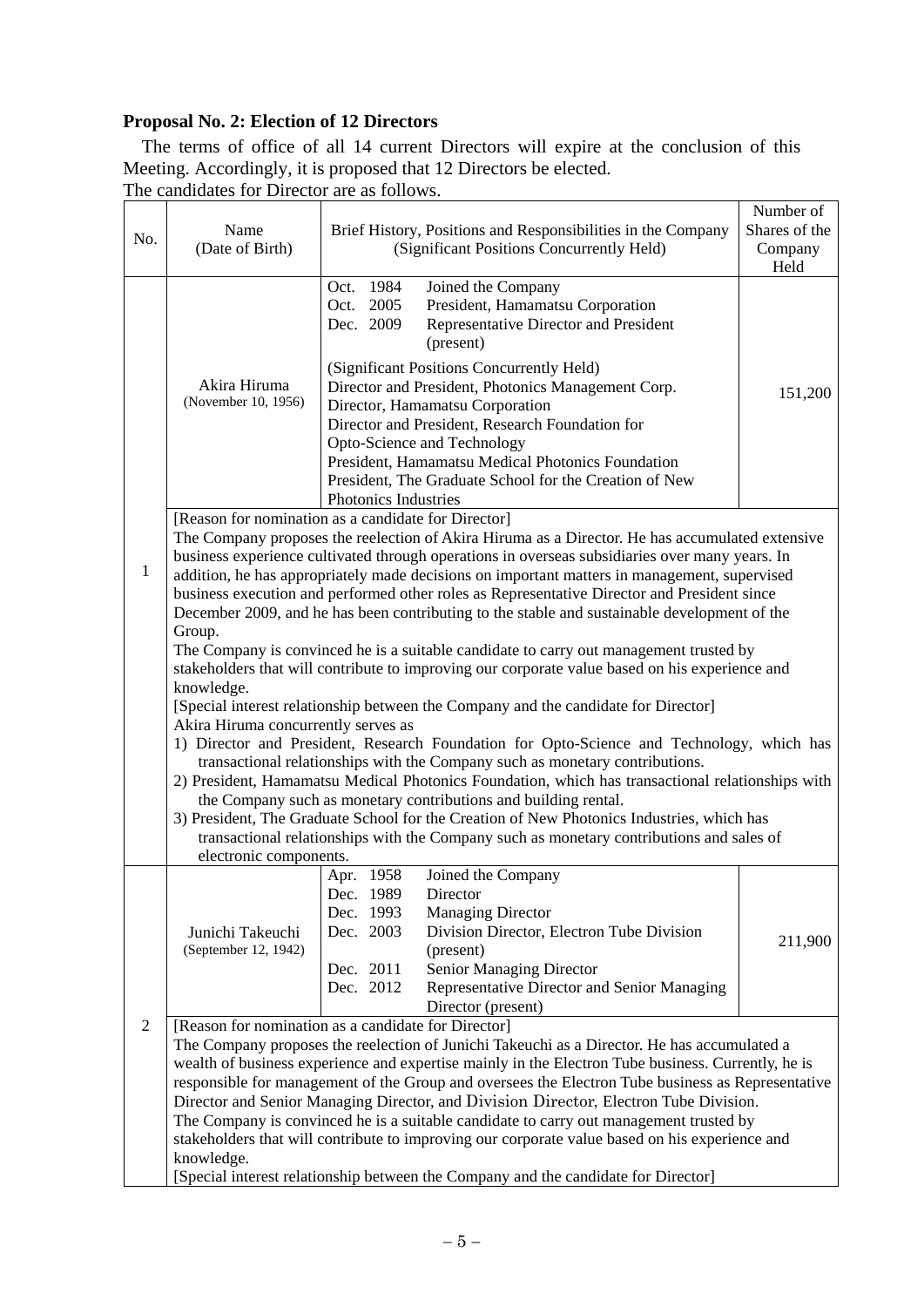|                | Junichi Takeuchi concurrently serves as                                                                                                                                                                 |                                                                                               |      |                                                                                                      |        |  |  |  |
|----------------|---------------------------------------------------------------------------------------------------------------------------------------------------------------------------------------------------------|-----------------------------------------------------------------------------------------------|------|------------------------------------------------------------------------------------------------------|--------|--|--|--|
|                | 1) Chairman, Beijing Hamamatsu Photon Techniques, Inc., which has transactional relationships                                                                                                           |                                                                                               |      |                                                                                                      |        |  |  |  |
|                | with the Company such as sales and purchase of electronic components.                                                                                                                                   |                                                                                               |      |                                                                                                      |        |  |  |  |
|                |                                                                                                                                                                                                         |                                                                                               |      | 2) President, Photonics Group Health Insurance Association, which has transactional relationships    |        |  |  |  |
|                | with the Company such as building rental.                                                                                                                                                               |                                                                                               |      |                                                                                                      |        |  |  |  |
|                |                                                                                                                                                                                                         | Mar. 1970                                                                                     |      | Joined the Company                                                                                   |        |  |  |  |
|                |                                                                                                                                                                                                         | Jan.                                                                                          | 1985 | Division Director, Solid State Division                                                              |        |  |  |  |
|                |                                                                                                                                                                                                         |                                                                                               |      | (present)                                                                                            |        |  |  |  |
|                | Koei Yamamoto                                                                                                                                                                                           | Dec. 1985                                                                                     |      | Director                                                                                             | 94,700 |  |  |  |
|                | (October 20, 1945)                                                                                                                                                                                      | Dec. 1987                                                                                     |      | <b>Managing Director</b>                                                                             |        |  |  |  |
|                |                                                                                                                                                                                                         | Dec. 2004                                                                                     |      | Senior Managing Director                                                                             |        |  |  |  |
|                |                                                                                                                                                                                                         | Jul.                                                                                          | 2005 | Representative Director and Senior Managing                                                          |        |  |  |  |
| 3              |                                                                                                                                                                                                         |                                                                                               |      | Director (present)                                                                                   |        |  |  |  |
|                | [Reason for nomination as a candidate for Director]                                                                                                                                                     |                                                                                               |      |                                                                                                      |        |  |  |  |
|                |                                                                                                                                                                                                         |                                                                                               |      | The Company proposes the reelection of Koei Yamamoto as a Director. He has accumulated a             |        |  |  |  |
|                |                                                                                                                                                                                                         |                                                                                               |      | wealth of business experience and expertise mainly in the Opto-semiconductor business. Currently,    |        |  |  |  |
|                |                                                                                                                                                                                                         |                                                                                               |      | he is responsible for management of the Group and oversees the Opto-semiconductor business as        |        |  |  |  |
|                |                                                                                                                                                                                                         |                                                                                               |      | Representative Director and Senior Managing Director, and Division Director, Solid State Division.   |        |  |  |  |
|                |                                                                                                                                                                                                         |                                                                                               |      | The Company is convinced he is a suitable candidate to carry out management trusted by               |        |  |  |  |
|                |                                                                                                                                                                                                         |                                                                                               |      | stakeholders that will contribute to improving our corporate value based on his experience and       |        |  |  |  |
|                | knowledge.                                                                                                                                                                                              | Mar. 1966                                                                                     |      | Joined the Company                                                                                   |        |  |  |  |
|                |                                                                                                                                                                                                         | Dec. 2009                                                                                     |      | Director                                                                                             |        |  |  |  |
|                | Kenji Suzuki                                                                                                                                                                                            |                                                                                               |      | Acting Division Director, Electron Tube                                                              |        |  |  |  |
|                | (March 22, 1948)                                                                                                                                                                                        |                                                                                               |      | Division (currently Deputy Division Director,                                                        | 81,000 |  |  |  |
|                |                                                                                                                                                                                                         |                                                                                               |      | Electron Tube Division) (present)                                                                    |        |  |  |  |
|                |                                                                                                                                                                                                         | Dec. 2012                                                                                     |      | Managing Director (present)                                                                          |        |  |  |  |
|                | [Reason for nomination as a candidate for Director]                                                                                                                                                     |                                                                                               |      |                                                                                                      |        |  |  |  |
| $\overline{4}$ |                                                                                                                                                                                                         |                                                                                               |      | The Company proposes the reelection of Kenji Suzuki as a Director. He has accumulated a wealth of    |        |  |  |  |
|                |                                                                                                                                                                                                         |                                                                                               |      | business experience and expertise mainly in the Electron Tube business. Currently, he is responsible |        |  |  |  |
|                |                                                                                                                                                                                                         | for management of the Group and oversees the Electron Tube business as Managing Director, and |      |                                                                                                      |        |  |  |  |
|                | Deputy Division Director, Electron Tube Division.                                                                                                                                                       |                                                                                               |      |                                                                                                      |        |  |  |  |
|                | The Company is convinced he is a suitable candidate to carry out management trusted by                                                                                                                  |                                                                                               |      |                                                                                                      |        |  |  |  |
|                |                                                                                                                                                                                                         |                                                                                               |      | stakeholders that will contribute to improving our corporate value based on his experience and       |        |  |  |  |
|                | knowledge.                                                                                                                                                                                              |                                                                                               |      |                                                                                                      |        |  |  |  |
|                |                                                                                                                                                                                                         | Jun.                                                                                          | 1979 | Joined the Company                                                                                   |        |  |  |  |
|                | Tsutomu Hara                                                                                                                                                                                            | Dec. 2009                                                                                     |      | Director                                                                                             |        |  |  |  |
|                | (March 22, 1952)                                                                                                                                                                                        | Nov. 2010                                                                                     |      | Director, Central Research Laboratory                                                                | 10,600 |  |  |  |
|                |                                                                                                                                                                                                         |                                                                                               |      | (present)                                                                                            |        |  |  |  |
|                |                                                                                                                                                                                                         | Dec. 2012                                                                                     |      | Managing Director (present)                                                                          |        |  |  |  |
| 5              | [Reason for nomination as a candidate for Director]                                                                                                                                                     |                                                                                               |      |                                                                                                      |        |  |  |  |
|                | The Company proposes the reelection of Tsutomu Hara as a Director. He has accumulated a wealth<br>of business experience and expertise mainly in basic and applied research in photonics. Currently, he |                                                                                               |      |                                                                                                      |        |  |  |  |
|                |                                                                                                                                                                                                         |                                                                                               |      | is responsible for management of the Group and oversees research and development as Managing         |        |  |  |  |
|                | Director, and Director, Central Research Laboratory.                                                                                                                                                    |                                                                                               |      |                                                                                                      |        |  |  |  |
|                |                                                                                                                                                                                                         |                                                                                               |      | The Company is convinced he is a suitable candidate to carry out management trusted by               |        |  |  |  |
|                |                                                                                                                                                                                                         |                                                                                               |      | stakeholders that will contribute to improving our corporate value based on his experience and       |        |  |  |  |
|                | knowledge.                                                                                                                                                                                              |                                                                                               |      |                                                                                                      |        |  |  |  |
|                |                                                                                                                                                                                                         | Mar. 1971                                                                                     |      | Joined the Company                                                                                   |        |  |  |  |
|                |                                                                                                                                                                                                         | Jun.                                                                                          | 1997 | General Manager, President Office                                                                    |        |  |  |  |
|                |                                                                                                                                                                                                         | Dec. 2010                                                                                     |      | Director                                                                                             |        |  |  |  |
| 6              | Kenji Yoshida                                                                                                                                                                                           | Dec. 2012                                                                                     |      | Managing Director (present)                                                                          | 96,300 |  |  |  |
|                | (December 15, 1948)                                                                                                                                                                                     | Dec. 2013                                                                                     |      | Director, Administrative Division                                                                    |        |  |  |  |
|                |                                                                                                                                                                                                         | Oct.                                                                                          | 2017 | Division Director, Administration                                                                    |        |  |  |  |
|                |                                                                                                                                                                                                         |                                                                                               |      | Headquarters (present)                                                                               |        |  |  |  |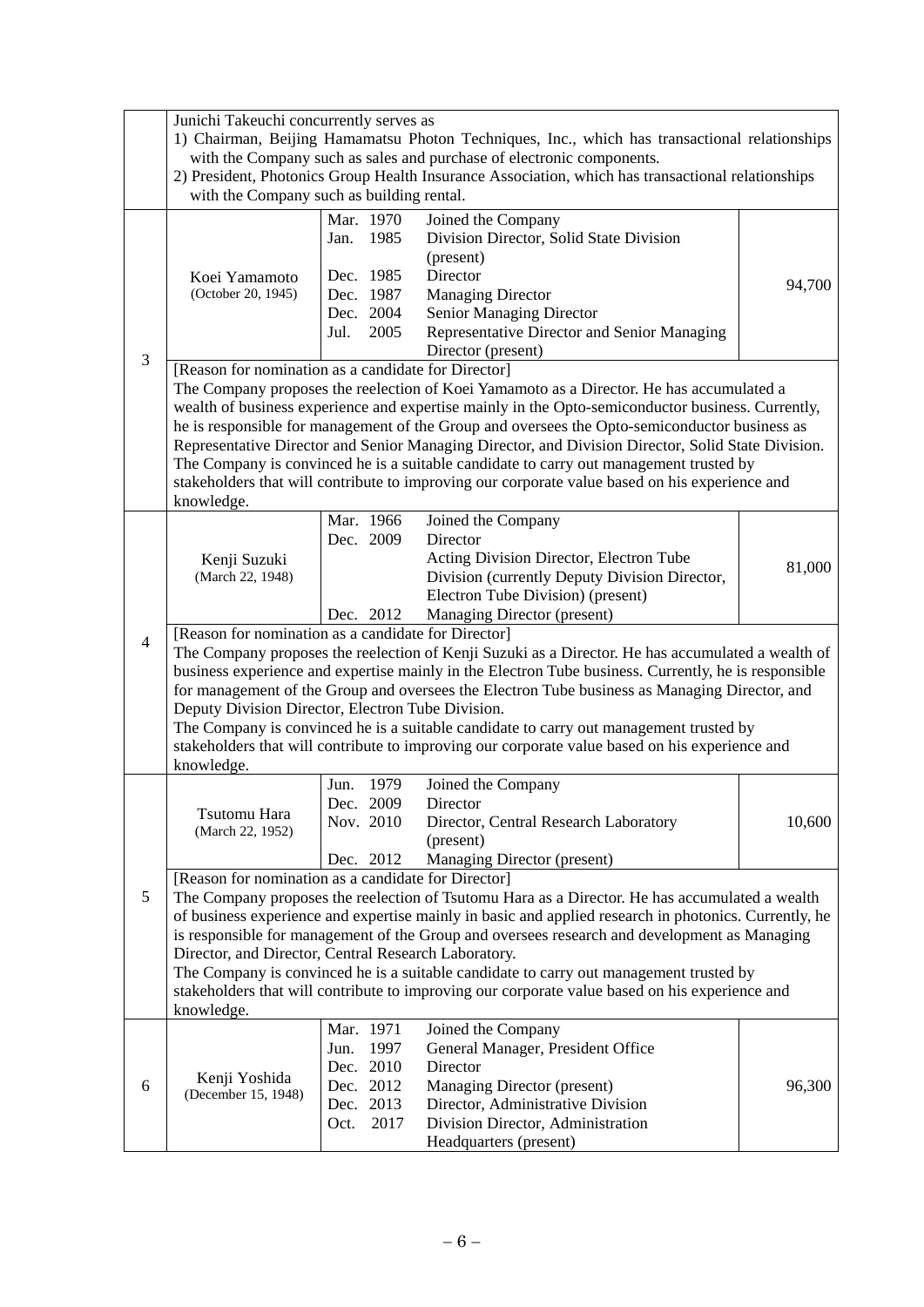|                                                                                                                                                                                                                                                                                                                                                                                                                                                                                                                                                                                                                                                                                                                                                                                        | [Reason for nomination as a candidate for Director]<br>The Company proposes the reelection of Kenji Yoshida as a Director. He has accumulated a wealth<br>of business experience and expertise mainly in administration in addition to extensive business<br>experience cultivated through operations in overseas subsidiaries. Currently, he is responsible for<br>management of the Group and oversees administrative divisions as Managing Director, and Division<br>Director, Administration Headquarters. |                                                  |                                                                                                                                                                                                                                                                                         |       |  |
|----------------------------------------------------------------------------------------------------------------------------------------------------------------------------------------------------------------------------------------------------------------------------------------------------------------------------------------------------------------------------------------------------------------------------------------------------------------------------------------------------------------------------------------------------------------------------------------------------------------------------------------------------------------------------------------------------------------------------------------------------------------------------------------|----------------------------------------------------------------------------------------------------------------------------------------------------------------------------------------------------------------------------------------------------------------------------------------------------------------------------------------------------------------------------------------------------------------------------------------------------------------------------------------------------------------|--------------------------------------------------|-----------------------------------------------------------------------------------------------------------------------------------------------------------------------------------------------------------------------------------------------------------------------------------------|-------|--|
|                                                                                                                                                                                                                                                                                                                                                                                                                                                                                                                                                                                                                                                                                                                                                                                        | The Company is convinced he is a suitable candidate to carry out management trusted by<br>stakeholders that will contribute to improving our corporate value based on his experience and                                                                                                                                                                                                                                                                                                                       |                                                  |                                                                                                                                                                                                                                                                                         |       |  |
|                                                                                                                                                                                                                                                                                                                                                                                                                                                                                                                                                                                                                                                                                                                                                                                        | knowledge.<br>Naofumi Toriyama<br>(March 11, 1958)                                                                                                                                                                                                                                                                                                                                                                                                                                                             | Mar. 1981<br>Oct. 2012<br>Feb. 2014<br>Dec. 2015 | Joined the Company<br>General Manager, Sales, Electron Tube<br>Division<br>General Manager, Domestic Sales<br>Management (present)<br>Director (present)<br>Deputy Division Director, Business<br>Headquarters (present)                                                                | 8,468 |  |
| $\tau$<br>[Reason for nomination as a candidate for Director]<br>The Company proposes the reelection of Naofumi Toriyama as a Director. He has accumulated a<br>wealth of business experience and expertise mainly in sales. Currently, he is responsible for<br>management of the Group and oversees all areas of sales as Director, Deputy Division Director,<br>Business Headquarters, and General Manager, Domestic Sales Management.<br>The Company is convinced he is a suitable candidate to carry out management trusted by<br>stakeholders that will contribute to improving our corporate value based on his experience and<br>knowledge.                                                                                                                                    |                                                                                                                                                                                                                                                                                                                                                                                                                                                                                                                |                                                  |                                                                                                                                                                                                                                                                                         |       |  |
|                                                                                                                                                                                                                                                                                                                                                                                                                                                                                                                                                                                                                                                                                                                                                                                        | Kazuhiko Mori<br>(December 11, 1956)<br>[Newly appointed]                                                                                                                                                                                                                                                                                                                                                                                                                                                      | Apr.1979<br>Jul. 2009<br>Jul. 2011<br>Dec. 2012  | Joined The Kyowa Bank, Ltd.(currently<br>Resona Bank, Limited)<br>General Manager, Shibuya Branch, Resona<br>Bank, Limited<br>Transferred to the Company<br>General Manager, Finance Division<br>Supervisory<br>Board<br>Audit<br>$\&$<br>Member<br>(Standing) of the Company (present) | 1,700 |  |
| 8<br>[Reason for nomination as a candidate for Director]<br>The Company proposes the election of Kazuhiko Mori as a Director. He has appropriately<br>accomplished audits of the Directors' execution of their duties, including establishment of the<br>Company's compliance systems, by utilizing his wealth of experience in financial institutions and<br>expertise in the finance and accounting.<br>The Company is convinced he is a suitable candidate to carry out management trusted by<br>stakeholders that will contribute to improving our corporate value based on his experience and track<br>record up to now as Audit & Supervisory Board Member, and his advanced expertise and extensive<br>insight in finance and accounting, business management and other fields. |                                                                                                                                                                                                                                                                                                                                                                                                                                                                                                                |                                                  |                                                                                                                                                                                                                                                                                         |       |  |
| 9                                                                                                                                                                                                                                                                                                                                                                                                                                                                                                                                                                                                                                                                                                                                                                                      | Tadashi Maruno<br>(October 6, 1960)<br>[Newly appointed]                                                                                                                                                                                                                                                                                                                                                                                                                                                       | Apr. 1983<br>Oct. 2008<br>Dec. 2011<br>Oct. 2016 | Joined the Company<br>Designing<br>General Manager,<br>Group<br>1.<br><b>System Division</b><br><b>Executive Manager (present)</b><br>Acting Division Director, System Division<br>(currently Deputy Division Director, System<br>Division) (present)                                   | 200   |  |
|                                                                                                                                                                                                                                                                                                                                                                                                                                                                                                                                                                                                                                                                                                                                                                                        | [Reason for nomination as a candidate for Director]<br>The Company proposes the election of Tadashi Maruno as a Director. He has accumulated a wealth<br>of business experience and expertise mainly in the Imaging and Measurement Instruments business.<br>The Company is convinced he is a suitable candidate to carry out management trusted by<br>stakeholders that will contribute to improving our corporate value based on his experience and<br>knowledge.                                            |                                                  |                                                                                                                                                                                                                                                                                         |       |  |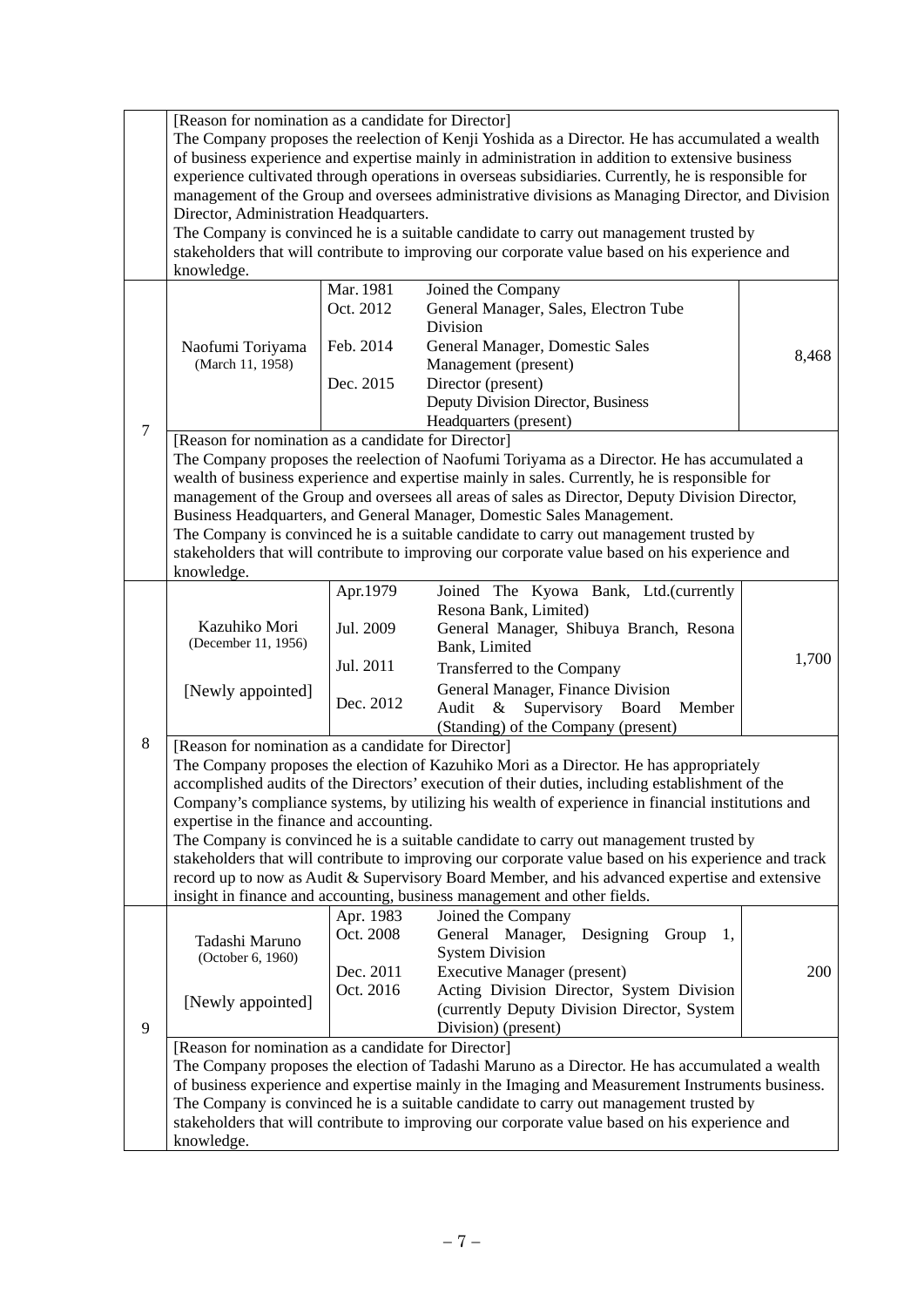|    |                                                             | Jul. 1989 | Joined the Company                                                                                                                                                                   |     |  |
|----|-------------------------------------------------------------|-----------|--------------------------------------------------------------------------------------------------------------------------------------------------------------------------------------|-----|--|
|    |                                                             | Apr. 2011 | Acting General Manager, The 3rd Mfg.,                                                                                                                                                |     |  |
|    | Takayuki Suzuki                                             |           | <b>Solid State Division</b>                                                                                                                                                          |     |  |
|    | (October 8, 1961)                                           | Dec. 2011 | <b>Executive Manager (present)</b>                                                                                                                                                   |     |  |
|    |                                                             | Oct. 2016 | General Manager, The 3rd Mfg., Solid State                                                                                                                                           | 200 |  |
|    | [Newly appointed]                                           |           | Division                                                                                                                                                                             |     |  |
| 10 |                                                             | Apr. 2017 | Deputy Division Director, Solid State                                                                                                                                                |     |  |
|    |                                                             |           | Division (present)                                                                                                                                                                   |     |  |
|    | [Reason for nomination as a candidate for Director]         |           |                                                                                                                                                                                      |     |  |
|    |                                                             |           | The Company proposes the election of Takayuki Suzuki as a Director. He has accumulated a wealth                                                                                      |     |  |
|    |                                                             |           | of business experience and expertise mainly in the Opto-semiconductor business. The Company is                                                                                       |     |  |
|    |                                                             |           |                                                                                                                                                                                      |     |  |
|    |                                                             |           | convinced he is a suitable candidate to carry out management trusted by stakeholders that will<br>contribute to improving our corporate value based on his experience and knowledge. |     |  |
|    |                                                             |           |                                                                                                                                                                                      |     |  |
|    |                                                             | Apr. 1992 | Professor, Japan Women's University                                                                                                                                                  |     |  |
|    |                                                             |           | <b>Faculty of Science</b>                                                                                                                                                            |     |  |
|    |                                                             | Jan. 2008 | President and CEO, Photonic System                                                                                                                                                   |     |  |
|    |                                                             |           | Solutions Inc.                                                                                                                                                                       |     |  |
|    |                                                             | Apr. 2009 | Professor Emeritus, Japan Women's                                                                                                                                                    |     |  |
|    |                                                             |           | University (present)                                                                                                                                                                 |     |  |
|    | Kashiko Kodate<br>(January 18, 1941)                        | Sep. 2009 | Director, Gender Equality Programs,                                                                                                                                                  |     |  |
|    |                                                             |           | Independent Administrative Agency (then                                                                                                                                              |     |  |
|    |                                                             |           | the National Research and Development                                                                                                                                                | 300 |  |
|    | [Outside]                                                   |           | Agency) Japan Science and Technology                                                                                                                                                 |     |  |
|    | [Independent]                                               |           | Agency                                                                                                                                                                               |     |  |
|    |                                                             | Apr. 2012 | Specially Appointed Professor, The                                                                                                                                                   |     |  |
|    |                                                             |           | University of Electro-Communications                                                                                                                                                 |     |  |
|    |                                                             |           | (present)                                                                                                                                                                            |     |  |
|    |                                                             | Dec. 2015 | <b>Outside Director (present)</b>                                                                                                                                                    |     |  |
|    |                                                             | Apr. 2017 | Director and Chairman, Photonic System                                                                                                                                               |     |  |
|    |                                                             |           | Solutions Inc. (present)                                                                                                                                                             |     |  |
|    | [Reason for nomination as a candidate for Outside Director] |           |                                                                                                                                                                                      |     |  |
|    |                                                             |           | In addition to her experience over many years as a university professor and her extensive                                                                                            |     |  |
|    |                                                             |           | expertise in sectors such as information photonics, Kashiko Kodate also possesses experience as a                                                                                    |     |  |
|    |                                                             |           | business manager. The Company judges she will be able to further enhance the Company's                                                                                               |     |  |
|    |                                                             |           | management organization by utilizing her broad experience and various discernments to provide                                                                                        |     |  |
| 11 |                                                             |           | well-informed advice from an independent standpoint, and is requesting her appointment as an                                                                                         |     |  |
|    | <b>Outside Director.</b>                                    |           |                                                                                                                                                                                      |     |  |
|    | [Service period as an Outside Director of the Company]      |           |                                                                                                                                                                                      |     |  |
|    |                                                             |           | Kashiko Kodate's service period as an Outside Director will be two (2) years at the conclusion                                                                                       |     |  |
|    | of this General Meeting of Shareholders.                    |           |                                                                                                                                                                                      |     |  |
|    |                                                             |           |                                                                                                                                                                                      |     |  |
|    | [Status of attendance at Board of Directors meetings]       |           |                                                                                                                                                                                      |     |  |
|    |                                                             |           | Kashiko Kodate attended 16 of the 17 Board of Directors meetings held during the current                                                                                             |     |  |
|    | fiscal period.                                              |           |                                                                                                                                                                                      |     |  |
|    | [Matters concerning independence]                           |           |                                                                                                                                                                                      |     |  |
|    |                                                             |           | The Company is scheduled to file Kashiko Kodate as an independent director/auditor with the Tokyo                                                                                    |     |  |
|    |                                                             |           | Stock Exchange, in accordance with the rules of the Exchange. The Company has transactional                                                                                          |     |  |
|    |                                                             |           | relationships with Japan Women's University including sales of electronic devices. The scale of such                                                                                 |     |  |
|    |                                                             |           | transactions with Japan Women's University is no more than roughly 60 thousand yen on an annual                                                                                      |     |  |
|    |                                                             |           | basis (equivalent to 0.00% of the Company's consolidated net sales),. Therefore, the Company is                                                                                      |     |  |
|    | sufficiently convinced of her independent status.           |           |                                                                                                                                                                                      |     |  |
|    | [Summary of Agreement Limiting Liability]                   |           |                                                                                                                                                                                      |     |  |
|    |                                                             |           | Based on the Articles of Incorporation, the Company has entered Agreement Limiting Liability                                                                                         |     |  |
|    |                                                             |           | with Kashiko Kodate regarding the obligations set in Article 423 paragraph (1) of the                                                                                                |     |  |
|    |                                                             |           | Companies Act, to limit her obligation to the minimum allowance set by Article 425 paragraph                                                                                         |     |  |
|    |                                                             |           | (1) of the Companies Act. The Company plans to continue this agreement with Kashiko Kodate                                                                                           |     |  |
|    | if the reappointment of Kashiko Kodate is approved.         |           |                                                                                                                                                                                      |     |  |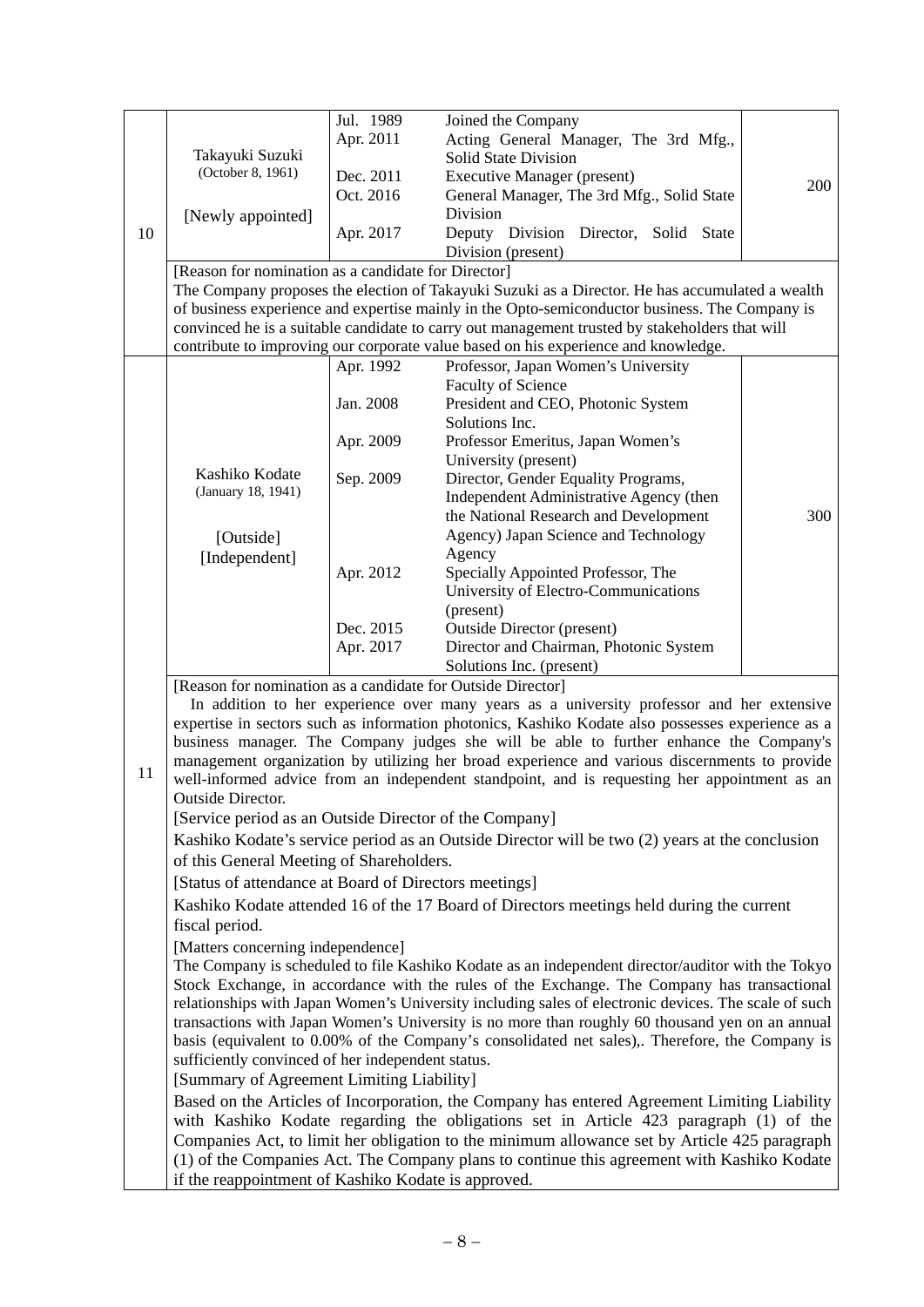|                                                                                                                                     |                                                                                                      | Apr. 1993 | Joined Toyota Motor Corporation                                                                  |   |  |  |
|-------------------------------------------------------------------------------------------------------------------------------------|------------------------------------------------------------------------------------------------------|-----------|--------------------------------------------------------------------------------------------------|---|--|--|
|                                                                                                                                     | Ken Koibuchi                                                                                         | Jan. 2016 | General Manager/Advanced Safety System                                                           |   |  |  |
|                                                                                                                                     | (November 26, 1966)                                                                                  |           | Research and Development Div.                                                                    |   |  |  |
|                                                                                                                                     | [Newly appointed]                                                                                    | Apr. 2017 | <b>Executive General Manager/Advanced</b>                                                        | 0 |  |  |
|                                                                                                                                     |                                                                                                      |           | R&D and Engineering Company                                                                      |   |  |  |
|                                                                                                                                     | [Outside]                                                                                            |           | (Significant Positions Concurrently Held)                                                        |   |  |  |
|                                                                                                                                     | [Independent]                                                                                        |           | Toyota Motor Corporation Executive General                                                       |   |  |  |
|                                                                                                                                     |                                                                                                      |           | Manager/Advanced R&D and Engineering Company                                                     |   |  |  |
|                                                                                                                                     |                                                                                                      |           | [Reason for nomination as a candidate for Outside Director]                                      |   |  |  |
|                                                                                                                                     | We propose the election of Ken Koibuchi as an Outside Director. Mr. Koibuchi is Executive            |           |                                                                                                  |   |  |  |
|                                                                                                                                     | General Manager/Advanced R&D and Engineering Company of Toyota Motor Corporation.                    |           |                                                                                                  |   |  |  |
|                                                                                                                                     | Based on his ample knowledge and experience, the Company expects him to provide well-informed        |           |                                                                                                  |   |  |  |
| 12<br>advice, which will contribute to further reinforcing the Company's management structure.<br>[Matters concerning independence] |                                                                                                      |           |                                                                                                  |   |  |  |
|                                                                                                                                     |                                                                                                      |           |                                                                                                  |   |  |  |
|                                                                                                                                     |                                                                                                      |           | The Company is scheduled to file Ken Koibuchi as an independent director/auditor with the Tokyo  |   |  |  |
|                                                                                                                                     |                                                                                                      |           | Stock Exchange, in accordance with the rules of the Exchange. The Company has transactional      |   |  |  |
|                                                                                                                                     | relationships with Toyota Motor Corporation including sales of electronic devices. The scale of such |           |                                                                                                  |   |  |  |
|                                                                                                                                     |                                                                                                      |           | transactions with Toyota Motor Corporation is no more than roughly 13 million yen on an annual   |   |  |  |
|                                                                                                                                     |                                                                                                      |           | basis (equivalent to 0.01% of the Company's consolidated net sales),. Therefore, the Company is  |   |  |  |
|                                                                                                                                     | sufficiently convinced of his independent status.                                                    |           |                                                                                                  |   |  |  |
|                                                                                                                                     | [Summary of Agreement Limiting Liability]                                                            |           |                                                                                                  |   |  |  |
|                                                                                                                                     |                                                                                                      |           | Based on the Articles of Incorporation, if the appointment of Ken Koibuchi is approved, the      |   |  |  |
|                                                                                                                                     |                                                                                                      |           | Company plans to enter Agreement Limiting Liability with him regarding the obligations set in    |   |  |  |
|                                                                                                                                     |                                                                                                      |           | Article 423 paragraph (1) of the Companies Act, to limit his obligation to the minimum allowance |   |  |  |
|                                                                                                                                     | set by Article 425 paragraph (1) of the Companies Act.                                               |           |                                                                                                  |   |  |  |

Notes:

- 1. There are no special interest relationships between the Company and the candidates for Directors other than Akira Hiruma and Junichi Takeuchi.
- 2. Kashiko Kodate and Ken Koibuchi, candidates for Director, are the candidates for Outside Director.
- 3. Separately from the number of shares indicated above, Tadashi Maruno and Takayuki Suzuki, candidate for Director, held 5,066 shares and 829 shares each as of September 30, 2017 as an interest of Hamamatsu Photonics K.K. employees stock ownership plan.

## **Proposal No. 3: Election of One (1) Audit & Supervisory Board Member**

Audit & Supervisory Board Member Kazuhiko Mori will resign at the conclusion of the General Meeting, and the Company seeks to appoint One (1) Audit & Supervisory Board Member as an alternate.

The Audit & Supervisory Board has given its consent to this proposal. The candidate for Audit & Supervisory Board Member is as follows.

|                                                                                             |                                            |                                                                                            | Number of     |  |  |
|---------------------------------------------------------------------------------------------|--------------------------------------------|--------------------------------------------------------------------------------------------|---------------|--|--|
| Name                                                                                        | Brief History and Positions in the Company |                                                                                            | Shares of the |  |  |
| (Date of Birth)                                                                             |                                            | (Significant Positions Concurrently Held)                                                  |               |  |  |
|                                                                                             |                                            |                                                                                            | Held          |  |  |
| Akira Utsuyama                                                                              | Apr. 1983                                  | Joined the Company                                                                         |               |  |  |
| (June 12, 1960)                                                                             | Oct. 2004                                  | Acting Manager, Patent Group                                                               |               |  |  |
|                                                                                             | Jul. 2006                                  | General Manager, Intellectual                                                              | 4,000         |  |  |
| [Newly appointed]                                                                           |                                            | <b>Property Division</b>                                                                   |               |  |  |
| [Reason for nomination as a candidate for Audit & Supervisory Board Member]                 |                                            |                                                                                            |               |  |  |
| The Company proposes the election of Akira Utsuyama as an Audit & Supervisory Board Member. |                                            |                                                                                            |               |  |  |
|                                                                                             |                                            | He has accumulated a wealth of business experience and expertise in all areas of corporate |               |  |  |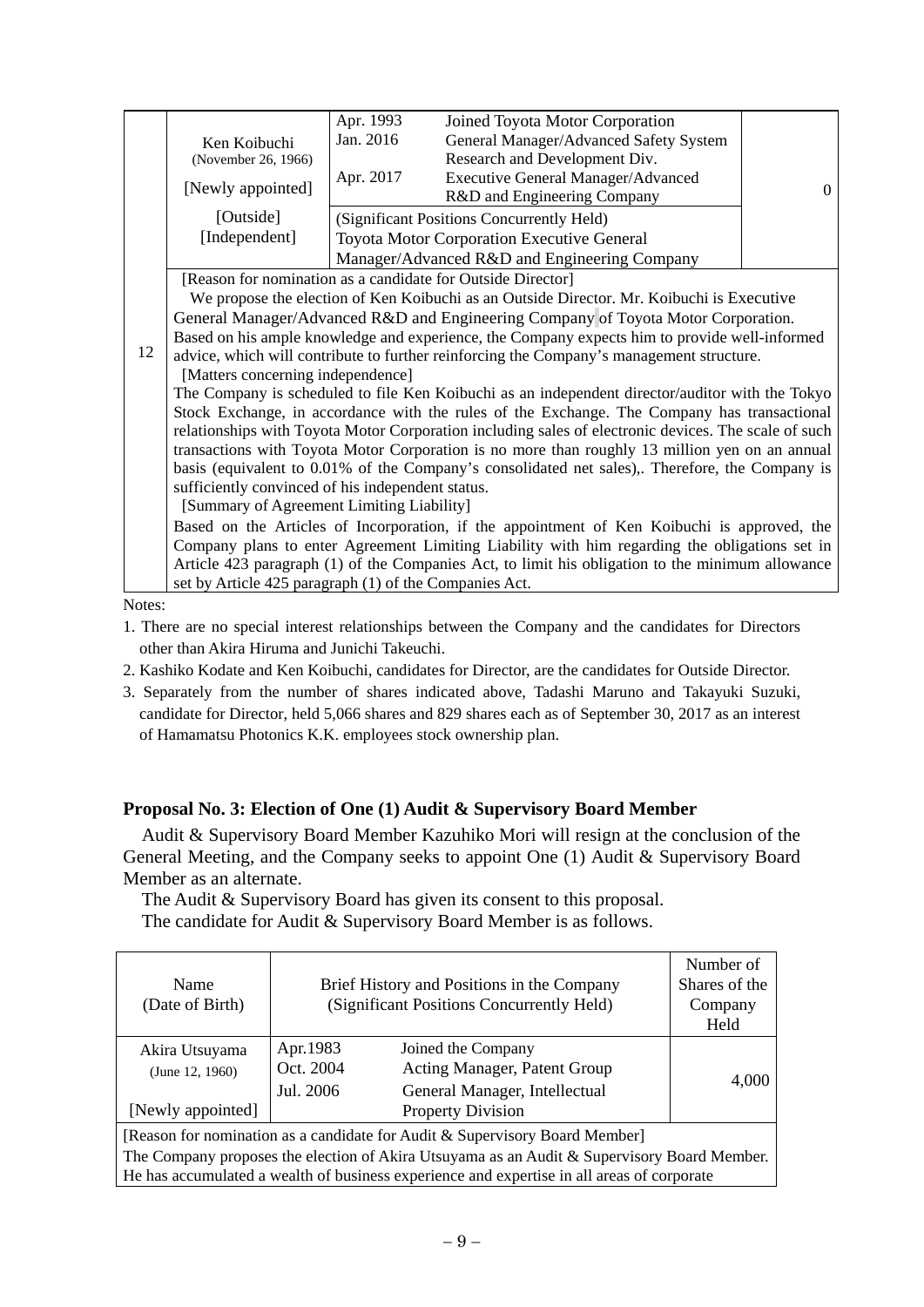operations, including photonics technology and business management, through his work on intellectual property over many years. The Company expects that his wealth of experience and knowledge can be utilized in the Company as product manufacturer.

Notes:

- 1. Because Akira Utsuyama, candidate for Audit & Supervisory Board Member, will be elected as an alternate, his term of office shall be until the conclusion of the term of office of his predecessor, as set forth in the Company's Articles of Incorporation.
- 2. There are no special interest relationships between the Company and Akira Utsuyama, candidate for Audit & Supervisory Board Member.
- 3. Separately from the number of shares indicated above, Akira Utsuyama, candidate for Audit  $\&$ Supervisory Board Member, held 1,624 shares as of September 30, 2017 as an interest of Hamamatsu Photonics K.K. employees stock ownership plan.

#### **Proposal No. 4: Revision to Remuneration for Directors**

By a resolution of the 65th Ordinary General Meeting of Shareholders held on December 20, 2012, remuneration for Directors of the Company was capped at monthly amounts of 55 million yen (capped at 1 million yen for Outside Directors), and this monthly limit has been applied to date.

Taking into account the fact the Company recently increased the number of Outside Directors by one (1) to strengthen corporate governance and the fact the responsibilities and expected roles of Outside Directors will increase further in the future, the Company proposes to keep the cap on remuneration for Directors at the current monthly limit of 55 million yen and revise the cap on remuneration for Outside Directors to a monthly limit of 3 million yen. The Company also proposes that remuneration for Directors continues to exclude, as is conventionally done, the salary payable to the service rendered in the capacity of employees by the Directors concurrently serving as employees.

The Company currently has 14 Directors (including two (2) Outside Directors). If Proposal No. 2 is approved and adopted as originally proposed, the number of Directors will be 12 (including two (2) Outside Directors).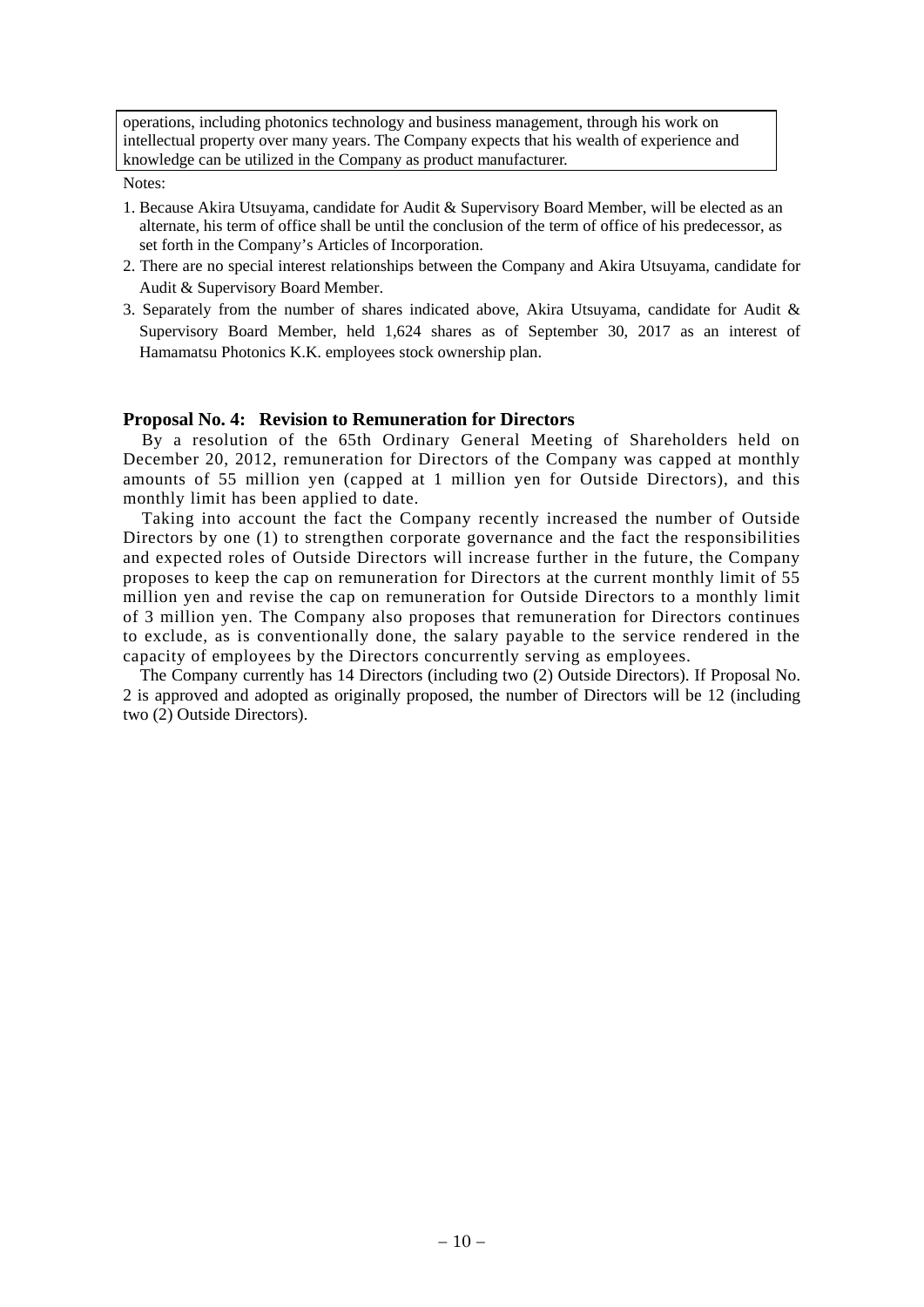#### **(Attachments)**

#### **Business Report**

(From October 1, 2016 through September 30, 2017)

#### **1. Matters Concerning the Corporate Group**

(1) Business Operations and Results

During the fiscal year ended September 30, 2017 (from October 1, 2016 through September 30, 2017), Japan's economy generally maintained its recovery trajectory, despite concerns that included the political instability in Europe and the United States and elevated geopolitical risks in East Asia, as movement toward a recovery in exports was evident, and capital investment also exhibited modest growth as corporate earnings improved.

Given these circumstances, our Group strove to expand net sales and earnings by further improving the proprietary photonics technologies we have cultivated over many years, and continuing to make capital investments aimed at boosting production capacity and enhancing product development capabilities.

As a result, we closed the fiscal year 2017 with net sales of JPY 130,495 million, up by JPY 8,643 million (7.1%), thanks to higher domestic sales and overseas sales. From an earnings perspective as well, ordinary profit was JPY 24,037 million, up by JPY 3,986 million (19.9%) from the previous year and profit attributable to owners of parent was JPY 17,777 million, up by JPY 3,357 million (23.3%) from the previous year.

A summary of business performance by business segment and product is reported below.

#### **<Electron Tube>**

#### **Photomultiplier tubes (PMT)**

Sales of photomultiplier tubes (PMT) increased in the medical field for inspection and monitoring systems such as blood analyzers, particularly in overseas markets, where these products enjoy a favorable reputation for highly sensitive, low-noise, high-speed operations. In addition, in the measuring instrument field, sales for oil-well logging devices that offer superior ruggedness to withstand against harsh work conditions such as high temperatures, shocks, and vibrations were higher. Further, sales for academic applications such as high-energy physics experiments also increased. As a result, net sales of photomultiplier tubes (PMT) increased.

#### **Imaging devices and light sources**

In imaging devices and light sources, sales in the industrial field of microfocus X-ray sources for non-destructive testing were brisk, primarily in overseas markets. Sales in the medical field of scintillators for converting X-rays into visible light increased. Further, sales of deuterium lamps for environmental analysis also were brisk. Net sales of imaging devices and light sources grew as a result.

In total, the Electron Tube business comprised of photomultiplier tubes (PMT) and imaging devices and light sources closed the fiscal year 2017 with net sales of JPY 48,744 million, up by 6.9% from the previous year.

#### **<Opto-semiconductor>**

#### **Opto-semiconductors**

In opto-semiconductor devices, sales of flat panel sensors, which enjoy an excellent reputation for the high performance and superb quality, went up significantly, mainly in Europe and China, in conjunction with expansion of the dental equipment market. In the industrial field, sales of Photo ICs and LED increased mainly in domestic market in the FA (Factory Automation) sector for applications such as controls for industrial-use robots and other equipment, and sales of image sensors for semiconductor fabrication and inspection equipment turned in a strong performance as well. As a result, net sales of opto-semiconductors increased.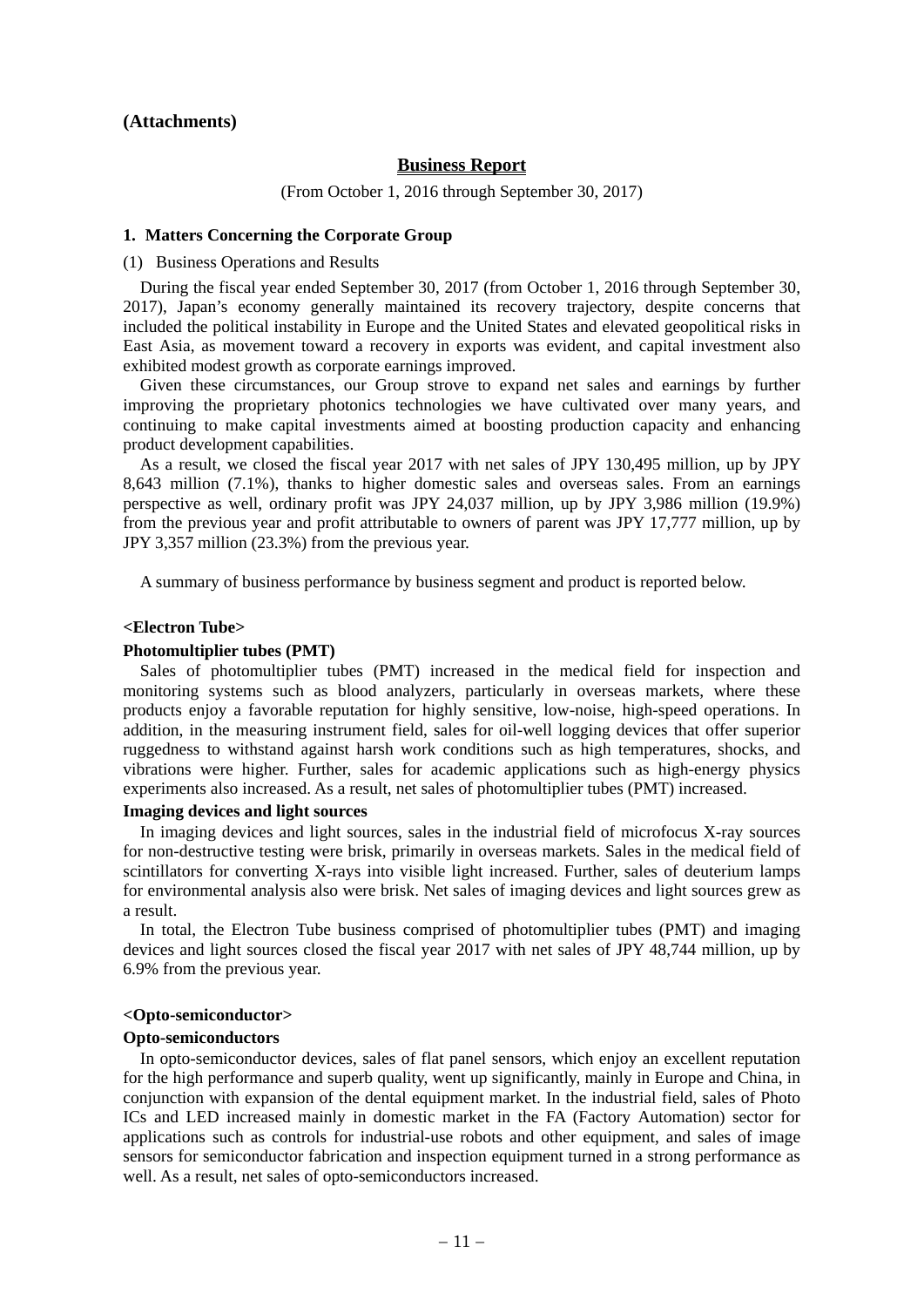In total, net sales for the Opto-semiconductor business were JPY 60,589 million, up by 9.0% from the previous year.

#### **<Imaging and Measurement Instruments>**

#### **Image processing and measurement systems**

In the image processing and measurement systems, failure analysis systems for semiconductor devices were steady overseas, but domestic sales contracted, affected by constraints on semiconductor capital investment. However, sales of X-ray line sensor cameras rose strongly primarily for food inspection applications, partly due to the launch of new longer-life-type products. In addition, new products addressing customers' needs for digital slide scanners in pathology also contributed to increased sales, particularly in Europe. As a result, net sales of image processing and measurement systems increased.

As a result, net sales for the Imaging and Measurement Instruments business were JPY 17,214 million, up by 5.3% from the previous year.

|                                           |                                                |          | FY2017  | FY2016  |                 | Increase (decrease) |
|-------------------------------------------|------------------------------------------------|----------|---------|---------|-----------------|---------------------|
| <b>Business</b><br>segment                | Product                                        |          | Amount  | Amount  | Amount          | Percentage          |
|                                           |                                                | Japan    | 4,306   | 4,202   | 103             | 2.5 %               |
|                                           | Photomultiplier<br>tubes (PMT)                 | Overseas | 21,475  | 20,215  | 1,260           | 6.2                 |
|                                           |                                                | Total    | 25,782  | 24,417  | 1,364           | 5.6                 |
|                                           |                                                | Japan    | 7,616   | 7,483   | 133             | 1.8                 |
| Electron tube                             | Imaging devices<br>and light sources           | Overseas | 15,345  | 13,706  | 1,638           | 12.0                |
|                                           |                                                | Total    | 22,962  | 21,190  | 1,772           | 8.4                 |
|                                           |                                                | Japan    | 11,922  | 11,685  | 237             | 2.0                 |
|                                           | Subtotal                                       | Overseas | 36,821  | 33,922  | 2,899           | 8.5                 |
|                                           |                                                | Total    | 48,744  | 45,608  | 3,136           | 6.9                 |
|                                           | Opto-<br>semiconductors                        | Japan    | 19,171  | 17,334  | 1,837           | 10.6                |
| Opto-semicon<br>ductor                    |                                                | Overseas | 41,417  | 38,258  | 3,159           | 8.3                 |
|                                           |                                                | Total    | 60,589  | 55,592  | 4,996           | 9.0                 |
|                                           | Image processing<br>and measurement<br>systems | Japan    | 5,340   | 5,442   | $\triangle 101$ | $\triangle$ 1.9     |
| measurement<br>Imaging and<br>instruments |                                                | Overseas | 11,873  | 10,909  | 963             | 8.8                 |
|                                           |                                                | Total    | 17,214  | 16,352  | 861             | 5.3                 |
|                                           |                                                |          | 1,943   | 1,795   | 147             | 8.2                 |
| Other business segments                   |                                                | Overseas | 2,003   | 2,503   | $\triangle 499$ | $\triangle$ 19.9    |
|                                           |                                                |          | 3,947   | 4,299   | $\triangle$ 351 | $\triangle$ 8.2     |
|                                           |                                                |          | 39,378  | 36,258  | 2,120           | 5.8                 |
|                                           | Total                                          | Overseas | 92,116  | 85,593  | 6,522           | 7.6                 |
|                                           |                                                | Total    | 130,495 | 121,852 | 8,643           | 7.1                 |

**Net sales by business segment and by product** (Millions of Japanese Yen)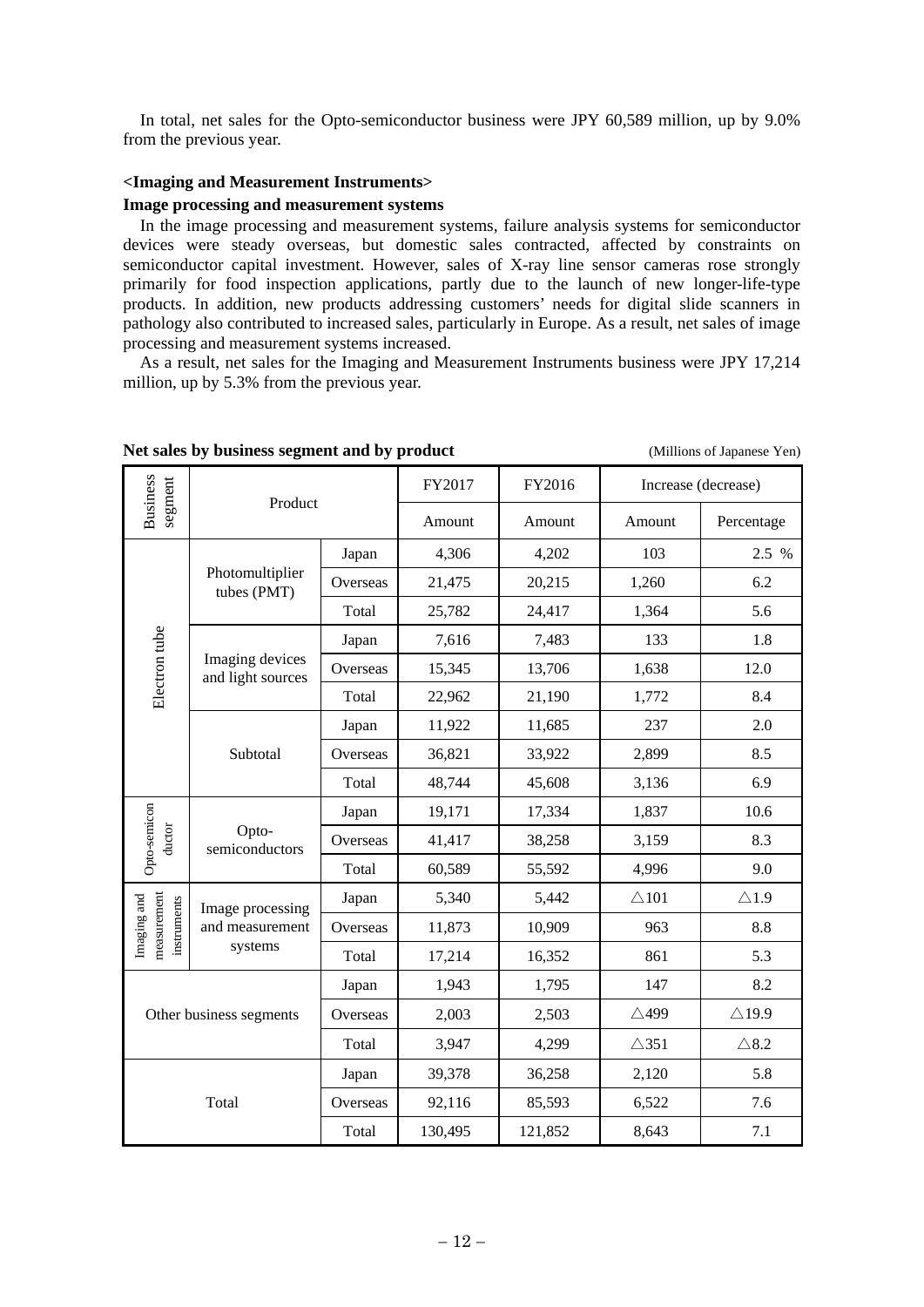The status of our research and development is reported below.

#### **<Basic Research Sector>**

In the medical care sector, we are working to establish a technique for the early determination of cancer radiotherapy efficacy. Because determining efficacy at an early stage without damaging living organisms is difficult using existing radiotherapy efficacy determination techniques, the search is on to establish a new determination technique. This research<sup>1</sup> focused on controlling cancer cell proliferation by using irradiation to activate cancer cell mitochondria2. The level of mitochondria activation in mouse cancer cells following irradiation was then measured by positron emission tomography (PET), using a PET probe compound developed by the Company that increases the quantity absorbed into cancer cells in proportion to mitochondria activation. As a result, the mitochondria activation in cancer cells could be detected at the stage when external appearance shows no change in cancer tissue size, and the usefulness of PET examination using the newly developed PET probe compound as a technique for the early determination of radiotherapy efficacy could be confirmed.

Compared with normal individuals, patients with dementia suffer a reduction in brain glucose metabolism, and it is known that each type of dementia shows a characteristic pattern of reduction. Therefore, the Company developed a computer-aided diagnosis system for dementia, by converting the PET brain glucose metabolism images of numerous normal individuals into a database for comparison with the brain glucose metabolism images of patients with dementia, based on a proprietary method of statistical analysis. This system is employed for the "Brain Option Course" at the Hamamatsu Medical Imaging Center3, where results for about 2,400 cases have been accumulated so far. To introduce this system to other facilities, in the future the Company will conduct verification tests through wide area network between the Hamamatsu University School of Medicine and the Hamamatsu Medical Imaging Center, and move forward with preparations for pharmaceutical approval.

In the photonics basic research sector, we are pursuing research on an ultrafast quantum simulator. In materials, atoms and molecules exchange energy. And such phenomenon determines the characteristics of products such as semiconductor devices, superconductors, and drugs. A quantum simulator is a device for performing simulations of the activity inside an artificial atomic ensemble to clarify this mechanism, and is expected to assist the development of new products, including new functional materials and new drugs. Using the spatial light modulation technology the Company has cultivated over many years, it has created technology for forming arbitrary optical patterns with excellent reproducibility4. This is one of the photonics technologies required to develop a quantum simulator, and is used to examine the effect that stimulation from an external source exerts atomic ensembles. Moreover, we can anticipate further research and development because this technology is not limited only to pure research but can be applied to new super-resolution microscopes and three-dimensional measurement technology as well.

### **<Development Sector>**

#### **World's smallest high-voltage power supply module with high stability**

Because of the high voltage required for operation of photomultiplier tubes (PMT), the Company also develops and manufactures various high-voltage power supplies. This includes high-voltage power supply modules, small devices that can step up a voltage of several volts to about 1,000 volts. In addition to photomultiplier tubes (PMT), these modules have been adopted for a variety of small measurement instruments, such as simple testing equipment for medical care

<sup>1</sup> We are conducting joint research with Tokai University.

<sup>2</sup> While cells can repair themselves naturally when damaged slightly, it is known they will die a spontaneous, natural death, which prevents the cells from becoming cancerous, when the damage is substantial and cannot be repaired, a process called apoptosis. By activating mitochondria, irradiation induces this apoptosis, and controls the proliferation of cancer cells.

<sup>3</sup> The Hamamatsu Medical Imaging Center is managed by the Hamamatsu Medical Photonics Foundation, an organization established by the Company.

<sup>4</sup> This result was achieved through joint research with the Institute for Molecular Science of the National Institutes of Natural Sciences, based on "Addressing Quantum Many-Body Dynamics by Ultrafast Coherent Control with Attosecond Precision", a Grant-in-Aid for Scientific Research (Specially Promoted Research) from the Japan Society for the Promotion of Science.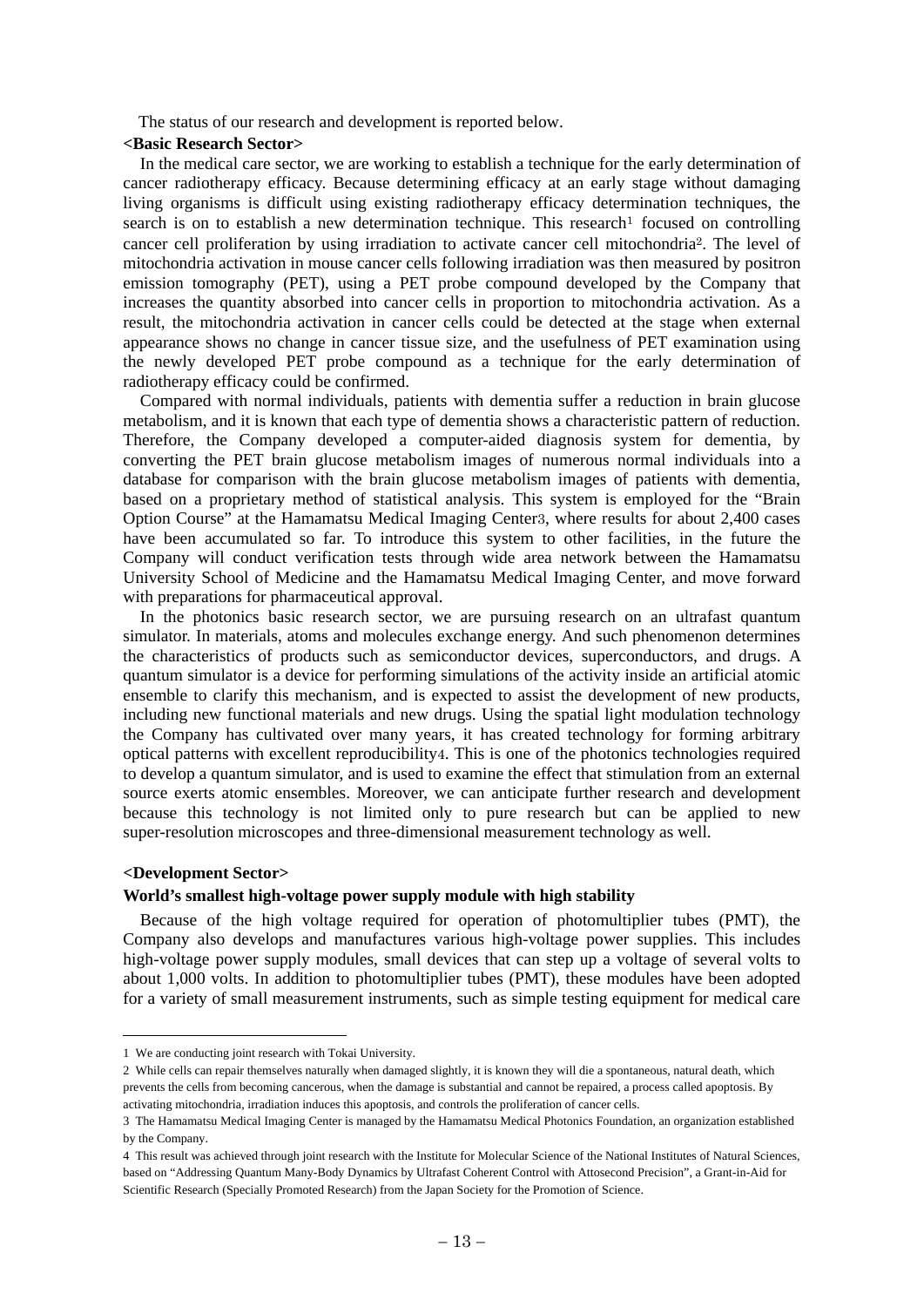and airport baggage inspection machines. With the advances in miniaturization of measurement devices in recent years, their application has spread to fields such a sanitation management, medical care, and environmental measurement, and even further miniaturization is being demanded. Given such demand, the Company developed the world's smallest high-voltage power supply module with high stability, which achieved the same high performance as traditional devices but with less than half the size, by improving the structural design and circuit design and devising a proprietary manufacturing technique. As a high-performance, high-voltage power supply module for photomultiplier tubes (PMT), this product supports automated mounting processes for the first time anywhere in the world, enabling customers to greatly shorten working times in their manufacturing processes. Furthermore, by making mass production feasible, these modules also will enable the Company to support future market growth. In the future the Company will pursue the development of even smaller high-voltage power supply modules, and strive to expand their use not only in photomultiplier tubes (PMT) but in a broad range of applications.

#### **Infrared detectors for gas analysis**

 $\overline{a}$ 

In infrared detectors that use InAsSb (indium arsenide antimonide) as a material, the Company developed high-speed, high sensitivity infrared detectors that operate at normal temperatures and expand the sensitivity wavelength band from  $8 \mu$  m to  $11 \mu$  m. This was achieved with the proprietary thin film crystal growth technology and processing technology cultivated by the Company. As a result, it has become possible to measure substances such as ammonia and ozone that absorb wavelengths in the vicinity of  $10 \mu$  m, and together with measurement of air pollutants such as nitrogen oxide and sulfur oxide that absorb in the shorter wavelength bands, which has been gaining attention for some time, has made it feasible using only this detector. The Company is one of the few firms in the world producing devices for both light detection and emission in the infrared wavelength band. As devices enabling gas analysis at higher speeds, higher sensitivity, and higher resolution than was feasible in the past, through the combination of these detectors with Company-produced light emission devices possessing oscillation wavelengths in the infrared wavelength band, further growth in demand can be expected.

### **"iPHEMOS-DD" failure analysis systems for semiconductor manufacturing that can be connected directly to a LSI tester**

Because of miniaturization and the increased complexity of semiconductors, in addition to the existing need for analysis under static conditions to inspect short circuits and circuit malfunctions caused by foreign matter or a defective process, the need to analyze circuit failure locations while configuring semiconductors under operating conditions, in order to specify failure locations, has grown in recent years. Analysis under operating conditions requires connection to a LSI tester failure analysis device that will input an electric signal to and drive the semiconductor. Traditionally, this connection was handled using long cables, but because of the time lag between the actual operating state and the analytical information received using this system, the reproduction of defects under an environment identical to a manufacturing process inspection was challenging, and accurate failure analysis was difficult. Given these considerations, the Company pushed to optimize the design and developed the iPHEMOS-DD, which not only enables direct connection to a LSI tester but also significantly improves analytical capabilities under operating conditions. We can anticipate market deployment of this device to semiconductor manufacturers of the logic systems<sup>5</sup> required for highly precise analysis under an operational state.

As reported above, we are using the proprietary photonics technologies our Group has cultivated over many years to pursue basic research aimed at the creation of new knowledge and new industries and undertake development that seeks to create new products and further enhance the high performance and added value of existing products in sectors such as biotechnology, medical care, information, telecommunications, energy, materials, space and astronomy, and agriculture.

<sup>5</sup> Semiconductors are broadly divided into memory systems to accumulate information, and logic systems for processing operations, and traditionally the Company has supplied its devices mainly to the manufacturers of semiconductor memory systems.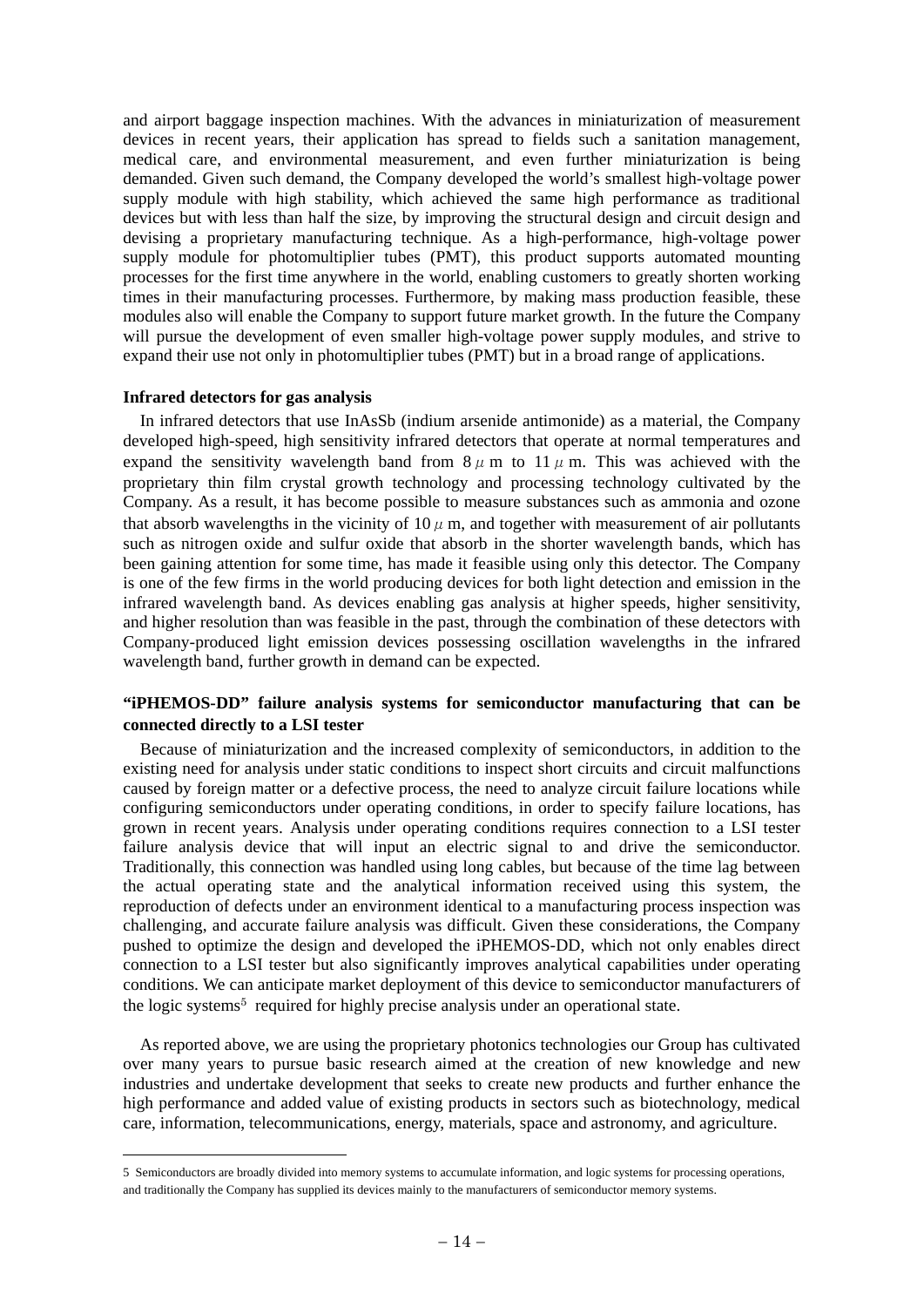For the fiscal year ended September 30, 2017, research and development expenses decreased to JPY 11,776 million (down by 0.8%) compared with the previous fiscal year.

#### **(2) Capital Investment**

For the fiscal year ended September 30, 2017, we made total capital investments of JPY 13,572 million for purposes such as expanding production capacity and strengthening our development capabilities. The amount of capital investment by business segment was JPY 2,650 million for Electron Tube, JPY 5,579 million for Opto-semiconductor, JPY 784 million for Imaging and Measurement Instruments and JPY 4,557 million for Other.

### **(3) Fund Procurement**

There was no fund procurement during the fiscal year ended September 30, 2017.

### **(4) Issues to be Addressed**

With regard to the business environment surrounding our Group, the economy fluctuated around a gradual recovery trend, with an increase in capital investment against the backdrop of improved corporate earnings. Nevertheless, the economic outlook remains to be lack of optimism by uncertain circumstances, including the future direction of the economies of newly developing countries and the political trends in Europe and the United States.

Given such circumstances, the scope of application for the photonics technologies pursued by our Group can be seen to be expanding on a worldwide scale, and these technologies have become a key enabling technology in the manufacture of state-of-the-art devices in fields such as medicine and industry, improvements in performance, or new technical innovations.

Since being established, the Company has honed the core technologies such as photodetectors that drive our business growth, and has responded promptly and flexibly to changes and issues in the external environment. In sectors such as the medical and industrial fields, where the pace of change is accelerating, expectations are high that photonics technologies will lead to high-value-added products in the future as well, and our Company is being called upon to possess ever greater capacity to meet these expectations. Together with further strengthening the Group's domestic and overseas organization to address this growing demand for photonics technologies, the Company will press forward with aggressive research and development investment and capital investments aimed at broadening the scope of application of new applications opened up by the evolution of elemental and photonics technologies.

As the Group, we will live up to our shareholders' expectations, and contribute to the development of industry and society, by expanding our business domain and creating a sustainable, stable and strong earnings organization through the introduction of competitive, high-value-added products to the market, while never forgetting the venture mentality from the Company's conception.

We look forward to continuing to receive your unwavering support and encouragement in the future.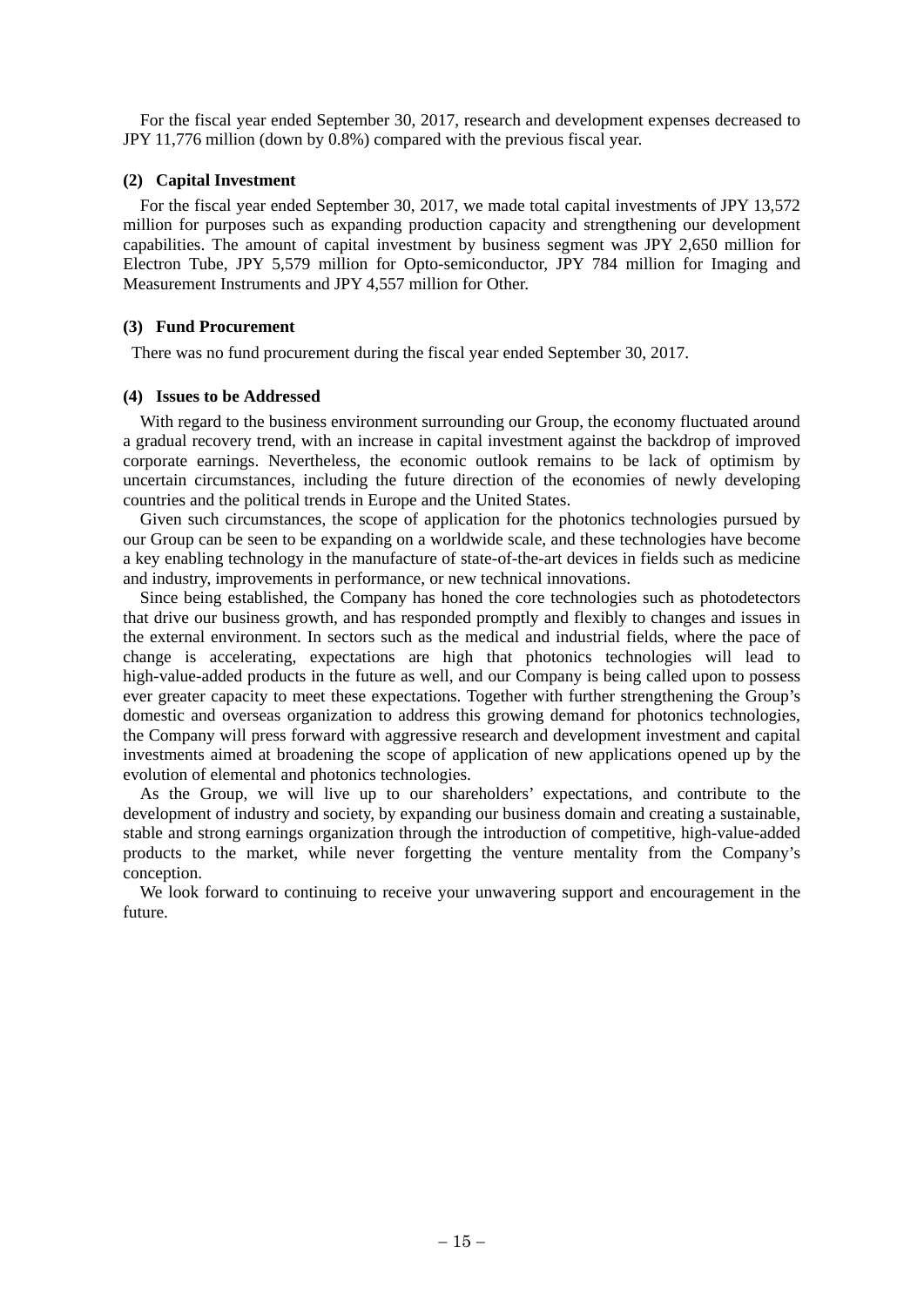### **(5) Change in Business Results and Financial Position for the Three Most Recent Fiscal Years**

| (Millions of Japanese Yen, except for net income per share and net assets per share, which are in Japanese Yen) |  |  |  |  |  |
|-----------------------------------------------------------------------------------------------------------------|--|--|--|--|--|
|-----------------------------------------------------------------------------------------------------------------|--|--|--|--|--|

| Year<br>Classification                     | FY2014   | FY2015   | FY2016   | FY2017   |
|--------------------------------------------|----------|----------|----------|----------|
| Net sales                                  | 112,092  | 120,691  | 121,852  | 130,495  |
| Ordinary income                            | 22,531   | 24,658   | 20,050   | 24,037   |
| Profit attributable to owners of<br>parent | 15,155   | 16,598   | 14,419   | 17,777   |
| Earning per share                          | 188.52   | 103.23   | 90.23    | 113.00   |
| Total assets                               | 215,412  | 226,179  | 217,300  | 239,331  |
| Net assets                                 | 168,815  | 180,770  | 169,716  | 187,558  |
| Net assets per share                       | 2,093.11 | 1,120.38 | 1,075.31 | 1,188.30 |

Notes: 1. Net income per share is calculated using the number of shares after deducting treasury shares from the average total shares issued during the period. Net assets per share are calculated using the number of shares after deducting treasury shares from the total shares issued at the end of the period.

2. The Company implemented a two-for-one stock split during FY2015 (fiscal year ended September 30, 2015). Earnings per share and net assets per share for FY2015 (fiscal year ended September 30, 2015) have been calculated by assuming this stock split was executed at the beginning of the fiscal year.

3. Amounts less than 0.01 yen are rounded.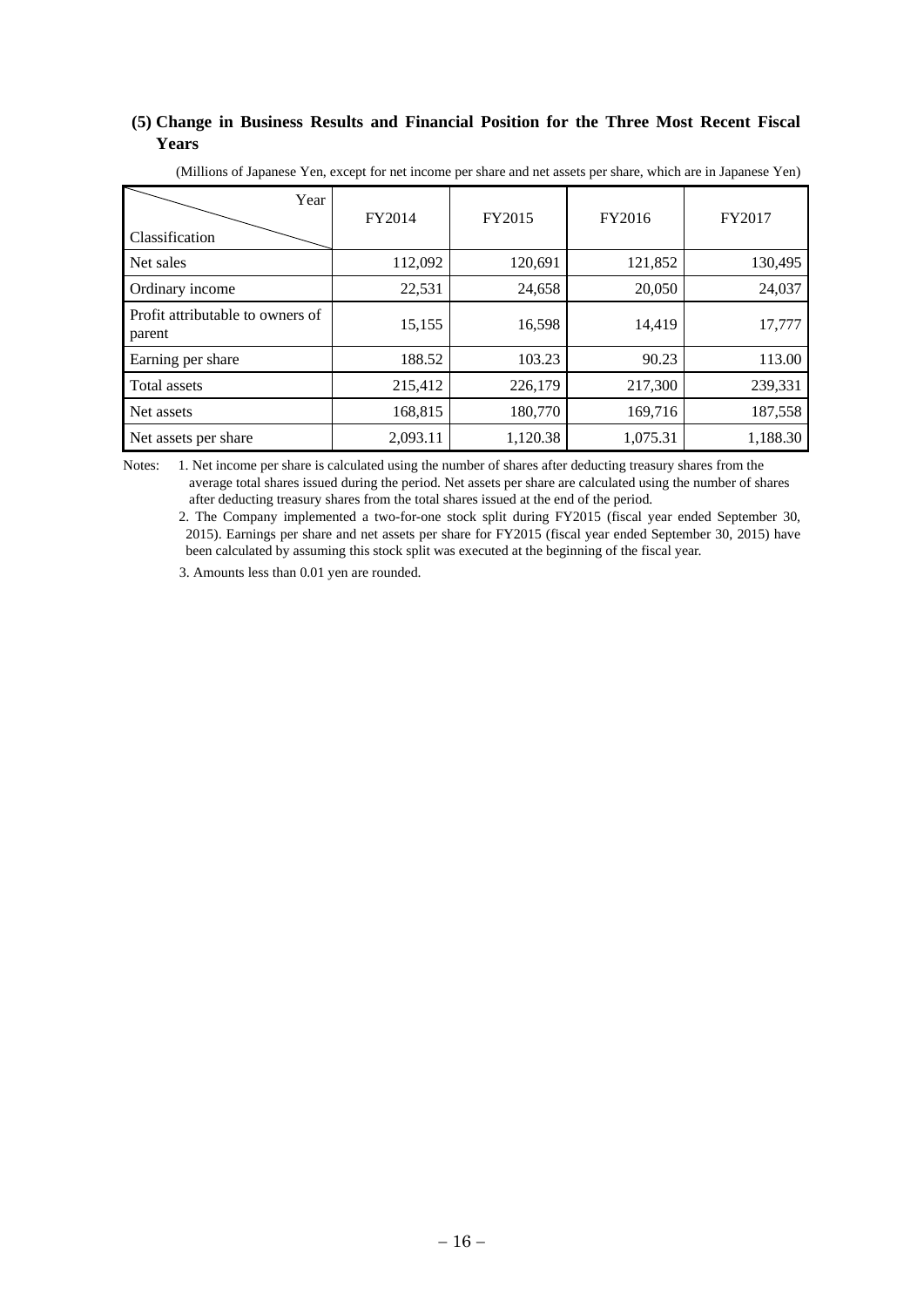# **(6) Key Subsidiaries**

| Company name                                                       | Capital stock                | Percent<br>owned        | Main businesses                                                                                                                                |
|--------------------------------------------------------------------|------------------------------|-------------------------|------------------------------------------------------------------------------------------------------------------------------------------------|
| Photonics Management Corp.                                         | 33,521,000<br>US dollars     | $100.0\,^{\%}$          | Holding company                                                                                                                                |
| Hamamatsu Photonics (China)<br>Co., Ltd.                           | 50,000,000<br>Chinese yuan   | 100.0                   | Sale of photomultiplier tubes (PMT), imaging<br>devices and light sources,<br>opto-semiconductors, image processing and<br>measurement systems |
| Hamamatsu Photonics<br>Deutschland GmbH                            | 2,000,000<br>euros           | 100.0                   | Sale of photomultiplier tubes (PMT), imaging<br>devices and light sources,<br>opto-semiconductors, image processing and<br>measurement systems |
| Hamamatsu Photonics France<br>S.A.R.L.                             | 1,136,000<br>euros           | 100.0                   | Sale of photomultiplier tubes (PMT), imaging<br>devices and light sources,<br>opto-semiconductors, image processing and<br>measurement systems |
| Hamamatsu Photonics Italia S.r.1.                                  | 728,000<br>euros             | 100.0                   | Sale of photomultiplier tubes (PMT), imaging<br>devices and light sources,<br>opto-semiconductors, image processing and<br>measurement systems |
| Hamamatsu Photonics Taiwan<br>Co., Ltd.                            | 30,000,000<br>Taiwan dollars | 100.0                   | Sale of photomultiplier tubes (PMT), imaging<br>devices and light sources,<br>opto-semiconductors, image processing and<br>measurement systems |
| Hamamatsu Photonics UK<br>Limited                                  | 400,000<br>UK pounds         | 100.0                   | Sale of photomultiplier tubes (PMT), imaging<br>devices and light sources,<br>opto-semiconductors, image processing and<br>measurement systems |
| Koso Corporation                                                   | 85,000,000<br>yen            | 100.0                   | Manufacture of light sources                                                                                                                   |
| Hamamatsu Photonics Norden<br>AB                                   | 2,700,000<br>Swedish krona   | 100.0                   | Sale of photomultiplier tubes (PMT), imaging<br>devices and light sources,<br>opto-semiconductors, image processing and<br>measurement systems |
| Hamamatsu Photonics Europe<br>GmbH                                 | 200,000<br>euros             | 100.0                   | Sales promotion in Europe                                                                                                                      |
| Beijing Hamamatsu Photon<br>Techniques, Inc.                       | 200,000,000<br>Chinese yuan  | 94.0                    | Manufacture and sale of photomultiplier<br>tubes (PMT) and related products                                                                    |
| Takaoka Electronics Co., Ltd.                                      | 98,000,000<br>yen            | 88.6                    | Manufacture of photomultiplier tubes (PMT)                                                                                                     |
| Hamamatsu Electronic Press Co.,<br>Ltd.                            | 95,000,000<br>yen            | 72.1                    | Manufacture of electronic components and<br>molds                                                                                              |
| Iwata Grand Hotel Inc.                                             | 480,000,000<br>yen           | 57.1                    | Hotel operations                                                                                                                               |
| Hamamatsu Photonics<br>Medical Technology (Lang<br>Fang) Co., Ltd. | 18,000,000<br>Chinese yuan   | $\langle 100.0 \rangle$ | Manufacture and sale of medical equipment<br>and related products                                                                              |
| Hamamatsu Photonics Scientific<br>Instrument (Beijing) Co., Ltd.   | 5,000,000<br>Chinese yuan    | [100.0]                 | Sale of photomultiplier tubes (PMT), imaging<br>devices and light sources,<br>opto-semiconductors, image processing and<br>measurement systems |
| Hamamatsu Corporation                                              | 426,000<br>US dollars        | (100.0)                 | Sale of photomultiplier tubes (PMT), imaging<br>devices and light sources,<br>opto-semiconductors, image processing and<br>measurement systems |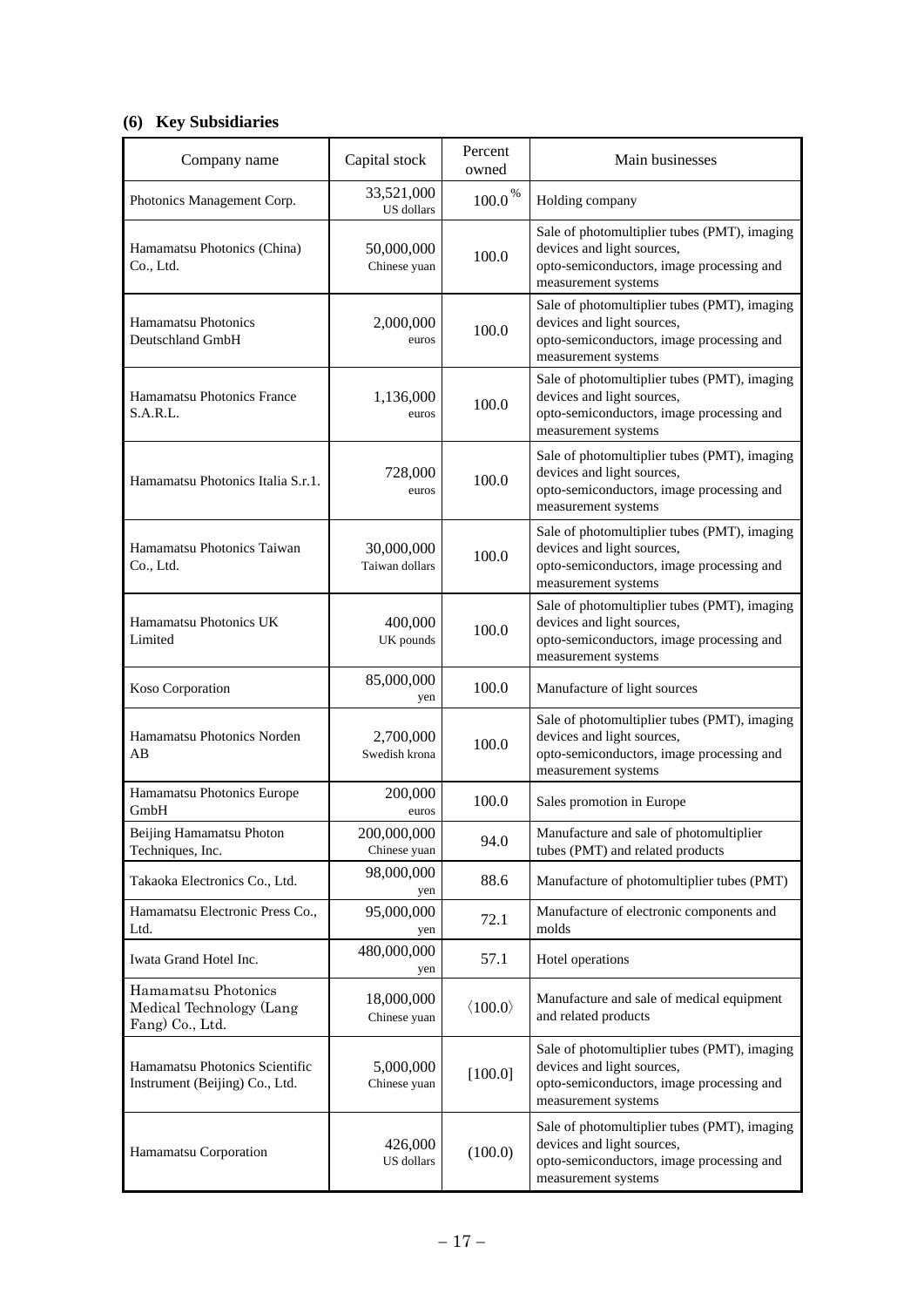- Notes: 1. The figures in  $\Diamond$  for percent owned are the indirect ownership percentage held by Beijing Hamamatsu Photon Techniques, Inc.
	- 2. The figures in  $\begin{bmatrix} \end{bmatrix}$  for percent owned are the indirect ownership percentage held by Hamamatsu Photonics (China) Co., Ltd..
	- 3. The figures in ( ) for percent owned are the indirect ownership percentage held by Photonics Management Corp.
	- 4. Hamamatsu Photonics Medical Technology (Lang Fang) Co., Ltd. increased its capital by implementing a capital increase.
	- 5. In September 2017, the Company resolved that Photonics Management Corp. will acquire all of the shares of Energetiq Technology Inc. and convert that firm into its corporate subsidiary, with the goal of expanding the lineup of light source products.

#### **(7) Main Businesses (As of September 30, 2017)**

The main business of our Group is the manufacture and sale of light-related products such as photomultiplier tubes (PMT), imaging devices and light sources, opto-semiconductors, and image processing and measurement systems, and activities incidental to these businesses.

| Product<br><b>Business</b><br>segment  |                                                | Main products and business activities                                                                                                                                                                                                                                                                                                                                                                                                                                                                                                                                                                                                                                                     |
|----------------------------------------|------------------------------------------------|-------------------------------------------------------------------------------------------------------------------------------------------------------------------------------------------------------------------------------------------------------------------------------------------------------------------------------------------------------------------------------------------------------------------------------------------------------------------------------------------------------------------------------------------------------------------------------------------------------------------------------------------------------------------------------------------|
|                                        | Photomultiplier<br>tubes (PMT)                 | Photomultiplier tubes (PMT), Photomultiplier tube modules, Photon<br>counting heads, Hybrid photo-detectors, Accessories for photomultiplier<br>tube, Electron multipliers, Image intensifiers, High-speed gate image<br>intensifier units, Phototubes, Photon detection units, UV power meters,<br>Immunochromato-readers, Pinhole inspection units, Fast<br>decay<br>phosphors, Flow cells, High voltage power supplies                                                                                                                                                                                                                                                                 |
| Electron tube                          | Imaging devices<br>and light sources           | Microfocus X-ray sources, X-ray scintillators, X-ray image intensifiers,<br>Microchannel plates, FOP (fiber optic plates), Streak tubes, Deuterium<br>lamps, Xenon lamps, Mercury xenon lamps, Xenon flash lamps, Stealth<br>Dicing Engine (SDE), UV-LED light sources, Products using light<br>sources, Electrostatic removers (photoionizer), Flame sensors (UV<br>TRON), Excimer lamps, Energy-differentiation-type radiation<br>line sensors                                                                                                                                                                                                                                          |
| Opto-semiconductor                     | Opto-<br>semiconductors                        | Photodiodes (Si, GaAs, GaAsP, GaP), APD (Si, InGaAs), MPPC, photo<br>ICs, PSD (position sensitive detectors), Infrared detectors (InGaAs,<br>InAsSb, InSb, InAs, Photon drag detectors, Thermopile), InGaAs image<br>sensors, CCD image sensors, CMOS image sensors, Photodiode arrays<br>with amplifier, NMOS image sensors, X-ray flat panel sensors, LED,<br>LCOS-SLM (phase spatial light modulators), Mini-spectrometers,<br>Photosensor amplifiers, APD/MPPC modules, Distance sensors, Image<br>sensor driver circuits and application products, Optical communication<br>devices, Automotive devices, Special detectors for high energy particles,<br>Radiation detection modules |
| Imaging and measurement<br>instruments | Image processing<br>and measurement<br>systems | Digital CCD cameras for measurement, CMOS cameras for scientific<br>measurement, TDI cameras, X-ray line sensor cameras, Streak cameras,<br>spectrometers, Multichannel spectrographs,<br>Fluorescence lifetime<br>Quantum yield measurement systems, Failure analysis systems for<br>semiconductor manufacturing, Plasma process monitors, Thickness<br>measurement systems, Optical NanoGauge/MicroGauge, Imaging and<br>analysis devices for life sciences, Drug screening systems, Non-invasive<br>brain oxygen monitors, Biological tissue fluorescent monitoring systems,<br>Pathology digital slide scanners                                                                       |
| Other                                  |                                                | Semiconductor laser business, Hotel operations, etc.                                                                                                                                                                                                                                                                                                                                                                                                                                                                                                                                                                                                                                      |

Our main products and business activities are described below.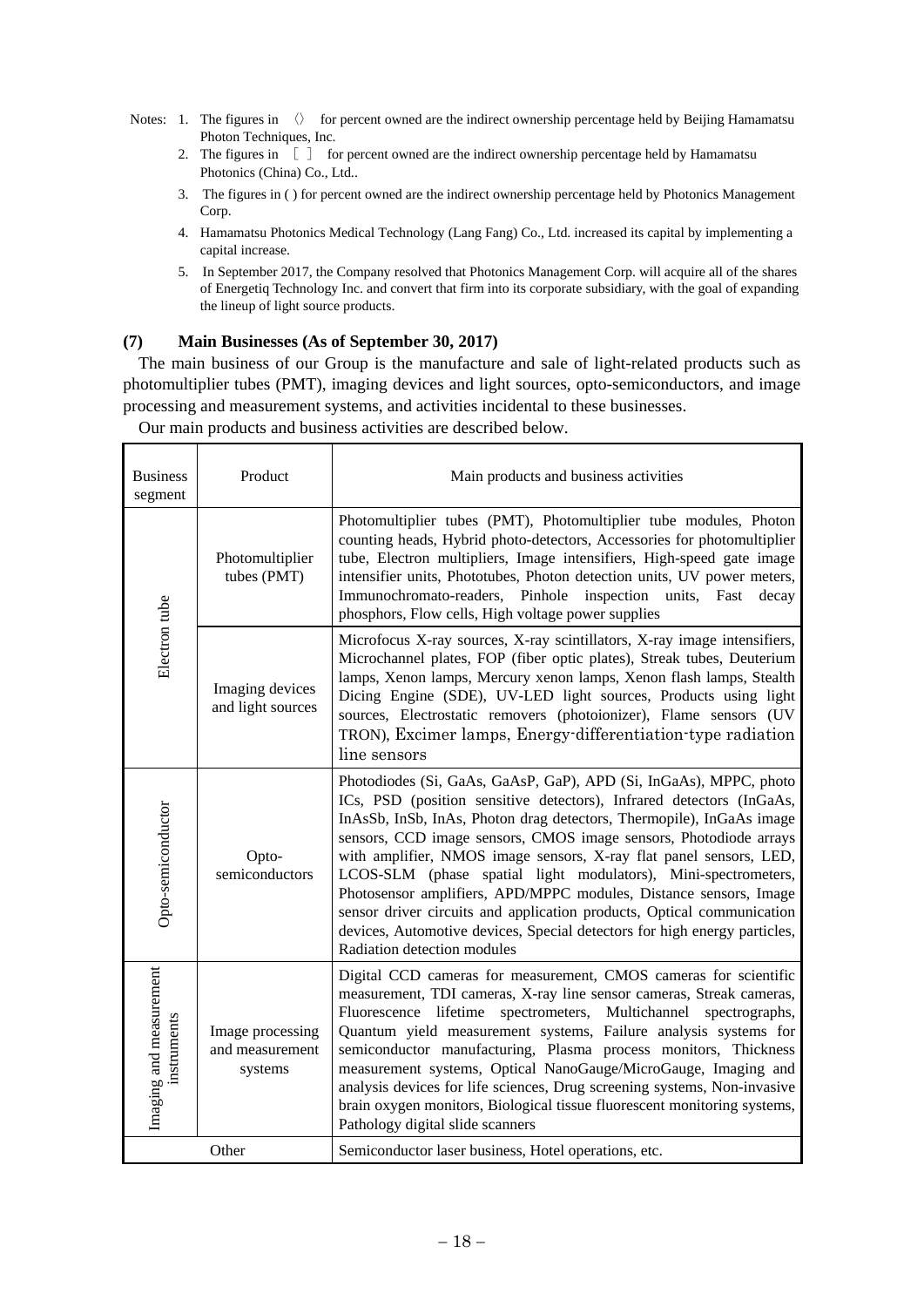# **(8) Main Office Locations & Factories (As of September 30, 2017)**

| Office name           | Location                   | Office name                                 | Location                    |
|-----------------------|----------------------------|---------------------------------------------|-----------------------------|
| Headquarters          | Naka-ku, Hamamatsu City    | Sendai Sales Office                         | Aoba-ku, Sendai City        |
| Main Factory          | Higashi-ku, Hamamatsu City | Tsukuba Sales Office                        | Tsukuba City, Ibaraki Pref. |
| <b>Mitsue Factory</b> | Iwata City, Shizuoka Pref. | Tokyo Sales Office                          | Minato-ku, Tokyo            |
| Shingai Factory       | Minami-ku, Hamamatsu City  | Chubu Sales Office                          | Naka-ku, Hamamatsu City     |
| Toyooka Factory       | Iwata City, Shizuoka Pref. | Osaka Sales Office                          | Chuo-ku, Osaka City         |
| Tenno Glass Works     | Higashi-ku, Hamamatsu City | Nishinihon Sales Office                     | Hakata-ku, Fukuoka City     |
| <b>Joko Factory</b>   | Higashi-ku, Hamamatsu City | Central Research<br>Laboratory              | Hamakita-ku, Hamamatsu City |
| Miyakoda Factory      | Kita-ku, Hamamatsu City    | Tsukuba Research<br>Laboratory              | Tsukuba City, Ibaraki Pref. |
| Tokyo Branch Office   | Minato-ku, Tokyo           | <b>Industries Development</b><br>Laboratory | Nishi-ku, Hamamatsu City    |

# a. Hamamatsu Photonics K.K.

### b. Subsidiaries

|          | Company Name                                                  | Location                   |
|----------|---------------------------------------------------------------|----------------------------|
|          | Koso Corporation                                              | Iwata City, Shizuoka Pref. |
| Japan    | Takaoka Electronics Co., Ltd.                                 | Naka-ku, Hamamatsu City    |
|          | Hamamatsu Electronic Press Co., Ltd.                          | Iwata City, Shizuoka Pref. |
|          | Iwata Grand Hotel Inc.                                        | Iwata City, Shizuoka Pref. |
|          | Photonics Management Corp.                                    | <b>USA</b>                 |
|          | Hamamatsu Photonics (China) Co., Ltd.                         | China                      |
|          | Hamamatsu Photonics Deutschland GmbH                          | Germany                    |
|          | Hamamatsu Photonics France S.A.R.L.                           | France                     |
|          | Hamamatsu Photonics Italia S.r.l.                             | Italy                      |
|          | Hamamatsu Photonics Taiwan Co., Ltd.                          | Taiwan                     |
| Overseas | Hamamatsu Photonics UK Limited                                | UK.                        |
|          | Hamamatsu Photonics Norden AB                                 | Sweden                     |
|          | Hamamatsu Photonics Europe GmbH                               | Germany                    |
|          | Beijing Hamamatsu Photon Techniques, Inc.                     | China                      |
|          | Hamamatsu Photonics Medical Technology (Lang Fang) Co., Ltd.  | China                      |
|          | Hamamatsu Photonics Scientific Instrument (Beijing) Co., Ltd. | China                      |
|          | Hamamatsu Corporation                                         | <b>USA</b>                 |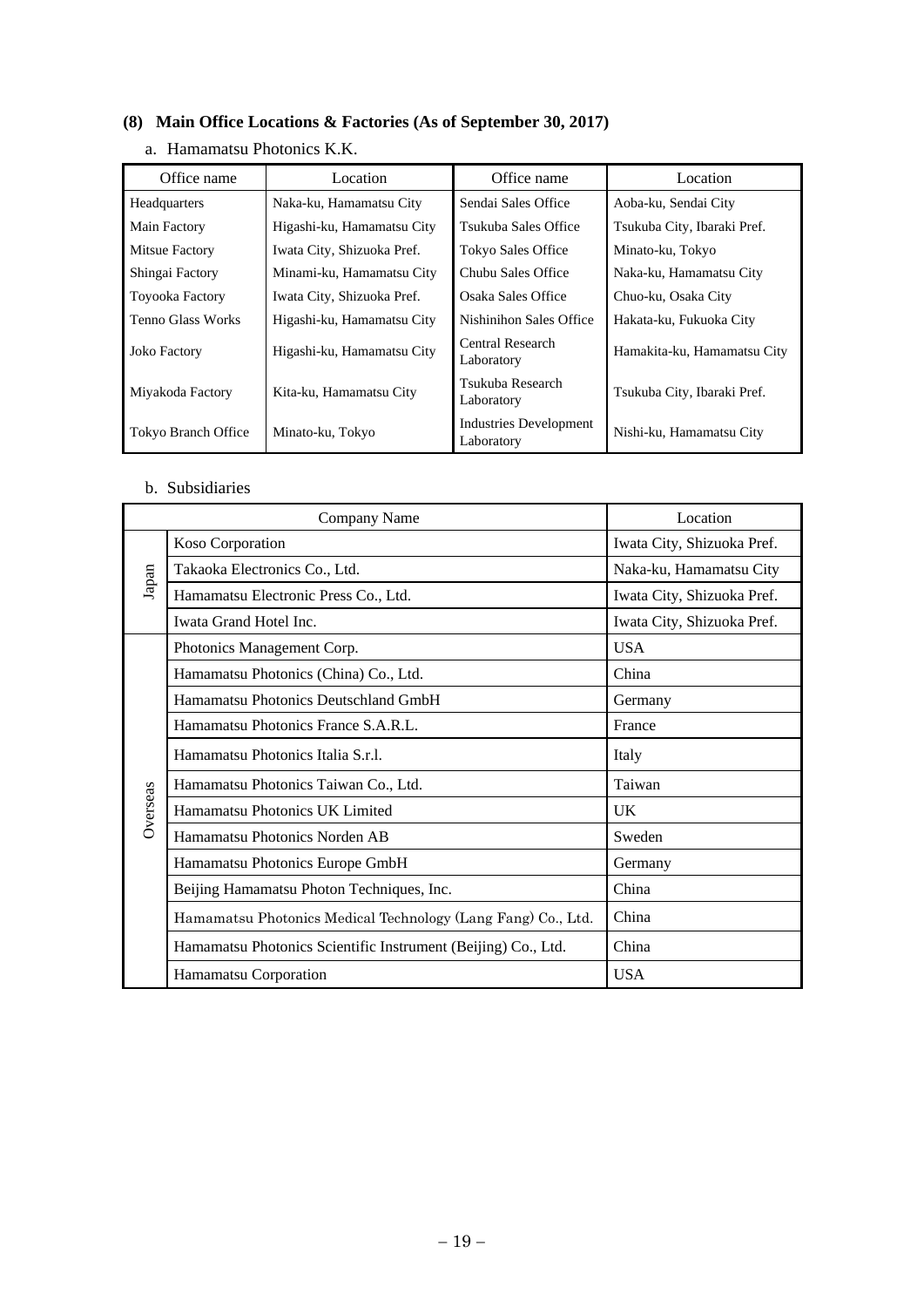### **(9) Employees (As of September 30, 2017)**

| Business segment                    | No. of employees |
|-------------------------------------|------------------|
| Electron tube                       | 1,875            |
| Opto-semiconductor                  | 1,321            |
| Imaging and measurement instruments | 516              |
| Other                               | 306              |
| Corporate (shared)                  | 665              |
| Total                               | 4,683            |

Notes: 1. The number of employees is the numbers of full-time employees.

 2. Employees designated as "Corporate (shared)" are individuals affiliated with management departments who cannot be classified in a specific business segment.

#### **(10) Main Banks and Amount of Borrowing (As of September 30, 2017)**

(Millions of Japanese Yen)

| <b>Bank</b>                        | Amount |
|------------------------------------|--------|
| Bank of Tokyo-Mitsubishi UFJ, Ltd. | 3,000  |
| Resona Bank, Limited               | 2.480  |
| Shizuoka Bank, Ltd.                | 1.340  |

# **(11) Summary of Other Important Matters Concerning the Corporate Group**  Not applicable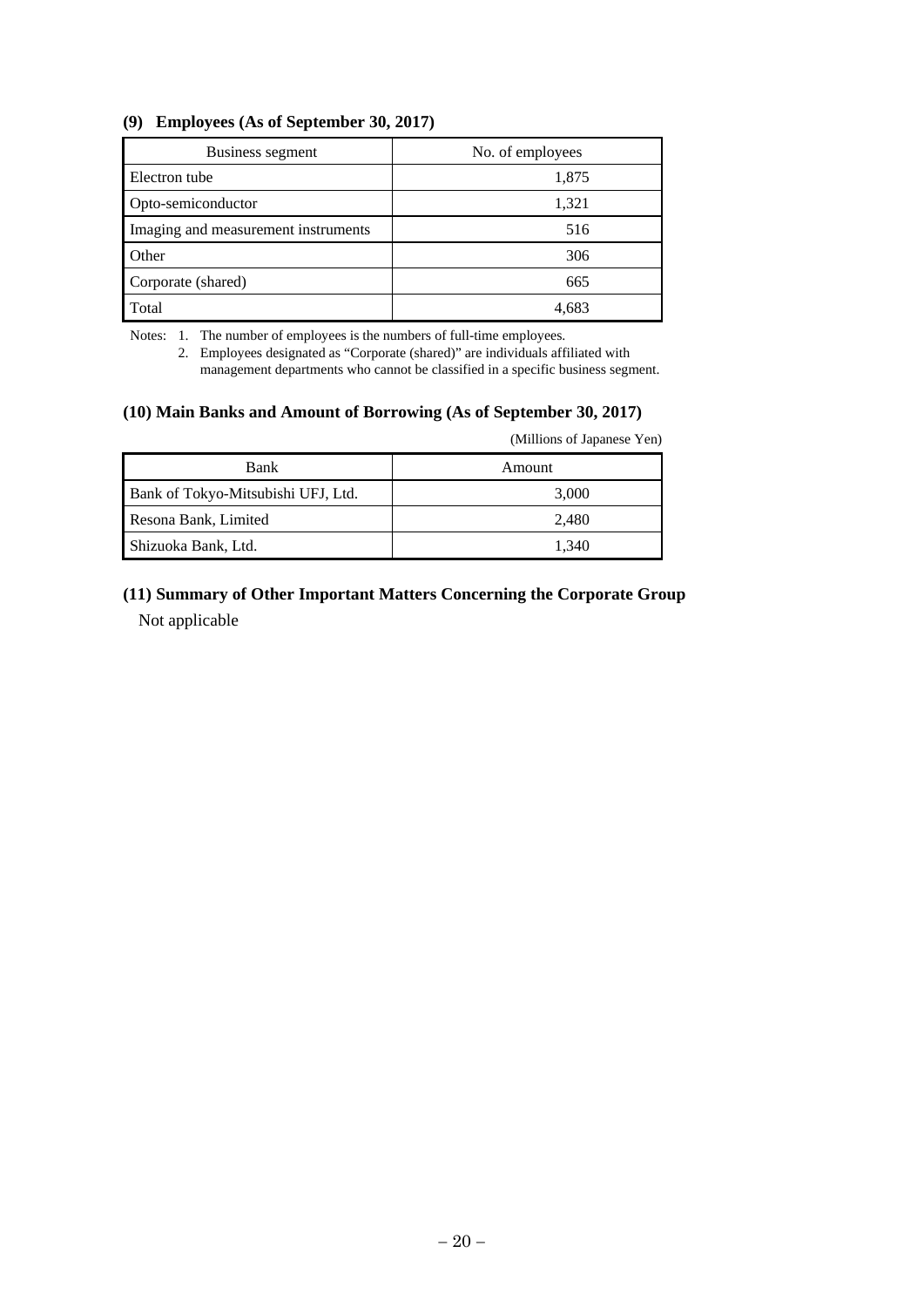### **2. Matters Concerning the Company's Stock (As of September 30, 2017)**

#### **Common stock**

- a. Authorized: 500,000,000 shares
- b. Issued: 167,529,968 shares (including 9,945,281 shares of treasury shares)
- c. Number of shareholders: 24,254
- e. Major shareholders:

| Name of shareholder                                       | No. of shares | Percentage of<br>shareholding |
|-----------------------------------------------------------|---------------|-------------------------------|
| The Master Trust Bank of Japan, Ltd. (Trust Account)      | 9,114,000     | 5.8                           |
| <b>Toyota Motor Corporation</b>                           | 8,400,000     | 5.3                           |
| <b>State Street Bank and Trust Company</b>                | 7,136,166     | 4.5                           |
| Japan Trustee Services Bank, Ltd. (Trust Account 9)       | 6,912,400     | 4.4                           |
| JP Morgan Chase Bank 380055                               | 6,467,433     | 4.1                           |
| Japan Trustee Services Bank, Ltd. (Trust Account)         | 5,607,100     | 3.6                           |
| Hamamatsu Photonics K.K. employees                        | 4,995,313     | 3.2                           |
| The Nomura Trust and Banking Co., Ltd. (Investment Trust) | 2,872,100     | 1.8                           |
| Japan Trustee Services Bank, Ltd. (Trust Account 5)       | 2,749,700     | 1.7                           |
| State Street Bank West Client - Treaty 505234             | 2,276,332     | 1.4                           |

 Notes: 1. The Company holds 9,945,281 shares of treasury shares that is not included in the shares of the major shareholders shown above.

 2. The percentage of shareholding is calculated after excluding treasury shares. Fractional amounts of less than a single unit have been rounded.

#### **3. Matters Concerning Company Stock Acquisition Rights**

Not applicable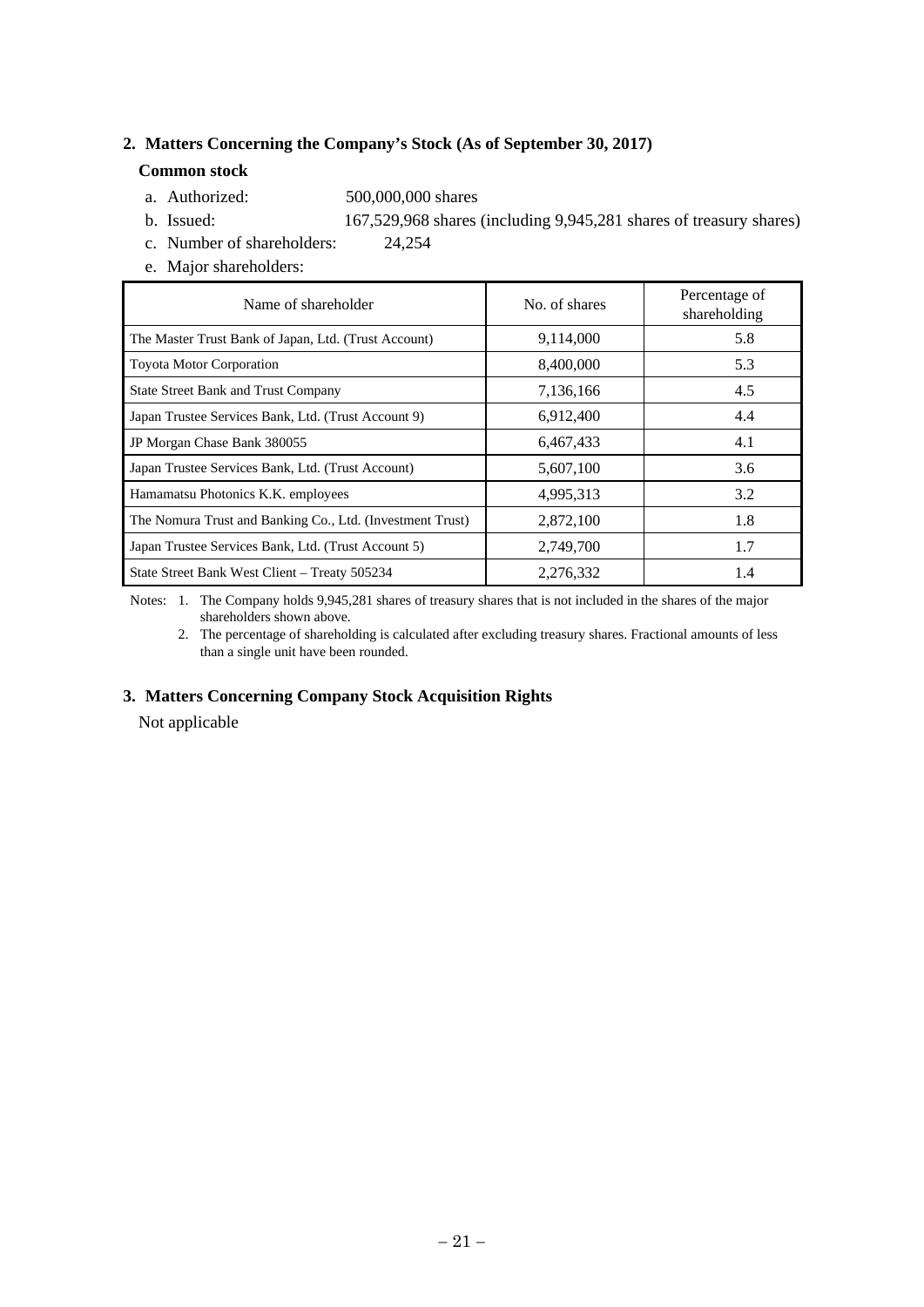### **4. Matters Concerning Company Directors**

| Name               | <b>Company Position</b>                                        | Responsibilities and Significant Positions<br>Concurrently Held                                                           |
|--------------------|----------------------------------------------------------------|---------------------------------------------------------------------------------------------------------------------------|
| Teruo Hiruma       | Director and Chairman of the Board                             |                                                                                                                           |
| Akira Hiruma       | Representative Director and<br>President                       | (Note 1)                                                                                                                  |
| Haruji Ohtsuka     | Representative Director and Vice<br>President                  |                                                                                                                           |
| Koei Yamamoto      | Representative Director and Senior<br><b>Managing Director</b> | Divison Director, Solid State Division                                                                                    |
| Junichi Takeuchi   | Representative Director and Senior<br><b>Managing Director</b> | Divison Director, Electron Tube Division                                                                                  |
| Hitoshi Iida       | <b>Managing Director</b>                                       | Divison Director, System Division                                                                                         |
| Kenji Suzuki       | <b>Managing Director</b>                                       | Deputy Divison Director,<br>Electron<br>Tube<br>Division                                                                  |
| Mitsutaka Takemura | <b>Managing Director</b>                                       | Deputy Divison Director, Solid State Division                                                                             |
| Tsutomu Hara       | <b>Managing Director</b>                                       | Director, Central Research Laboratory                                                                                     |
| Kenji Yoshida      | <b>Managing Director</b>                                       | Director, Administrative Division                                                                                         |
| Tadahiko Shimazu   | Director                                                       | General Manager, Accounting Division                                                                                      |
| Kiyotaka Ise       | Director                                                       | Senior Managing Officer, Toyota Motor<br>Corporation<br>Outside Audit & Supervisory Board Member,<br>Tokai Rika Co., Ltd. |
| Naofumi Toriyama   | Director                                                       | Deputy Division Director, Business Headquarters<br>General Manager, Domestic Sales Management                             |
| Kashiko Kodate     | Director                                                       | Professor Emeritus, Japan Women's University                                                                              |
| Kazuhiko Mori      | Audit & Supervisory Board Member<br>(Standing)                 |                                                                                                                           |
| Hiroshi Mizushima  | Audit & Supervisory Board Member<br>(Standing)                 |                                                                                                                           |
| Yuji Maki          | Audit & Supervisory Board Member                               | Managing Officer, Toyota Motor Corporation                                                                                |
| Saburo Sano        | Audit & Supervisory Board Member                               | Outside Audit & Supervisory Board Member,<br>Mitsubishi Precision Company, Limited                                        |

### **(1) Directors and Audit & Supervisory Board Members (As of September 30, 2017)**

Notes: 1. The following significant positions are concurrently held by Representative Director and President Akira Hiruma.

| Company Name                                                     | Position               |
|------------------------------------------------------------------|------------------------|
| Photonics Management Corp.                                       | Director and President |
| Hamamatsu Corporation                                            | Director               |
| Research Foundation for Opto-Science and Technology              | Director and President |
| Hamamatsu Medical Photonics Foundation                           | President              |
| The Graduate School for the Creation of New Photonics Industries | President              |

2. Director Kiyotaka Ise and Director Kashiko Kodate are Outside Directors.

 3. Audit & Supervisory Board member Yuji Maki and Audit & Supervisory Board member Saburo Sano are Outside Audit & Supervisory Board members.

 4. The Company has notified the Tokyo Stock Exchange of Director Kiyotaka Ise, Director Kashiko Kodate, Audit & Supervisory Board Member Yuji Maki and Audit & Supervisory Board Member Saburo Sano as independent directors/auditors, as provided by the securities listing regulations of the Tokyo Stock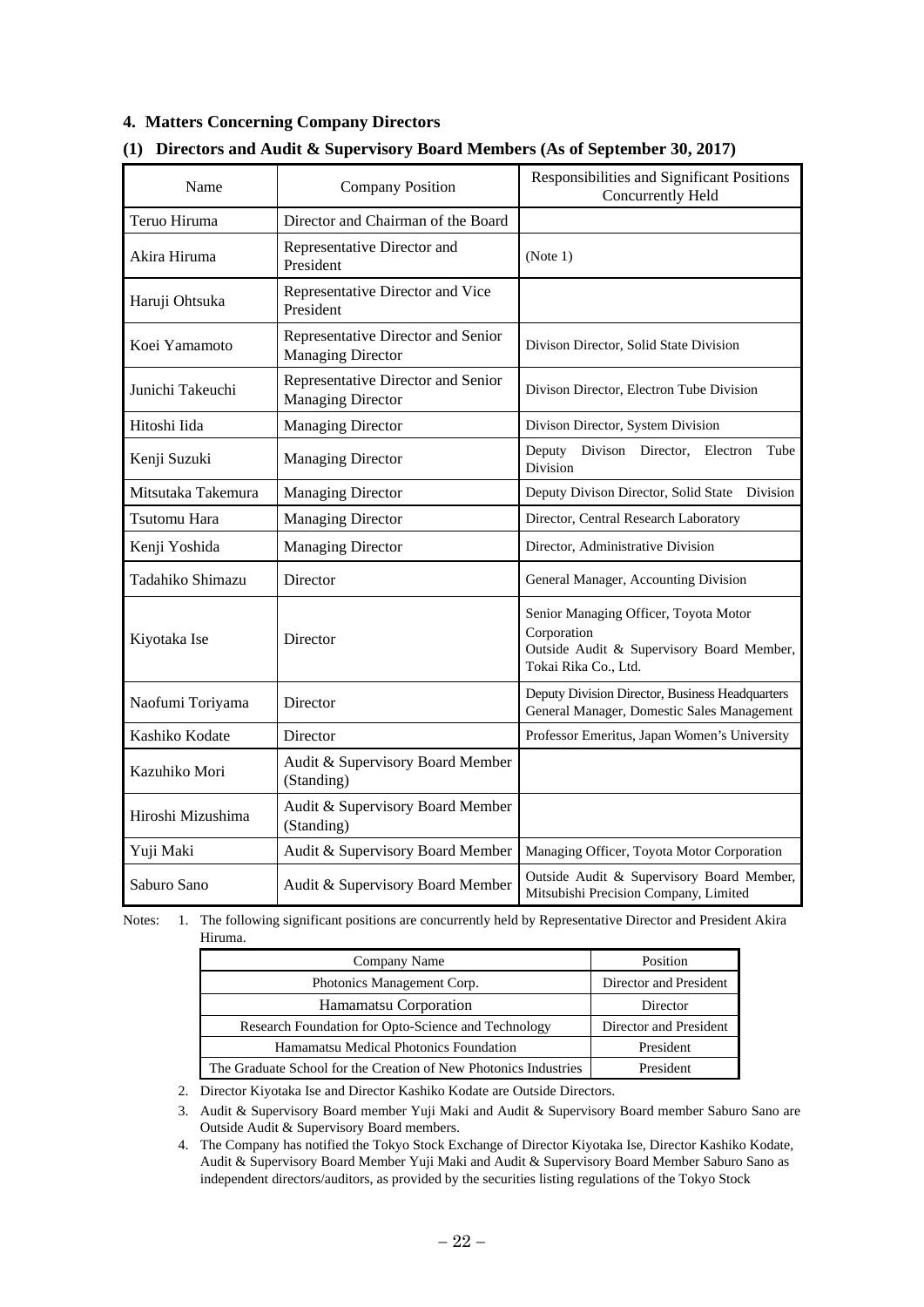Exchange.

- 5. All of Audit & Supervisory Board Members were reelected at the 69th Ordinary General Meeting of Shareholders held on December 16, 2016, Audit & Supervisory Board Member (Standing) was appointed at the Audit & Supervisory Board meeting held on the same day, and assumed their respective positions. Changes to Audit & Supervisory Board Members, other than reappointments, were as follows.
	- Appointed Audit & Supervisory Board Member Saburo Sano

Resigned Audit & Supervisory Board Member Masaharu Hamakawa

6. Changes to responsibilities of Directors during the fiscal year ended September 30, 2017 were as follows.

| Name               | Prior to change           | After change                | Date of change |
|--------------------|---------------------------|-----------------------------|----------------|
| Kenji Suzuki       | Acting Division Director, | Deputy Division Director,   | April 1, 2017  |
|                    | Electron Tube Division    | Electron Tube Division      |                |
| Mitsutaka Takemura | Acting Division Director, | Deputy Division Director,   | April 1, 2017  |
|                    | Solid State Division      | <b>Solid State Division</b> |                |

7. Director Kashiko Kodate assumed the position as Director and Chairman of Photonic System Solutions Inc. on April 24, 2017 and retired as President and CEO of the aforementioned company on the same day.

8. Change to responsibility of Director after the end of the fiscal year ended September 30, 2017 was as follows.

| Name          | Prior to change          | After change                       | Date of change  |
|---------------|--------------------------|------------------------------------|-----------------|
| Kenii Yoshida | Director, Administrative | Division Director.                 | October 1, 2017 |
|               | Division                 | <b>Administration Headquarters</b> |                 |

- 9. In addition to his many years of experience at Resona Bank, limited, Audit & Supervisory Board member Kazuhiko Mori is engaged in accounting and financial activities as General Manager of the Company's Finance Division and has the appropriate degree of knowledge concerning financial affairs and accounting.
- 10. Audit & Supervisory Board member Saburo Sano has many years of experience at The Bank of Tokyo-Mitsubishi, Ltd. (now The Bank of Tokyo-Mitsubishi UFJ, Ltd.) and Mitsubishi UFJ Financjal Group, Inc., and has the appropriate degree of knowledge concerning financial affairs and accounting.

#### **(2) Remuneration and Other Amounts Paid to Directors and Audit & Supervisory Board Members**

a. Total remuneration and other benefits pertaining to the fiscal year ended September 30, 2017

| Classification                                | Number of compensated<br>individuals | Amount paid     | Summary                                                        |
|-----------------------------------------------|--------------------------------------|-----------------|----------------------------------------------------------------|
| Director                                      | 14                                   | JPY 449 million | (2 Outside Directors JPY 9)<br>million)                        |
| Audit &<br><b>Supervisory Board</b><br>Member |                                      | JPY 47 million  | (3 Outside Audit & Supervisory<br>Board Members JPY 8 million) |
| Total                                         | 19                                   | JPY 497 million |                                                                |

Notes: 1. The amount of remuneration for Directors was established at a monthly amount of up to JPY 55 million (up to JPY 1 million for Outside Directors), excluding the salary payable in the capacity of employees, by a resolution of the 65th Ordinary General Meeting of Shareholders convened on December 20, 2012.

- 2. The amount of remuneration for Audit & Supervisory Board members was established at a monthly amount up to JPY 6 million by a resolution of the 65th Ordinary General Meeting of Shareholders convened on December 20, 2012.
- 3. Total remuneration paid to Directors does not include the employee salary portions paid to Directors serving concurrently as employees.
- 4. The number of compensated individuals shown above includes one Audit & Supervisory Board Member who resigned on December 16, 2016.

b. Retirement benefits paid in the fiscal year ended September 30, 2017 Not applicable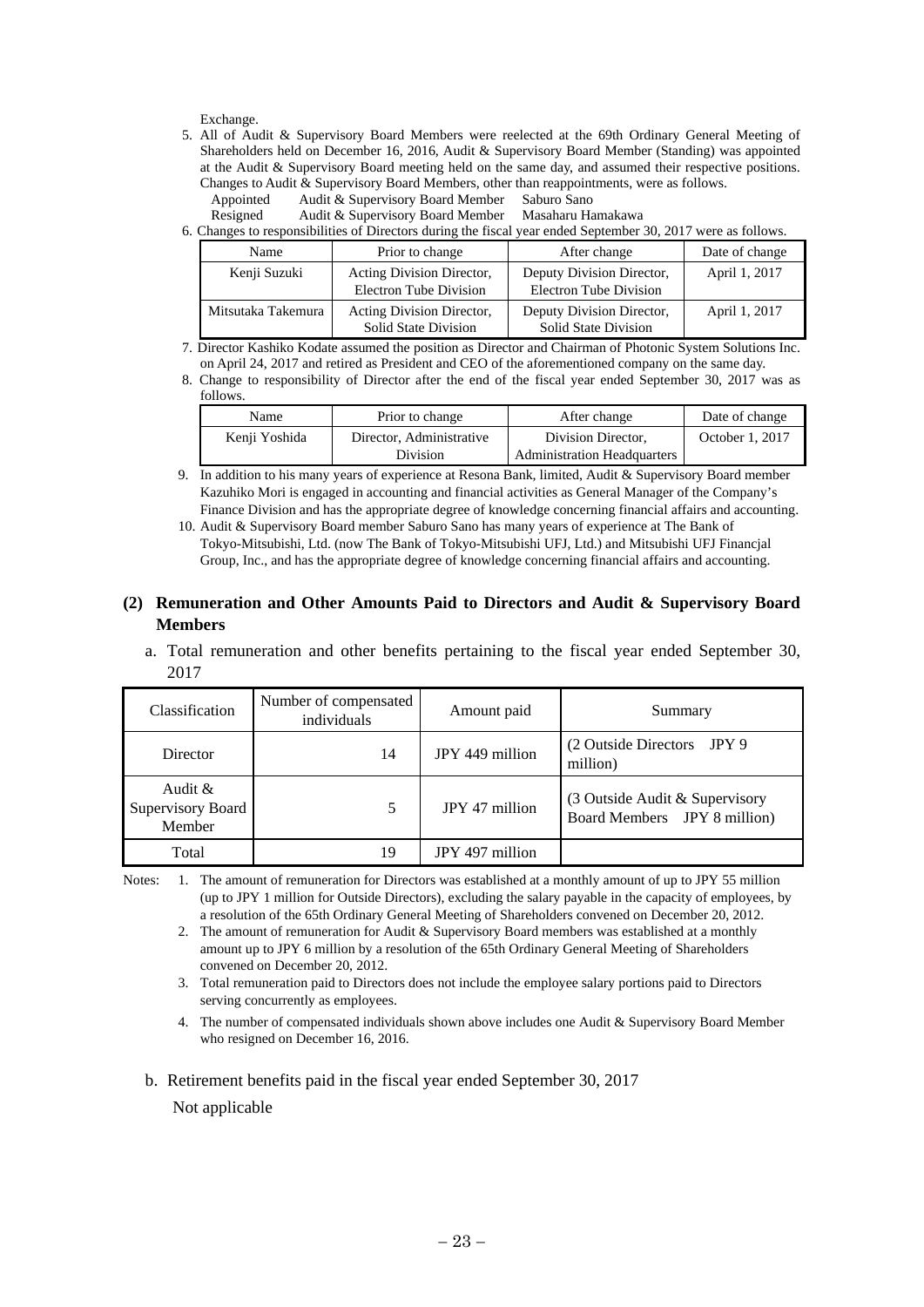### **(3) Outside Officers**

a. Significant positions concurrently held at other corporations etc. and relationship between the Company and said other corporations etc.

| Name                                                                | <b>Significant Positions Concurrently Held</b>                                                                      |
|---------------------------------------------------------------------|---------------------------------------------------------------------------------------------------------------------|
| Kiyotaka Ise<br>(Outside Director)                                  | Senior Managing Officer, Toyota Motor Corporation<br>Outside Audit & Supervisory Board Member, Tokai Rika Co., Ltd. |
| Kashiko Kodate<br>(Outside Director)                                | Professor Emeritus, Japan Women's University                                                                        |
| Yuji Maki<br>(Outside Audit & Supervisory)<br>Board Member)         | Managing Officer, Toyota Motor Corporation                                                                          |
| Saburo Sano<br>(Outside Audit & Supervisory<br><b>Board Member)</b> | Outside Audit & Supervisory Board Member, Mitsubishi<br>Precision Company, Limited                                  |

Notes: 1. Toyota Motor Corporation is a major shareholder and owns 5.3% of the Company's total shares issued (excluding treasury shares). The Company has business transactions, including the sale and purchase of products, with Toyota Motor Corporation and Tokai Rika Co., Ltd..

 2. The Company has business transactions, including the sale and purchase of products, with Mitsubishi Precision Company, Limited.

b. Main activities

| Name                                                         | Remarks etc. at meetings of the Board of Directors and Audit &<br>Supervisory Board                                                                                                                                                                                                                                                                                                        |
|--------------------------------------------------------------|--------------------------------------------------------------------------------------------------------------------------------------------------------------------------------------------------------------------------------------------------------------------------------------------------------------------------------------------------------------------------------------------|
| Kiyotaka Ise<br>(Outside Director)                           | Contributes remarks and advice based on his extensive experience and<br>deep insights, mainly in sectors such as corporate management.<br>Attended 15 of the 17 Board of Directors meetings.                                                                                                                                                                                               |
| Kashiko Kodate<br>(Outside Director)                         | Contributes remarks and advice based on her extensive specialized<br>knowledge as a university professor and extensive experience in<br>corporate management. Attended 16 of the 17 Board of Directors<br>meetings.                                                                                                                                                                        |
| Yuji Maki<br>(Outside Audit & Supervisory<br>Board Member)   | Contributes remarks and advice based on his practical experience and<br>perspective in the accounting division of a listed company. Attended 15<br>of the 17 Board of Directors meetings and 6 of the 6 Audit &<br>Supervisory Board meetings.                                                                                                                                             |
| Saburo Sano<br>(Outside Audit & Supervisory<br>Board Member) | Takes advantage of his experience in the banking industry to contribute<br>remarks and advice on all aspects of corporate management, including<br>operations management and the financial accounting system. Attended<br>14 of the 14 Board of Directors meetings held following his<br>appointment, and 4 of the 4 Audit & Supervisory Board meetings held<br>following his appointment. |

c. Summary of contents of agreements to limit liability

Based on the Articles of Incorporation, the Company has entered Agreement Limiting Liability between the Company and each Outside Director and Outside Audit & Supervisory Board Member regarding the obligations set in Article 423 paragraph (1) of the Companies Act, to limit their obligation to the minimum allowance set by Article 425 paragraph (1) of the Companies Act.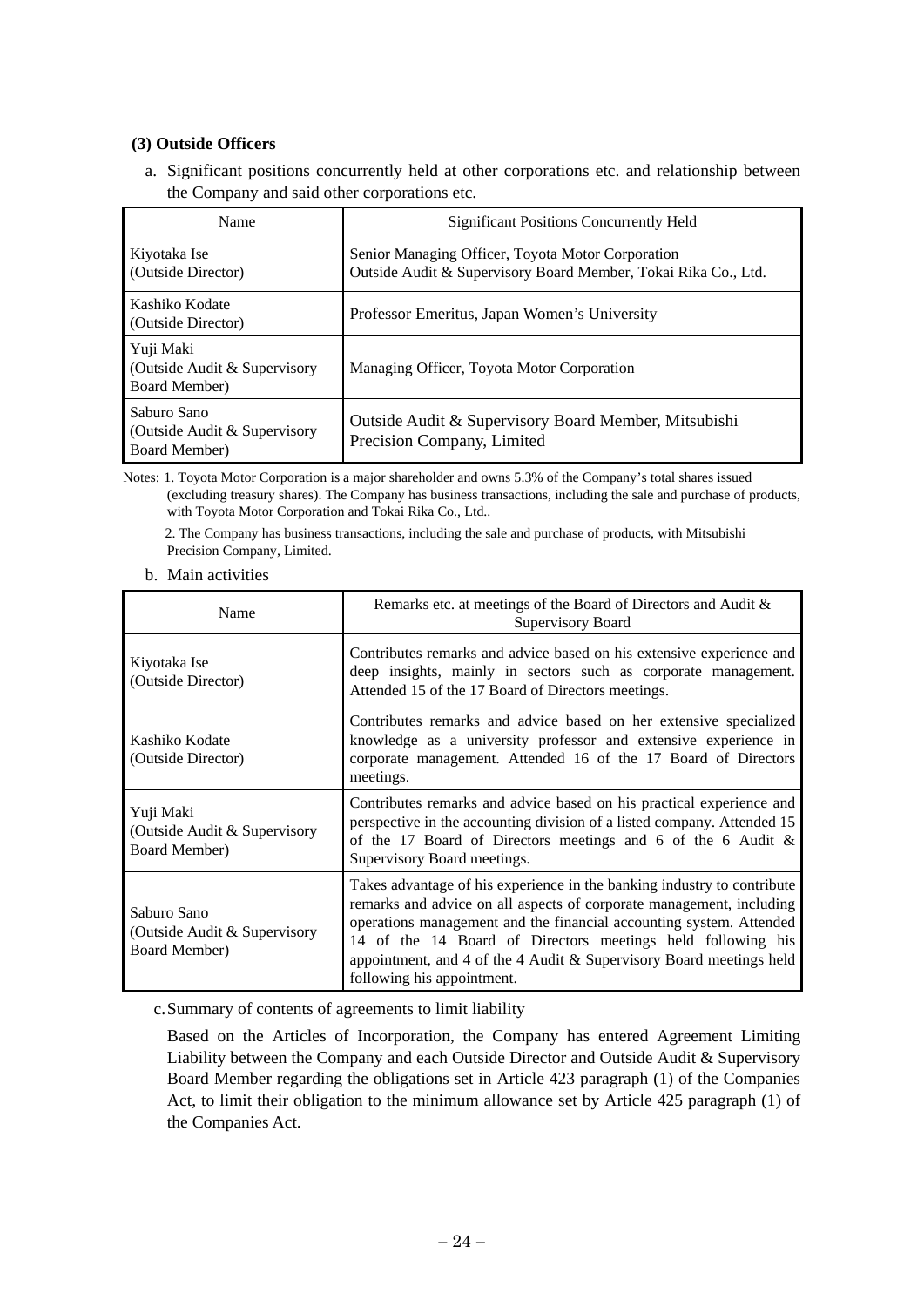#### **5. Independent Auditor**

#### **(1) Name of Independent Auditor**

Ernst & Young ShinNihon LLC

### **(2) Amount of Compensation and Other Benefits Paid to the Independent Auditor Pertaining to the Fiscal Year Ended September 30, 2017**

| Classification                                                                                                                                                        | Amount         |
|-----------------------------------------------------------------------------------------------------------------------------------------------------------------------|----------------|
| Amount of compensation and other fees related to activities prescribed in<br>Article 2 paragraph (1) of the Certified Public Accountants Act (Law No.<br>103 of 1948) | JPY 60 million |
| Total amount of cash and other financial interests the Company and its<br>subsidiary companies will pay to the Company's independent auditor                          | JPY 60 million |

Notes: 1.The amount of compensation and other benefits pertaining to the fiscal year ended September 30, 2016 is reported in these total amounts because the amounts of the audit fees etc. for audits based on the Companies Act and audits based on the Financial Instruments and Exchange Act are not classified separately and cannot be substantively classified in the audit agreement between the Company and its independent auditor.

 2. After performing the verification necessary to determine whether the details of the audit plan, status of performance of audit duties, grounds for calculation of estimated compensation and other matters pertaining to the independent auditor are appropriate, the Company's Audit & Supervisory Board has given its consent for the amount of compensation and other benefits paid to the independent auditor.

#### **(3) Consolidated Subsidiary Audits**

The following important consolidated subsidiaries of the Company are subject to audits by certified public accountants or audit entities other than the Company's independent auditor (including individuals in other countries holding qualifications that correspond to these qualifications).

| <b>Corporation Name</b>              |  |  |
|--------------------------------------|--|--|
| Hamamatsu Corporation                |  |  |
| Hamamatsu Photonics Deutschland GmbH |  |  |

### **(4) Company Policy Concerning Decisions to Dismiss or Not Reappoint the Independent Auditor**

The Company's Audit & Supervisory Board will dismiss the independent auditor by a resolution of the Audit & Supervisory Board based on the consensus of all Audit & Supervisory Board members if the independent auditor corresponds to any of the reasons provided in the sub-paragraphs of Article 340 paragraph (1) of the Companies Act. In this case, an Audit  $\&$ Supervisory Board member selected by the Audit & Supervisory Board will report on the dismissal and the reason at the first Ordinary General Meeting of Shareholders convened after such dismissal.

In addition the situation described above, if it recognizes the independent auditor will have difficulty in appropriately accomplishing their duties, the Company's Audit & Supervisory Board will conduct a study based on the facts, and if it is judged dismissal or non-reappointment is reasonable the Audit and Supervisory Board will decide to make that intent a purpose of the Ordinary General Meeting of Shareholders.

### **(5) Matter with respect to business suspension order in the past two years received by the Independent Auditor**

On December 22, 2015, the Financial Services Agency issued an administrative order to Ernst & Young ShinNihon LLC, the Company's Independent Auditor, suspending that firm from accepting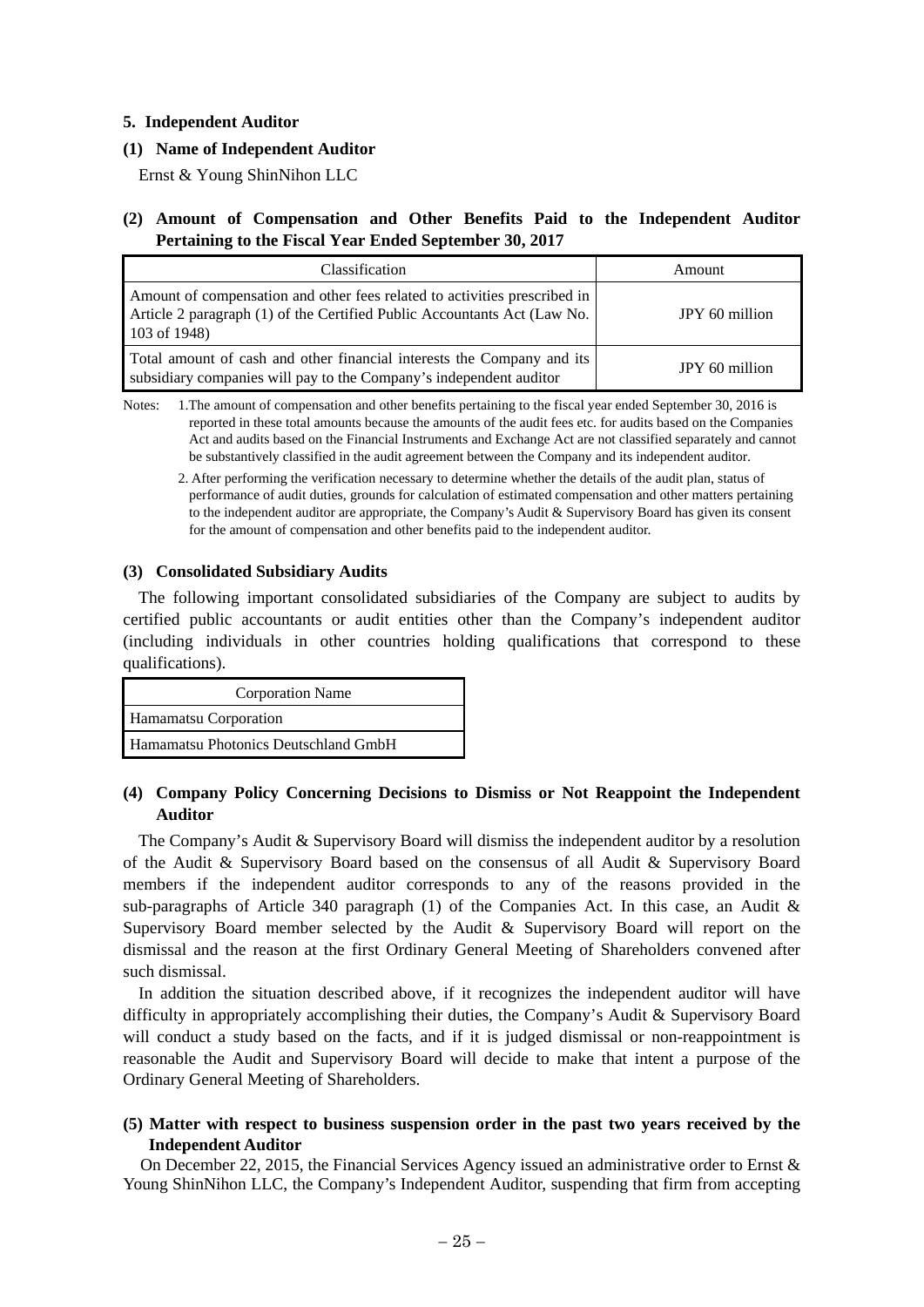new engagements for a three-month period from January 1, 2016 to March 31, 2016 and ordering the firm to improve its operations. The audit firm submitted a business remediation plan to the Financial Services Agency on January 29, 2016, and the plan was accepted.

### **6. Systems for ensuring proper business activities and operating status of said systems Systems for ensuring proper business activities**

### **A summary of matters resolved by the Board of Directors meeting is provided below.**

### **[Basic Policy on Company-wide Efforts for Corporate Management]**

- The Company's business is carried out based on the conduct of its employees. Therefore we will strive to foster each individual and create an organization that will grow and develop as a sound, trusted company.
- Each individual must study through their daily work, and foster a corporate culture to engage in absorption of new knowledge, correct communication of information and correct conduct, with a sense of responsibility, duty, and awareness.
- **(1) System to ensure the execution of the Board of Directors' duties complies with laws and regulations and the Articles of Incorporation**

The Company strives to clarify its basic approach concerning corporate ethics and compliance, and ensure all employees are well-acquainted with the Company's thinking.

The Company seeks to strengthen governance by regularly convening, in addition to the Board of Directors meeting, an Executive Committee chaired by the Representative Director and attended by the Directors, Audit & Supervisory Board Members and managers of the General Manager class and higher, which from time to time reports and studies issues.

#### **(2) System for retaining and managing information concerning the execution of Directors' duties**

- 1. The Company prepares and retains minutes of the Board of Directors meetings, the Executive Committee, and other important meetings.
- 2. Information will be computerized and retained in an easy to inspect format.

#### **(3) Rules and other systems related to management of loss risks**

The Company will establish respective divisions responsible for risks related to information security, quality, environment, disasters, export control, etc., and these divisions prepare rules and guidelines concerning such risks, and conduct training and education.

**(4) Systems to ensure the execution of Directors' duties is performed efficiently, and systems to ensure the execution of employees' duties complies with laws and regulations and the Articles of Incorporation** 

- 1. The regular Board of Directors meeting is held once every month under the Board of Directors Meeting Rules, and fulfills responsibilities such as making decisions concerning important matters and monitoring the execution of operations. In addition, through formation of the Executive Manager System, the Company seeks to invigorate the Board of Directors meeting and accelerate communications by granting non-board members the right to attend (without voting rights) the Board of Directors meeting.
- 2. To accelerate the execution of operations and improve efficiency, and share information among the Directors and Executive Managers, an Executive Committee attended by managers of the General Manager class and higher, in addition to the Directors and Audit & Supervisory Board Members, is held regularly under the Executive Committee Provisions to conduct multifaceted studies of basic matters and important issues regarding the execution of operations and provide explanations and instructions to directly concerned parties. This committee also disseminates information to other employees through various other meetings.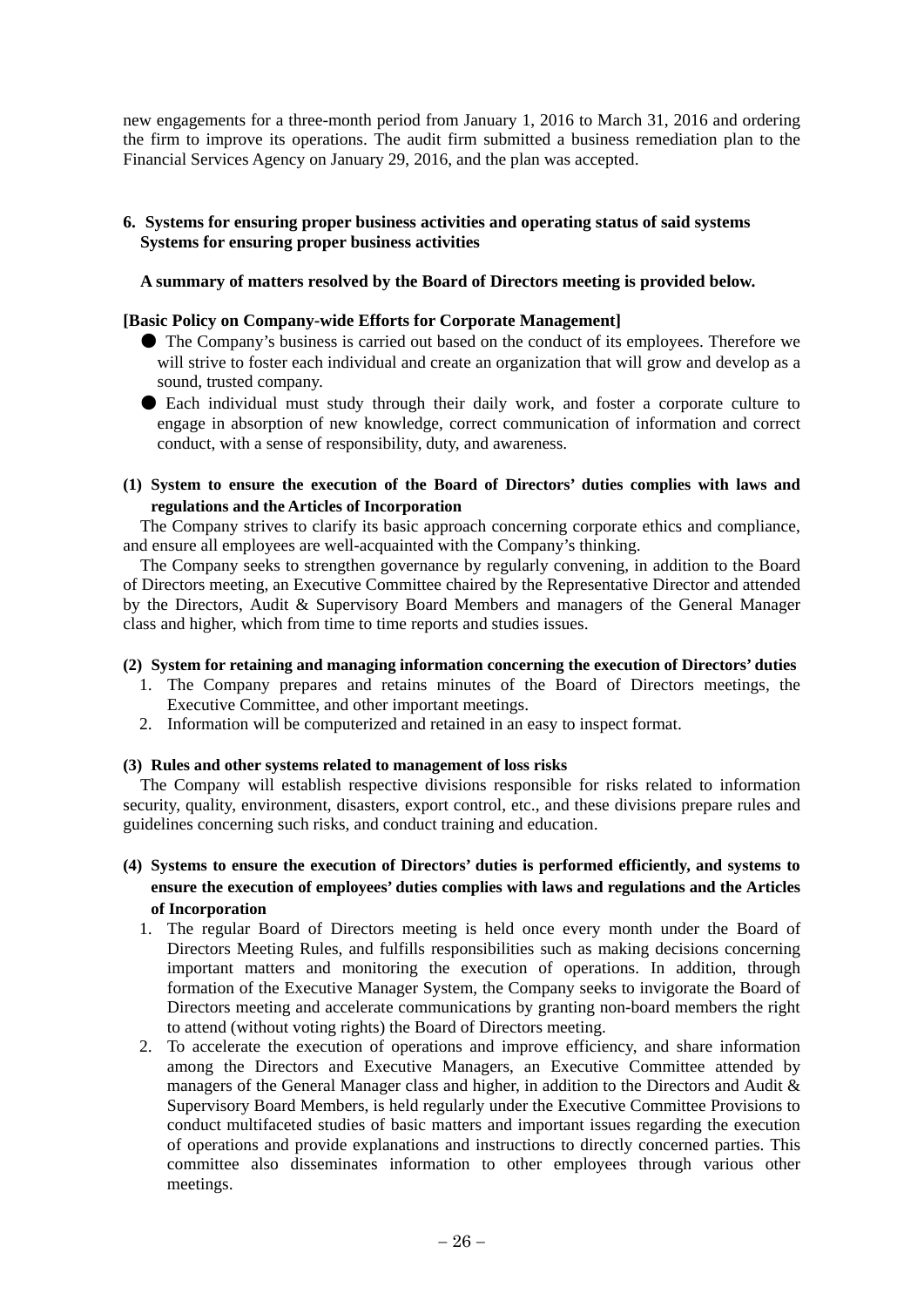3. The Company will prepare the organization regulations, division of duties provisions, and administrative authority provisions, and clarify responsibilities and authorities.

- 4. To understand budget execution status and operating results trends, the Company will establish a Budget Committee to study progress reports and actions to be taken.
- 5. The Company will conduct training to improve areas such as the safety and health of employees and compliance awareness at the time when individuals join the Company and when individuals are appointed to management positions, and continually after that.
- 6. The Company will prepare a system for responding accurately, and on a timely basis, to disclosures of inside information.
- 7. The Company will prepare various guidelines based on the Personal Information Management Guidelines to address the management of personal information.
- 8. The Company will clarify the basic policy for eliminating anti-social forces, and thoroughly acquaint all employees with it.
- 9. Based on the Internal Controls and Audit Provisions, the Company will prepare the internal control systems necessary to ensure the appropriateness of financial reporting.

### **(5) Systems to ensure appropriate business operations in our Group (meaning the Company and consolidated subsidiaries)**

- 1. For domestic and foreign consolidated subsidiaries, the Company will establish a management division responsible for ensuring appropriate operations while respecting, as a rule, each company's autonomy. The Company will respond as follows based on the size and business of consolidated subsidiaries.
	- a) At domestic consolidated subsidiaries, the Company executes operations in accordance with the Company's policy and monitors the execution of operations by dispatching Directors or Executive Officers of the Company to serve as Directors of these subsidiaries. In addition, the Company strives to avoid risks by dispatching Directors or Executive Officers of the Company to serve as Audit & Supervisory Board Members.
	- b) In addition to a) above, at overseas consolidated subsidiaries, the Company periodically bring together responsible individuals of the overseas consolidated subsidiaries for reporting and conferring, to build a consensus about the management. In addition, the Company dispatches or seconds responsible individuals to subsidiaries in order to collect information as necessary.
- 2. Domestic and foreign consolidated subsidiaries shall regularly report on their operating results etc. to the Company, and if necessary the Company shall convene a liaison meeting to encourage communication, in order to promote cooperation within our Group.
- 3. The Company will address the risks at domestic and foreign consolidated subsidiaries by sharing risk information corresponding to size and business category, preparing and disseminating various provisions, and implementing training and education, with using the responsible division of the Company as a contact.
- 4. The Company will formulate a consolidated earnings plan while sharing information between the Company and consolidated subsidiaries.
- 5. The Company will make the Fundamental CSR Policy and the Corporate Code of Conduct known to consolidated subsidiaries, with the goal of improving compliance within our Group.
- **(6) Matters concerning employees to be appointed when the Audit & Supervisory Board Members have requested that employees be assigned to assist their duties**

If the Audit  $\&$  Supervisory Board Members have requested staff to assist an audit, the Company will appoint individuals from among its employees based on the Audit & Supervisory Board meeting's request about the number and the abilities of staff.

### **(7) Matters concerning ensuring the independence of the employees in the preceding paragraph from the Directors and ensuring the effectiveness of instructions to said employees**

As dedicated staff to assist the Audit & Supervisory Board meeting, the relevant employees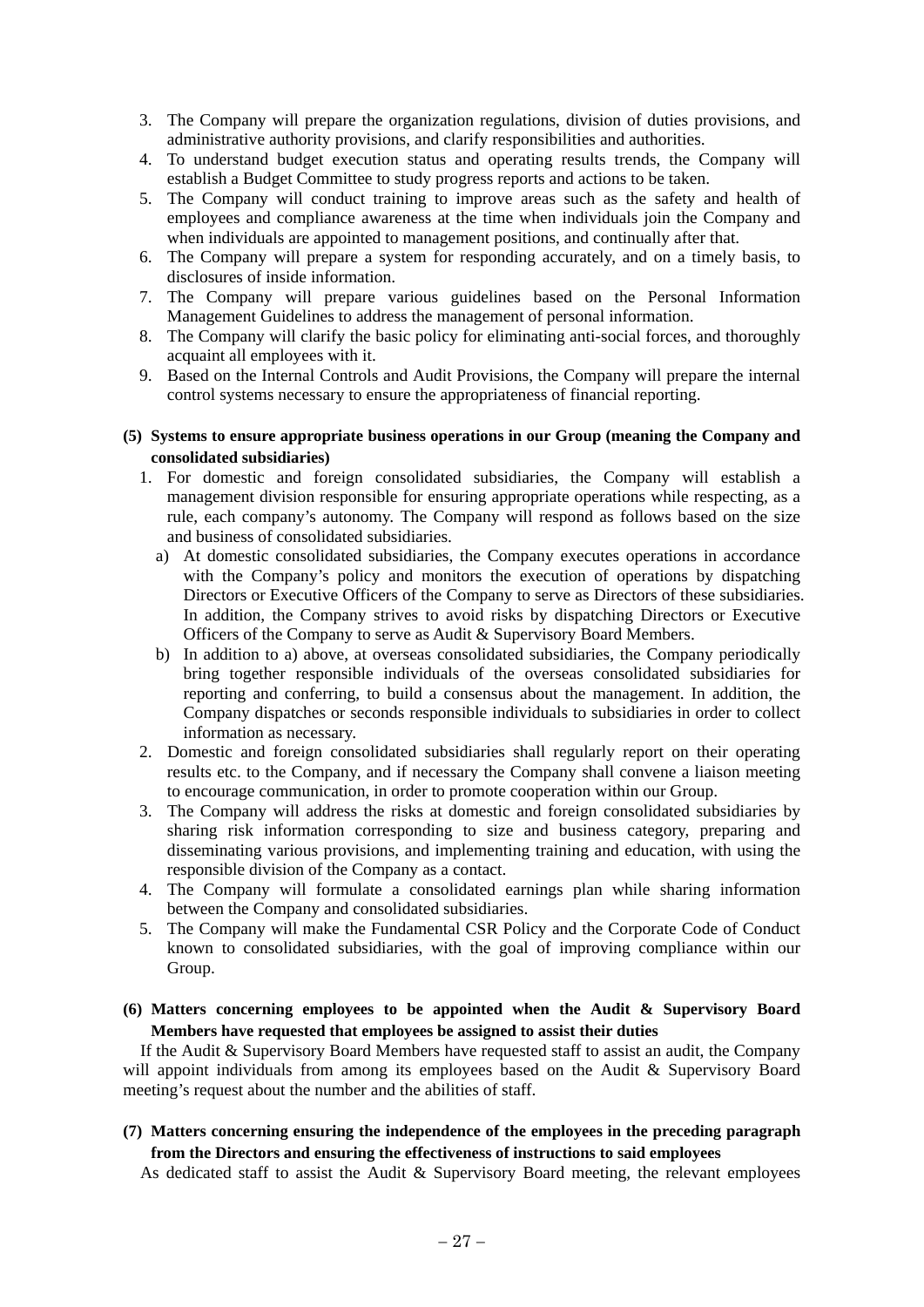must act solely in accordance with the standards set by the Audit & Supervisory Board meeting, and must follow the Audit & Supervisory Board Members' instructions and orders. Furthermore, they are not to serve concurrently in an office related to the execution of operations or as employees in other divisions.

### **(8) System for directors and employees of our Group to report to Audit & Supervisory Board Members, and system concerning other reports to Audit & Supervisory Board Members**

When Directors and employees (including Directors, Audit & Supervisory Board Members, and employees of consolidated subsidiaries) are requested to report on matters concerning the execution of operations by Audit & Supervisory Board Members of the Company, they will make an appropriate report promptly.

Furthermore, as soon as they have discovered any facts that might cause a significant loss to our Group, including acts that will violate laws and regulations or the Company's Articles of Incorporation, they shall make a report immediately to an Audit & Supervisory Board Member, or to the Audit & Supervisory Board meeting.

#### **(9) System to ensure individuals who have made a report under the preceding paragraph are not subjected to disadvantageous treatment because they made said report**

The Company will not subject a Director or employee of our Group who made a report to an Audit & Supervisory Board Member to disadvantageous treatment because they made said report.

### **(10) Matters concerning the policy with respect to the procedure for advances or reimbursements of expenses incurred with respect to the execution of an Audit & Supervisory Board Member's duties or other processing of expenses or debts incurred with respect to the execution of said duties**

When an Audit & Supervisory Board Member has submitted a request for advance payment of expenses with respect to the execution of duties based on Article 388 of the Companies Act, the Company will process said expenses or debts promptly except when it has determined, based on discussions with the responsible division, that the expenses or debts with respect to the relevant payment request were not necessary for execution of said Audit & Supervisory Board Member's duties.

### **(11) Other systems to ensure that audits by Audit & Supervisory Board Member are conducted effectively**

The Company will ensure that the Audit & Supervisory Board Members will conduct effective audit activities for operating audits and accounting audits, based on a system of appropriate reports from parties such as the Independent Auditor, the Internal Audit & Control Division, the Internal Audit Division, subsidiaries' Directors and Audit & Supervisory Board Members and the audit assistance staff, as well as coordination and information sharing with them.

#### **Operation status of the systems for ensuring appropriate business operations**

#### **A summary of the operation status of the systems for ensuring appropriate business operations is provided below.**

#### 1. Execution of Directors' duties

The Company has reviewed a basic policy concerning corporate governance and has disclosed it on the Company's website. The Company also introduced evaluations of the effectiveness of the Board of Directors based on self-assessment. Based on the results of these evaluations of Board of Directors effectiveness, the Company revised the administrative authority provisions stipulating matters that the Board of Directors entrusts to managers, including each Director and General Managers.

The Company has made its basic thinking concerning corporate ethics and compliance, its Fundamental CSR Policy and its Corporate Code of Conduct known to employees by posting this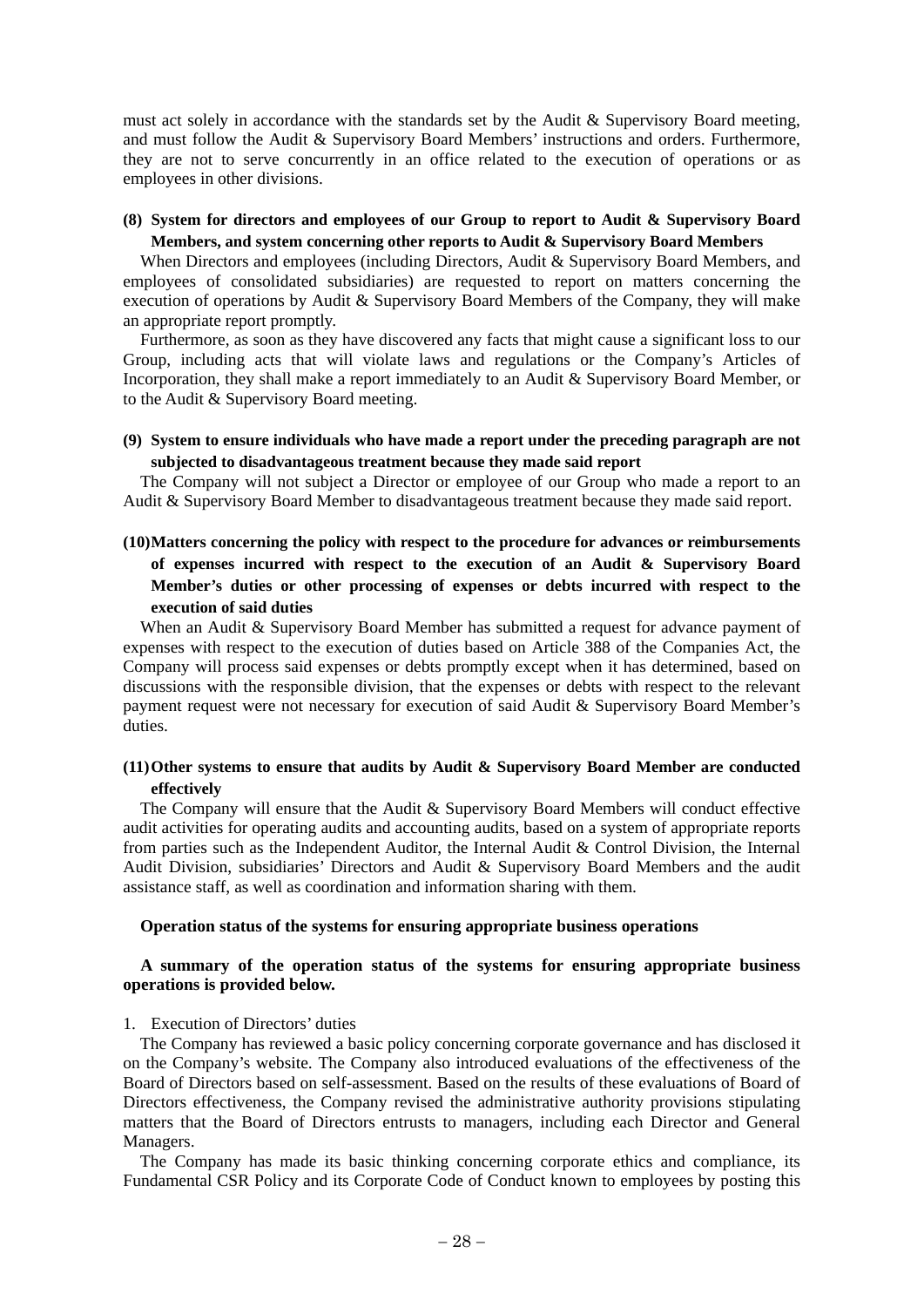information on its intranet website and through various educational efforts. In addition, the Company has enacted whistleblower provisions, and taken steps to strengthen its compliance system. The Company has upheld the 10 principles of the UN Global Compact, and became a signatory to it. Furthermore, for Directors the Company continuously provides opportunities to acquire and broaden the knowledge needed to accomplish their expected roles and obligations.

On the other hand, the Company holds an Executive Committee attended by managers of the General Manager class and higher, in addition to the Directors and Audit & Supervisory Board Members once every week under the Executive Committee Provisions to conduct multifaceted studies of basic matters and important issues regarding the execution of operations and from time to time prepares reports and studies on various issues. This committee prepares and retains all the Executive Directors Committee minutes.

### 2. Management of loss risk

The Company has formulated a business continuity plan, which it continuously revises through means such as training, to prepare for disasters such as earthquakes. It also has strengthened its risk management system for overseas business travel. Training with regard to other risks related to information security, quality, environment, disasters, and export control, etc., is implemented by each responsible division.

#### 3. Execution of employees' duties

The Company holds the Executive Committee once every week and communicates information through various discussions, including our Group's management policies and conformity with our corporate culture, to Executive Officers. In addition, the Company holds a meeting of its employees holding the managerial position once every month, where together with giving reports from the management side which seeks to deliver and share information in their own words.

The Company has also prepared rules and provided education to prevent research activity misconduct and the improper use of public research funds.

#### 4. Ensuring proper operations in our Group

To ensure the propriety of operations, including those of consolidated subsidiaries, the Company works to revise the matters concerning subsidiaries in the administrative authority provisions, create risk management systems for our entire Group and achieve thorough compliance with laws and regulations. Furthermore, in addition to dispatching or seconding executives to consolidated subsidiaries, for domestic consolidated subsidiaries the Company exchanges information monthly if necessary, and for overseas consolidated subsidiaries implements meetings where all managers attend.

The Company also works to familiarize consolidated subsidiaries with its Fundamental CSR Policy and Corporate Code of Conduct, with the aim of improving compliance within our Group. 5. Systems to ensure audits and supervision are conducted effectively

To improve the effectiveness of audits by the Audit & Supervisory Board Members, if necessary the Company confers beforehand with the Audit & Supervisory Board Members concerning the contents of materials to be submitted to the Board of Directors meeting. Furthermore, to improve the effectiveness of audits and supervision by the Outside Directors and Outside Audit & Supervisory Board Members, the Company creates an opportunity to provide and explain the necessary information by sending beforehand the materials related to matters to be resolved at the regular Board of Directors meeting.

Note: The figures presented in this Business Report are rounded down to the nearest whole unit of presentation.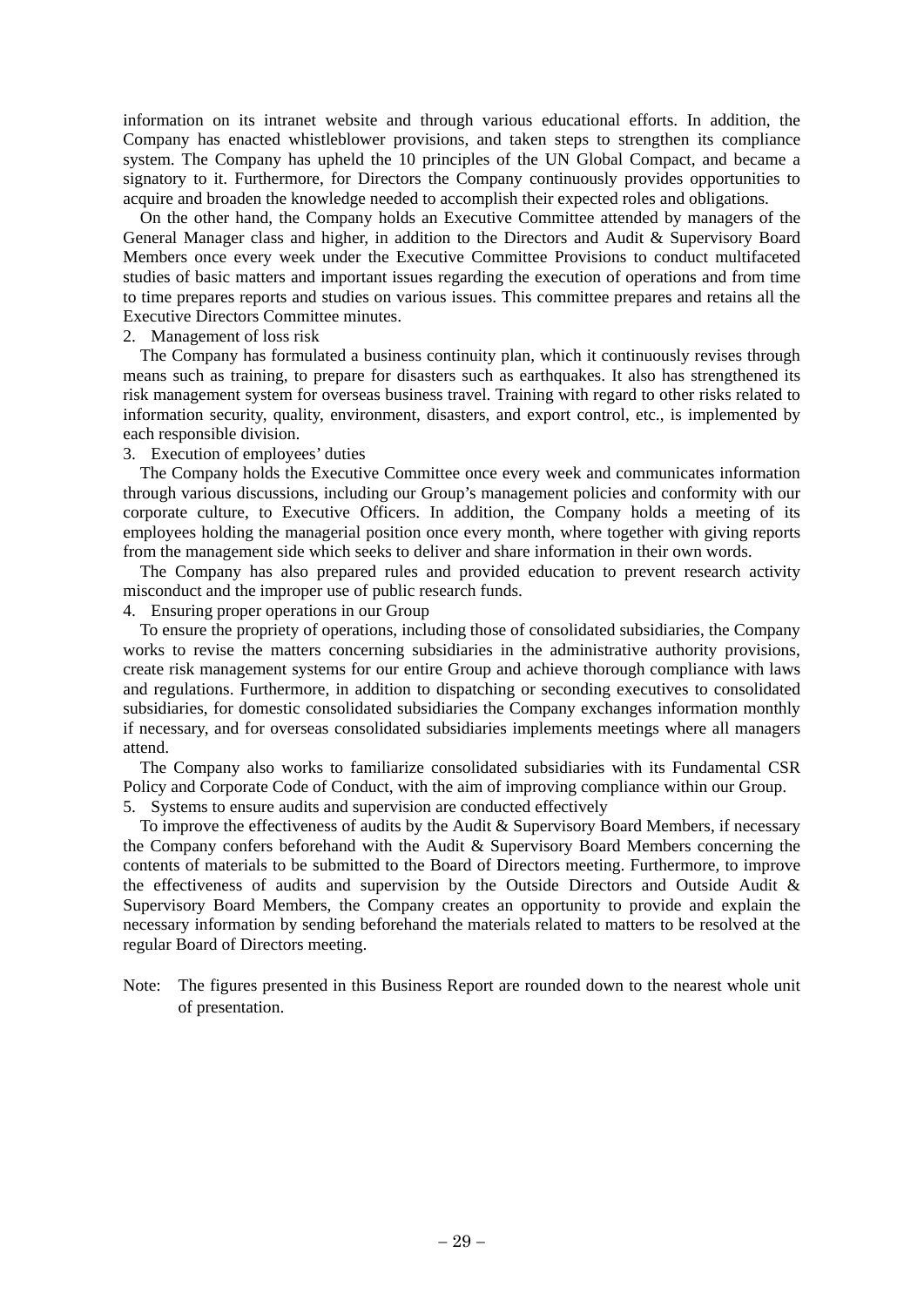# **Consolidated Balance Sheets**

(As of September 30, 2017)

T

| <b>Assets</b>                       |         | <b>Liabilities</b>                                    |          |
|-------------------------------------|---------|-------------------------------------------------------|----------|
| Item                                | Amount  | Item                                                  | Amount   |
| <b>Current assets</b>               | 156,834 | <b>Current liabilities</b>                            | 40,059   |
| Cash and deposits                   | 83,902  | Notes and accounts payable-trade                      | 5,232    |
| Notes and accounts receivable-trade | 33,608  | Electronically recorded obligations-operating         | 8,866    |
| Merchandise and finished goods      | 8,742   | Short-term loans payable                              | 2,230    |
| Work in process                     | 16,389  | Current portion of long-term loans payable            | 3,194    |
| Raw materials and supplies          | 6,620   | Income taxes payable                                  | 3,517    |
| Deferred tax assets                 | 3,545   | Provision for bonuses                                 | 4,570    |
| Other                               | 4,184   | Other                                                 | 12,446   |
| Allowance for doubtful accounts     | (159)   | <b>Non-current liabilities</b>                        | 11,713   |
|                                     |         | Long-term loans payable                               | 3,683    |
| Non-current assets                  | 82,497  | Deferred tax liabilities                              | 272      |
| Property, plant and equipment       | 68,291  | Net defined benefit liability                         | 7,025    |
| Buildings and structures            | 31,668  | Other                                                 | 731      |
| Machinery, equipment and vehicles   | 9,843   | <b>Total liabilities</b>                              | 51,773   |
| Tools, furniture and fixtures       | 3,951   | Net assets                                            |          |
| Land                                | 16,545  | Shareholders' equity                                  | 185,219  |
| Leased assets                       | 299     | Capital stock                                         | 34,928   |
| Construction in progress            | 5,983   | Capital surplus                                       | 34,672   |
| <b>Intangible assets</b>            | 1,697   | Retained earnings                                     | 131,678  |
| <b>Investments and other assets</b> | 12,507  | Treasury shares                                       | (16,060) |
| Investment securities               | 3,684   | Accumulated other comprehensive income                | 1,719    |
| Real estate for investment          | 566     | Valuation difference on available-for-sale securities | 1,259    |
| Deferred tax assets                 | 6,412   | Foreign currency translation adjustment               | 1,210    |
| Other                               | 1,862   | Remeasurements of defined benefit plans               | (750)    |
| Allowance for doubtful accounts     | (19)    | <b>Non-controlling interests</b>                      | 618      |
|                                     |         | <b>Total net assets</b>                               | 187,558  |
| <b>Total assets</b>                 | 239,331 | Total liabilities and net assets                      | 239,331  |

۰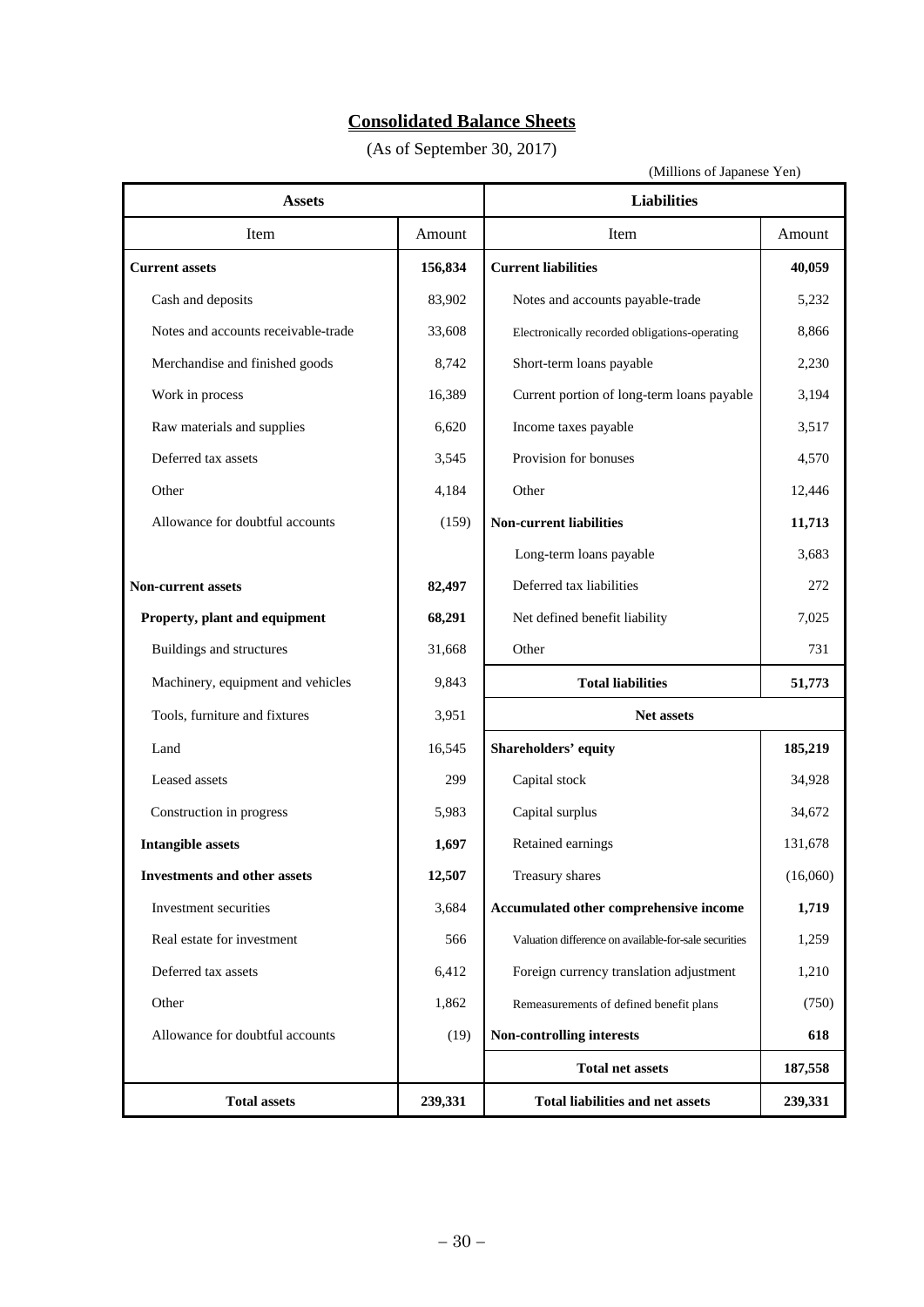# **Consolidated Statements of Income**

(From October 1, 2016 through September 30, 2017)

(Millions of Japanese Yen)

| Item                                                             | Amount          |         |
|------------------------------------------------------------------|-----------------|---------|
| Net sales                                                        |                 | 130,495 |
| Cost of sales                                                    |                 | 65,670  |
| Gross profit                                                     |                 | 64,825  |
| Selling, general and administrative expenses                     |                 | 41,975  |
| <b>Operating profit</b>                                          |                 | 22,849  |
| Non-operating income                                             |                 |         |
| Interest income                                                  | 207             |         |
| Dividend income                                                  | 45              |         |
| Rent income on non-current assets                                | 70              |         |
| Rent of real estate for investment                               | 76              |         |
| Foreign exchange gains                                           | 495             |         |
| Share of profit of entities accounted for using equity<br>method | 102             |         |
| Other                                                            | 409             | 1,407   |
| Non-operating expenses                                           |                 |         |
| Interest expenses                                                | 121             |         |
| Rent expenses on real estates                                    | 81              |         |
| Other                                                            | 15              | 219     |
| Ordinary profit                                                  |                 | 24,037  |
| <b>Extraordinary income</b>                                      |                 |         |
| Gain on sales of non-current assets                              | 20              |         |
| Subsidy income                                                   | 214             |         |
| Gain on sales of investment securities                           | $\mathbf{0}$    | 234     |
| <b>Extraordinary loss</b>                                        |                 |         |
| Loss on sales of non-current assets                              | 6               |         |
| Loss on retirement of non-current assets                         | 484             |         |
| Loss on reduction of non-current assets                          | 206             |         |
| Loss on valuation of investment securities                       | $\sqrt{5}$      | 701     |
| Profit before income taxes                                       |                 | 23,570  |
| Income taxes-current                                             | 6,137           |         |
| Income taxes-deferred                                            | $\triangle$ 409 | 5,727   |
| Profit                                                           |                 | 17,842  |
| Profit attributable to non-controlling interests                 |                 | 65      |
| Profit attributable to owners of parent                          |                 | 17,777  |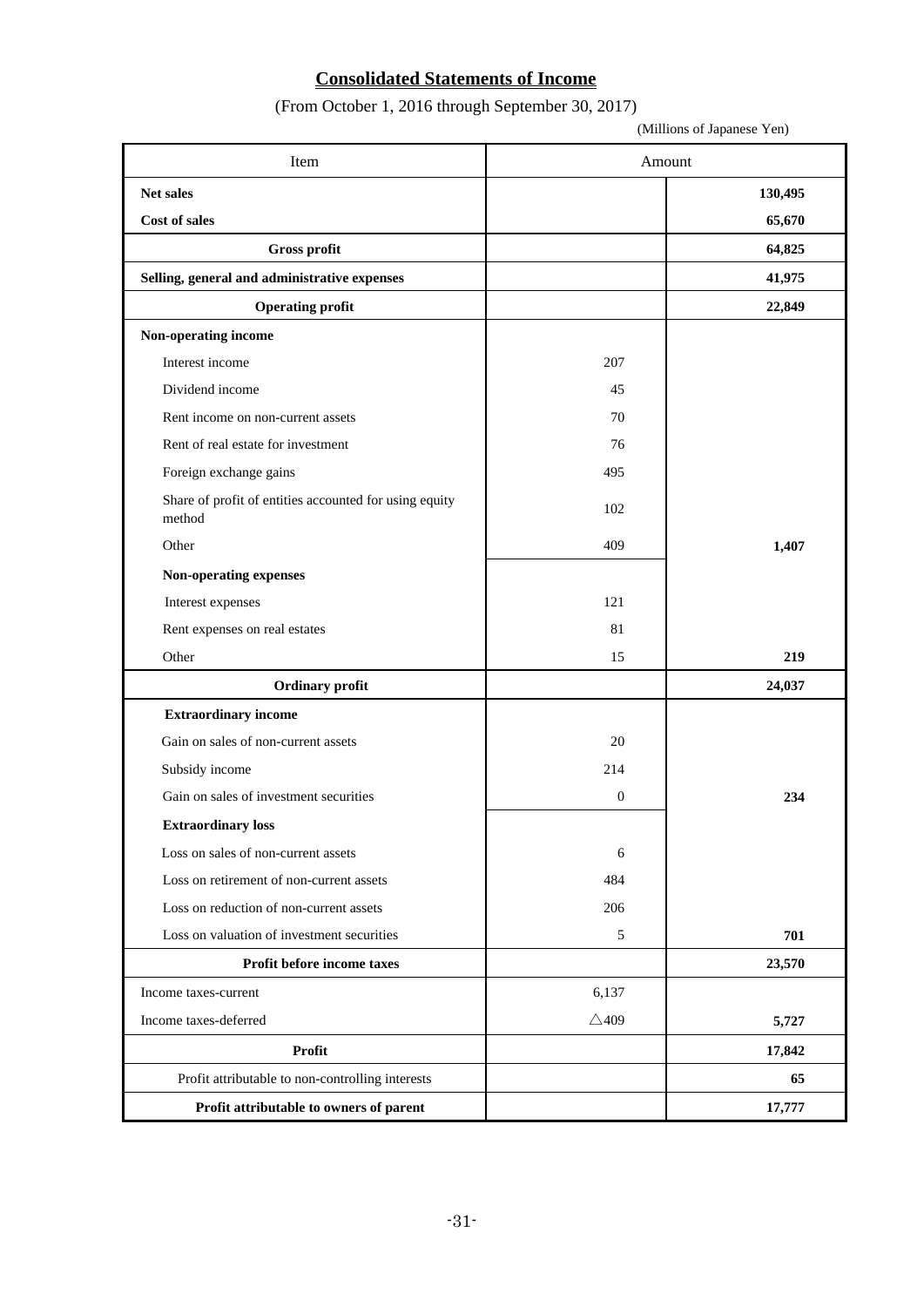# **Non-consolidated Balance Sheets**

(As of September 30, 2017)

(Millions of Japanese Yen)

| <b>Assets</b>                              |         | <b>Liabilities</b>                               |          |
|--------------------------------------------|---------|--------------------------------------------------|----------|
| Item                                       | Amount  | Item                                             | Amount   |
| <b>Current assets</b>                      | 118,911 | <b>Current liabilities</b>                       | 32,151   |
| Cash and deposits                          | 58,115  | Electronically recorded obligations - operating  | 8,866    |
| Notes receivable - trade                   | 5,777   | Accounts payable - trade                         | 4,869    |
| Accounts receivable - trade                | 24,730  | Current portion of long-term loans payable       | 3,000    |
| Merchandise and finished goods             | 2,773   | Lease obligations                                | 80       |
| Work in process                            | 15,996  | Accounts payable - other                         | 3,347    |
| Raw materials and supplies                 | 6,086   | Accrued expenses                                 | 1,213    |
| Deferred tax assets                        | 2,338   | Income taxes payable                             | 3,007    |
| Accounts receivable - other                | 2,893   | Advances received                                | 142      |
| Other                                      | 232     | Deposits received                                | 341      |
| Allowance for doubtful accounts            | (33)    | Provision for bonuses                            | 4,037    |
|                                            |         | Electronically recorded obligations - facilities | 1,459    |
| <b>Non-current assets</b>                  | 79,886  | Deposits received from employees                 | 1,753    |
| Property, plant and equipment              | 59,424  | Other                                            | 32       |
| <b>Buildings</b>                           | 25,441  | <b>Non-current liabilities</b>                   | 9,163    |
| <b>Structures</b>                          | 1,683   | Long-term loans payable                          | 3,000    |
| Machinery and equipment                    | 9,105   | Lease obligations                                | 194      |
| Vehicles                                   | 28      | Provision for retirement benefits                | 5,503    |
| Tools, furniture and fixtures              | 2,963   | Asset retirement obligations                     | 150      |
| Land                                       | 14,520  | Other                                            | 315      |
| Leased assets                              | 247     | <b>Total liabilities</b>                         | 41,315   |
| Construction in progress                   | 5,433   | <b>Net assets</b>                                |          |
| <b>Intangible assets</b>                   | 928     | <b>Shareholders' equity</b>                      | 156,223  |
| Patent right                               | 243     | <b>Capital stock</b>                             | 34,928   |
| Software                                   | 668     | <b>Capital surplus</b>                           | 34,636   |
| Other                                      | 15      | Legal capital surplus                            | 34,636   |
| <b>Investments and other assets</b>        | 19,534  | <b>Retained earnings</b>                         | 102,713  |
| Investment securities                      | 2,599   | Legal retained earnings                          | 695      |
| Shares of subsidiaries and associates      | 8,381   | Other retained earnings                          | 102,018  |
| Investments in capital                     | 1       | Reserve for special depreciation                 | 14       |
| Investments in capital of subsidiaries and |         | Reserve for dividends                            | 4,500    |
| associates                                 | 1,414   | General reserve                                  | 78,600   |
| Deferred tax assets                        | 6,075   | Retained earnings brought forward                | 18,904   |
| Real estate for investment                 | 117     | <b>Treasury shares</b>                           | (16,056) |
| Other                                      | 964     | Valuation and translation adjustments            | 1,259    |
| Allowance for doubtful accounts            |         | <b>Valuation difference on</b>                   | 1,259    |
|                                            | (19)    | available-for-sale securities                    |          |
|                                            |         | <b>Total net assets</b>                          | 157,483  |
| <b>Total assets</b>                        | 198,798 | <b>Total liabilities and net assets</b>          | 198,798  |